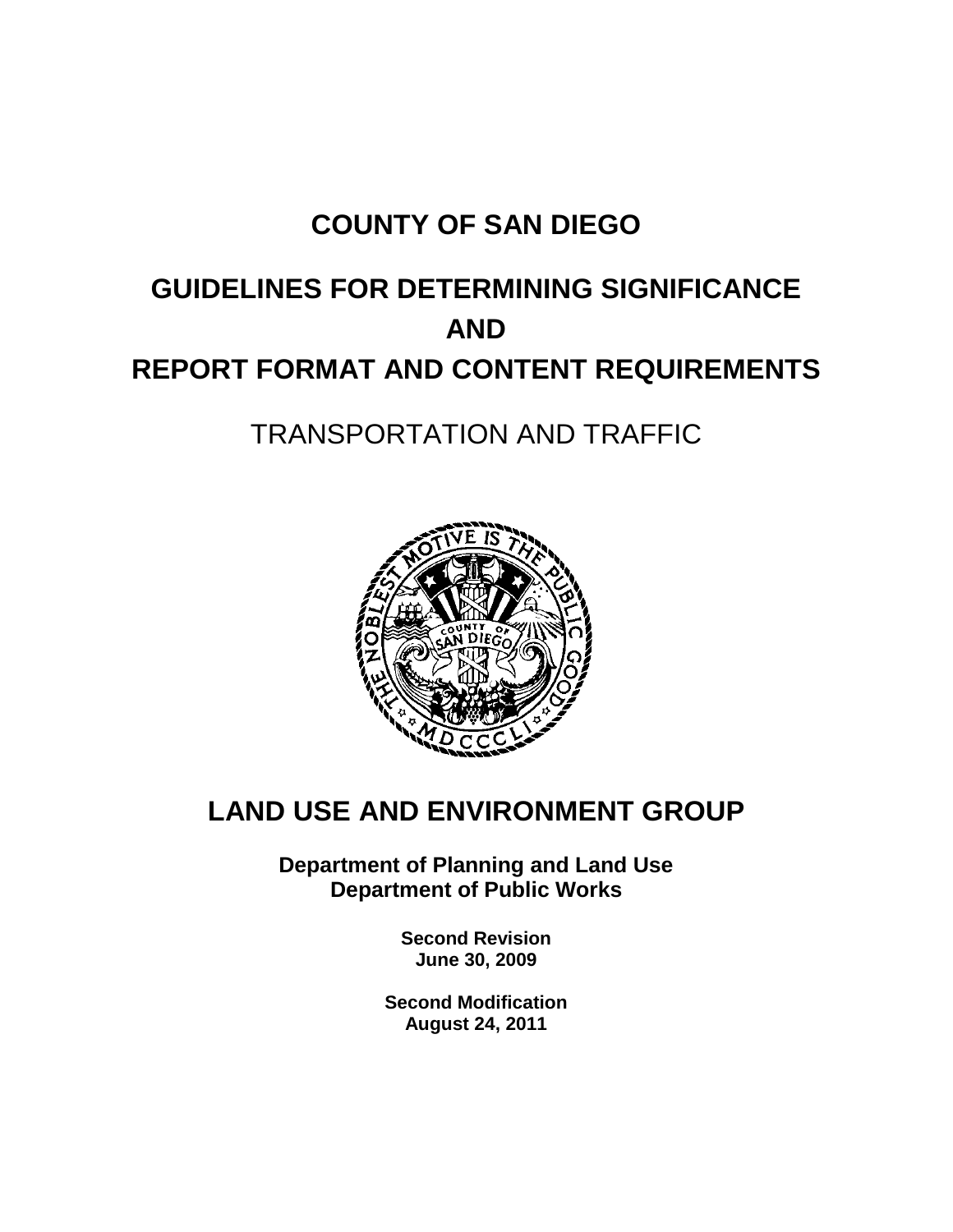#### **APPROVAL**

I hereby certify that these **Guidelines for Determining Significance and Report Format and Content Requirements for Transportation and Traffic** are a part of the County of San Diego, Land Use and Environment Group's Guidelines for Determining Significance and Technical Report Format and Content Requirements and were considered by the Director of Planning and Land Use, in coordination with the Director considered by the Director of Planning and Lan

 $\mathcal{L}$ 

ERIC GIBSON Director of Planning and Land Use

 $\mathbb{Z}^n$  for  $\mathbb{Z}^n$  for  $\mathbb{Z}^n$ 

RICHARD∕ E. CROMPTON Director of Public Works

I hereby certify that these **Guidelines for Determining Significance and Report Format and Content Requirements for Transportation and Traffic** are a part of the County of San Diego, Land Use and Environment Group's Guidelines for Determining Significance and Technical Report Format and Content Requirements and have hereby been approved by the Deputy Chief Administrative Officer (DCAO) of the Land Use and been approved by the Deputy Chief Administrative Ontder (DOAO) of the Early Ose and<br>Environment Group on the 24<sup>th</sup> day of August, 2011. The Director of Planning and Land Use is authorized to approve revisions to these Guidelines for Determining Significance and Report Format and Content Requirements for Transportation and Traffic, except any revisions to Section 4.0 of the Guidelines for Determining Significance for Transportation and Traffic must be approved by the Deputy CAO.

Second Modification August 24, 2011

Approved: August 24, 2011

First Modification February 19, 2010

Second Revision June 30, 2009

First Revision December 5, 2007

 $\ln a \, \Omega <$ Approved SARAH AGHASS Approved SARAH AGHASSI<br>September 26, 2006 Deputy CAO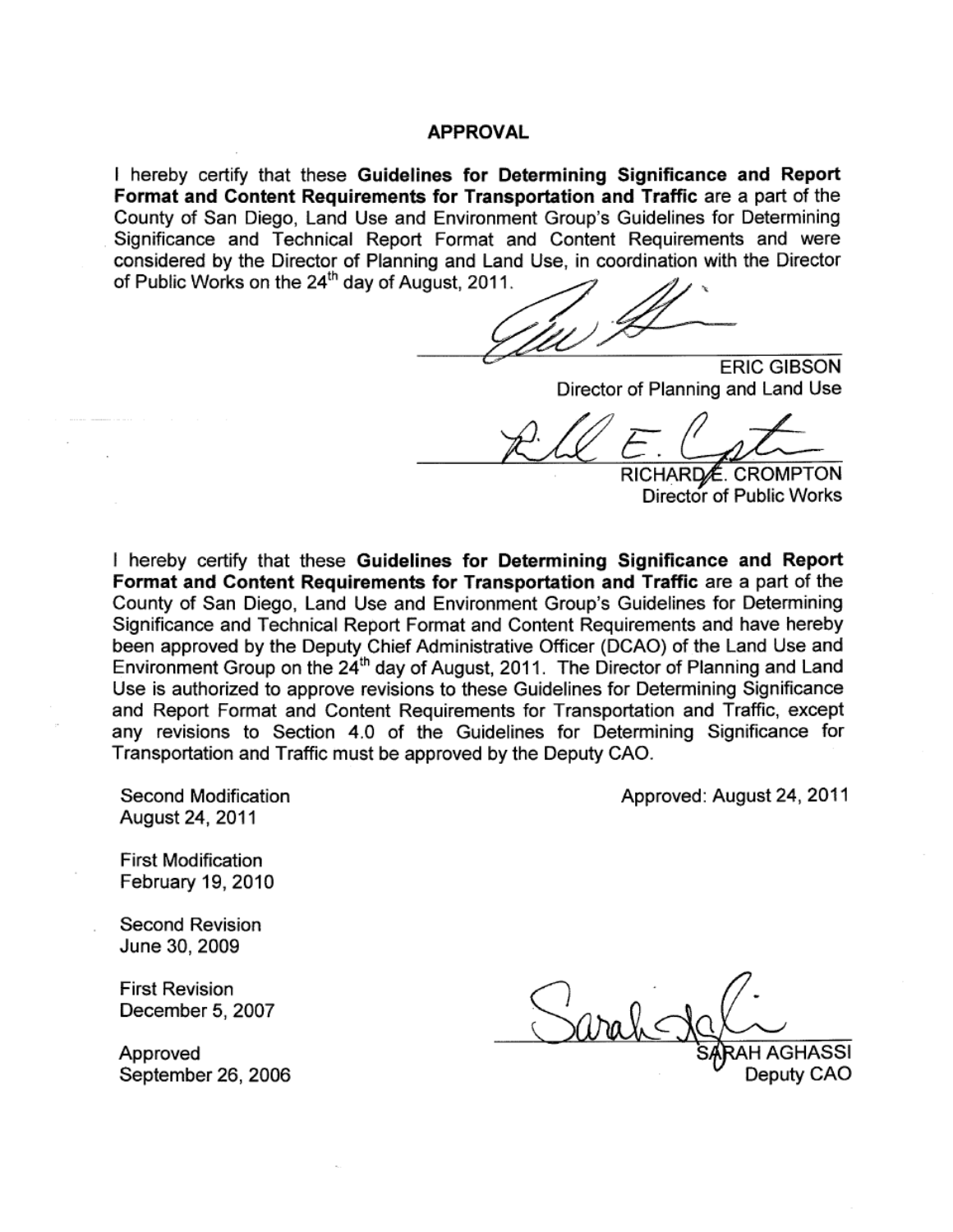# **COUNTY OF SAN DIEGO**

# **GUIDELINES FOR DETERMINING SIGNIFICANCE**

# TRANSPORTATION AND TRAFFIC



# **LAND USE AND ENVIRONMENT GROUP**

**Department of Planning and Land Use Department of Public Works**

> **Second Revision June 30, 2009**

**Second Modification August 24, 2011**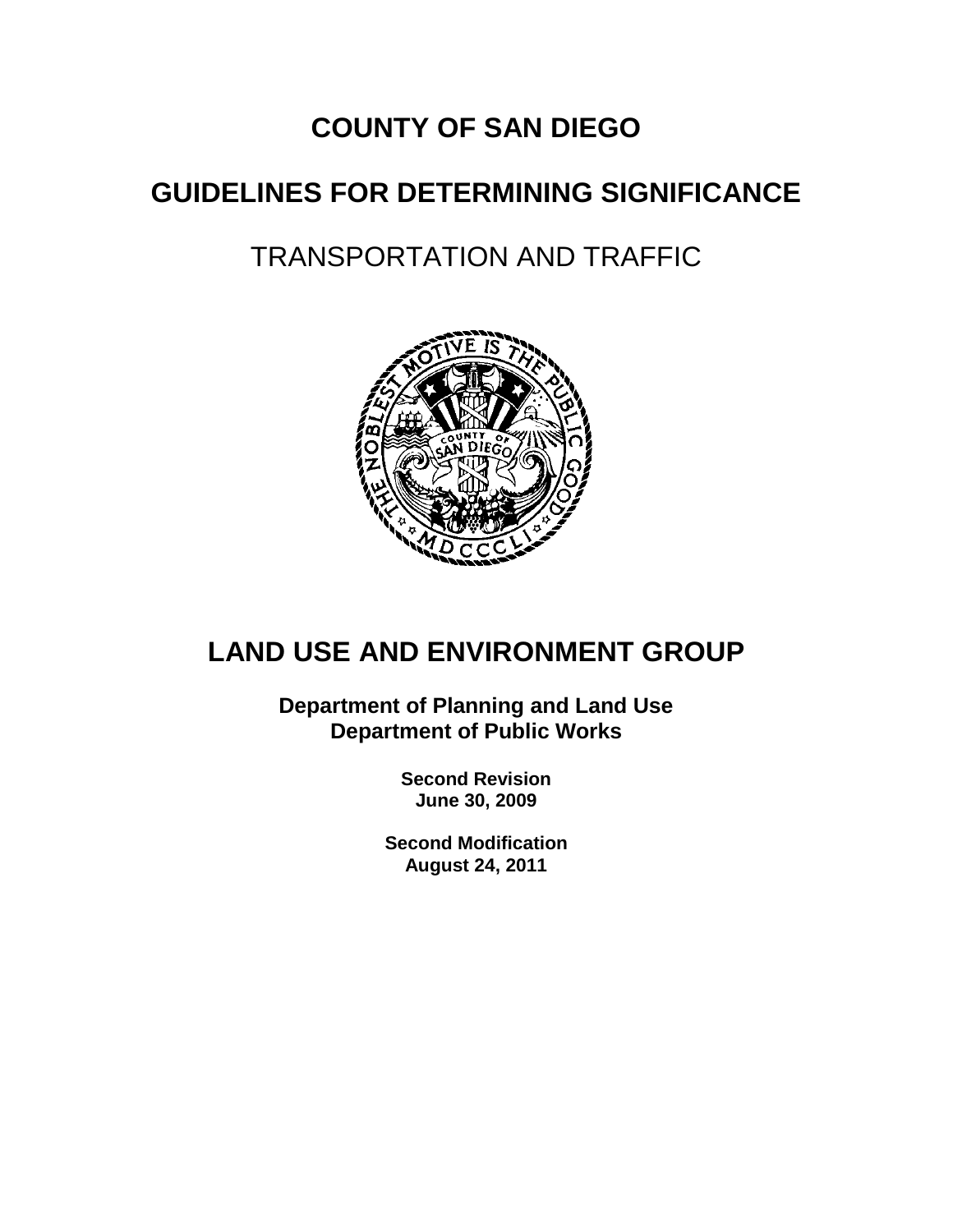#### **EXPLANATION**

These Guidelines for Determining Significance for Transportation and Traffic and information presented herein shall be used by County staff in their review of discretionary projects and environmental documents pursuant to the California Environmental Quality Act (CEQA). These Guidelines present a range of quantitative, qualitative, and performance levels for particular environmental effects. Normally, (in the absence of substantial evidence to the contrary), non-compliance with a particular standard stated in these Guidelines will usually mean the project will result in a significant effect, whereas compliance will normally mean the effect will be determined to be "less than significant." Section 15064(b) of the State CEQA Guidelines states:

"The determination whether a project may have a significant effect on the environment calls for careful judgment on the part of the public agency involved, based to the extent possible on factual and scientific data. An ironclad definition of significant effect is not always possible because the significance of an activity may vary with the setting."

These Guidelines assist in providing a consistent, objective and predictable evaluation of significant effects. These Guidelines are not binding on any decision-maker and should not be substituted for the use of independent judgment to determine significance or the evaluation of evidence in the record. The County reserves the right to request further, project specific, information in its evaluation of a project's environmental effects and to modify these Guidelines in the event a scientific discovery or factual data alters the common application of a Guideline. In addition, evaluations to verify the applicability of the significance guidelines for individual project conditions may be necessary. Additional evaluations may include analysis of vehicle headways, speeds, average gaps, queues, delay, or other factors.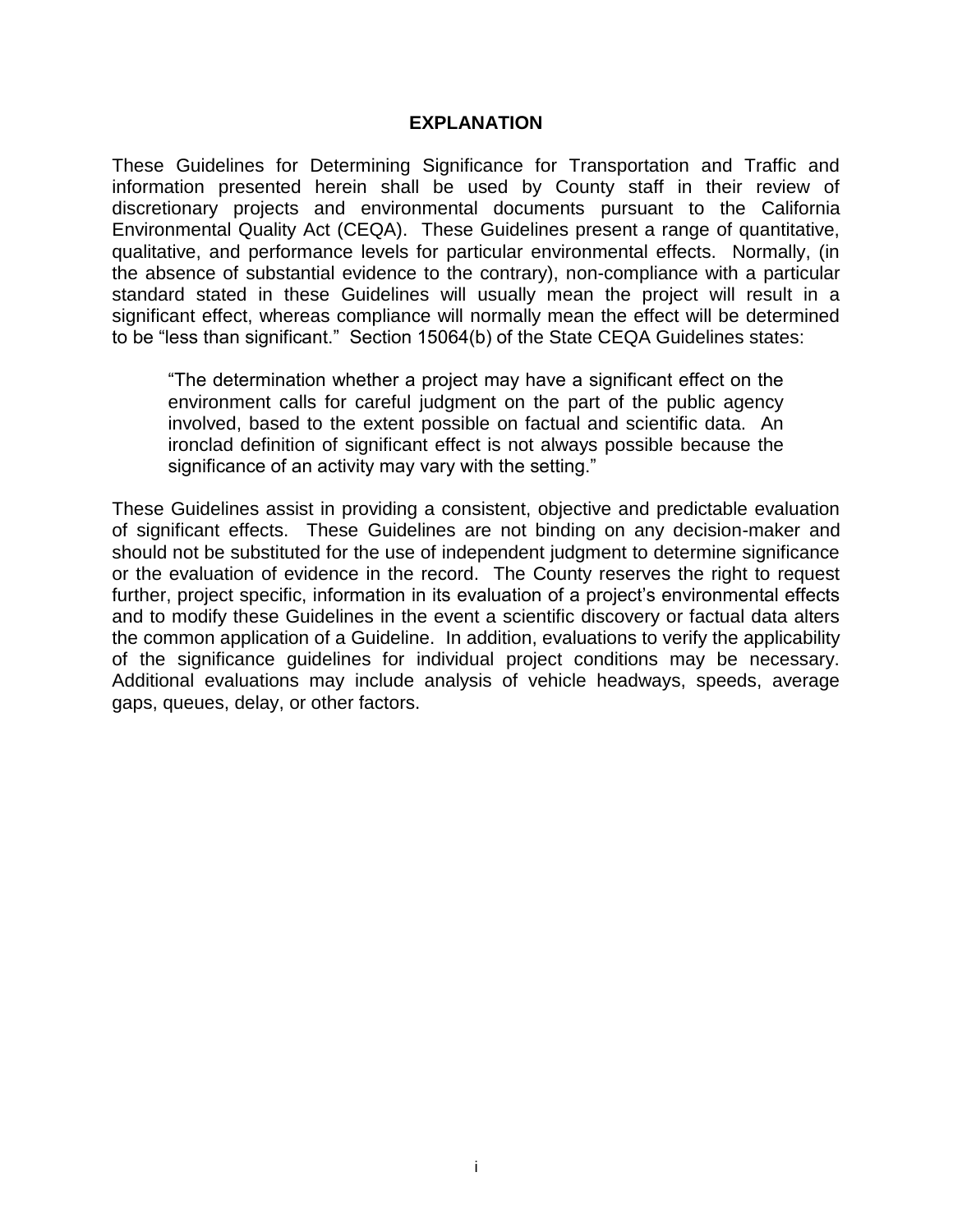#### **LIST OF PREPARERS AND TECHNICAL REVIEWERS**

#### **SECOND REVISION – JUNE 30, 2009**

#### **County of San Diego**

Robert Goralka, DPW, Technical Review Nick Ortiz, DPW, Technical Review Everett Hauser, DPW, Technical Review Sal Salazar, County Counsel Jason Giffen, DPLU, Technical Review Jennifer Campos, DPLU, Technical Review Larry Hofreiter, DPLU, Technical Review Thomas Duffy, DPW, Technical Review

#### **FIRST REVISION – DECEMBER 5, 2007 County of San Diego**

Robert Goralka, DPW, Primary Author Nick Ortiz, DPW, Technical Review Michael Robinson, DPW, Technical Review Jason Giffen, DPLU, Technical Review Donna Beddow, DPLU, Technical Review

#### **APPROVED - SEPTEMBER 26, 2006**

#### **County of San Diego**

Robert Goralka, DPW, Primary Author Michael Robinson, DPW, Technical Review Jason Giffen, DPLU, Technical Review Darren Gretler, DPW, Technical Review Eric Gibson, DPLU, Technical Review Glenn Russell, DPLU, Technical Review Mario Covic, DPLU, Technical Review

Technical Review

Bill Darnell, Darnell and Associates Justin Rasas, LOS Engineering

#### **Technical Review**

Phil Trom, SANDAG Jacob Swim Andy Schlaefli, Urban Systems Assoc. (USA) Jim Federhart, Federhart and Associates Maurice Eaton, Caltrans

#### **Technical Review**

John Boarman, Linscott, Law, and Greenspan **Engineers** Bill Darnell, Darnell & Associates Justin Rasas, LOS Engineering Andy Schlaefli, Urban Systems Assoc. (USA) Dave Sorenson, Kimley-Horn & Associates Arnold Torma, Katz, Okitsu, & Associates Phil Trom, Kimley-Horn & Associates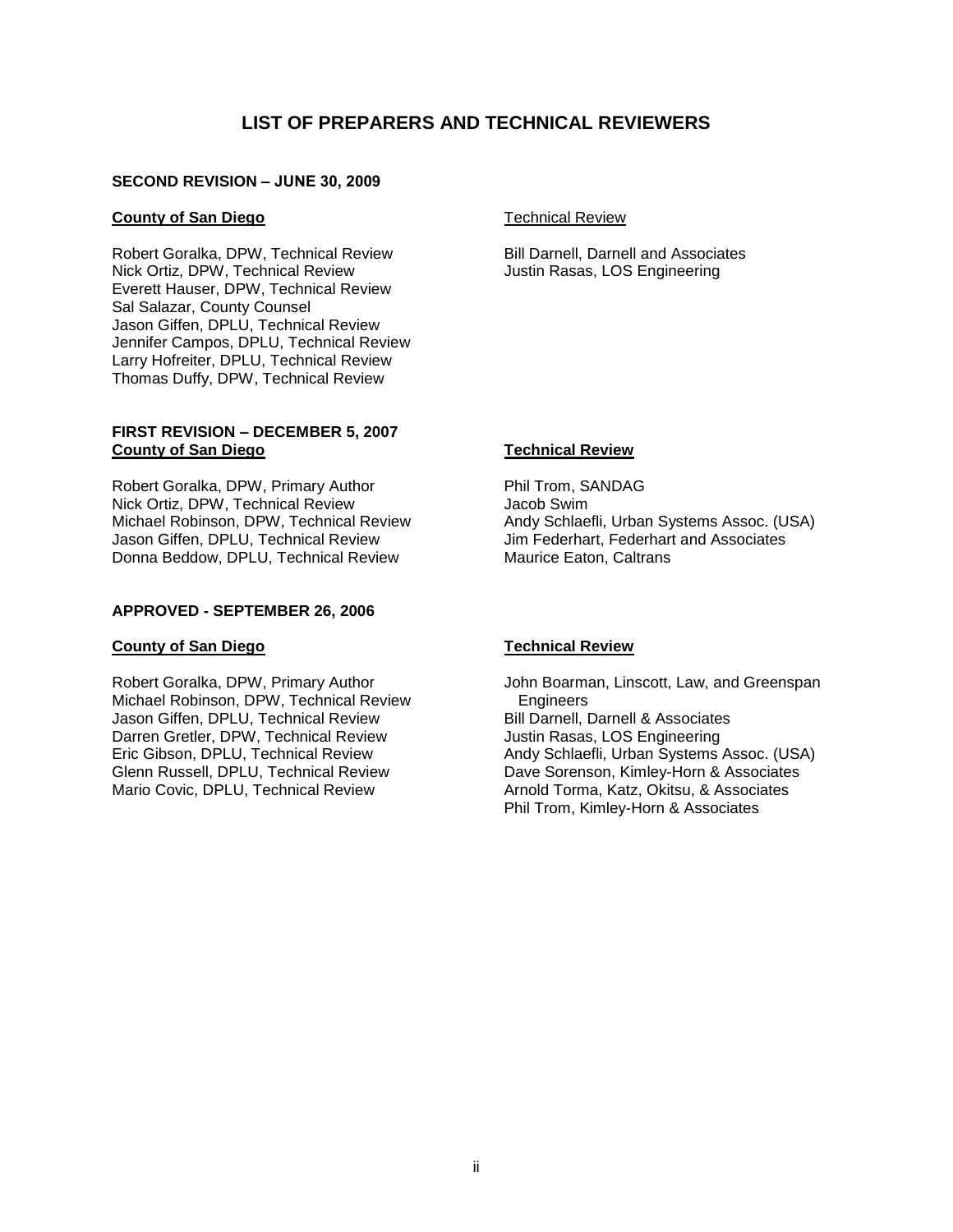| 1.0 |     |                                                                 |  |  |  |  |  |
|-----|-----|-----------------------------------------------------------------|--|--|--|--|--|
|     | 1.1 |                                                                 |  |  |  |  |  |
|     | 1.2 |                                                                 |  |  |  |  |  |
|     | 1.3 |                                                                 |  |  |  |  |  |
| 2.0 |     |                                                                 |  |  |  |  |  |
|     | 2.1 |                                                                 |  |  |  |  |  |
|     | 2.2 |                                                                 |  |  |  |  |  |
|     | 2.3 | Regional and Local Traffic Impact Analysis Guidelines 8         |  |  |  |  |  |
| 3.0 |     |                                                                 |  |  |  |  |  |
|     | 3.1 |                                                                 |  |  |  |  |  |
|     | 3.2 |                                                                 |  |  |  |  |  |
|     | 3.3 | Hazards Due to an Existing Transportation Design Feature 10     |  |  |  |  |  |
|     | 3.4 |                                                                 |  |  |  |  |  |
| 4.0 |     |                                                                 |  |  |  |  |  |
|     | 4.1 |                                                                 |  |  |  |  |  |
|     | 4.2 |                                                                 |  |  |  |  |  |
|     |     |                                                                 |  |  |  |  |  |
|     |     |                                                                 |  |  |  |  |  |
|     | 4.3 |                                                                 |  |  |  |  |  |
|     |     | 4.3.1 Signalized Intersections Spacing Over One Mile  19        |  |  |  |  |  |
|     |     | 4.3.2 Signalized Intersection Spacing Under One Mile  21        |  |  |  |  |  |
|     | 4.4 |                                                                 |  |  |  |  |  |
|     | 4.5 |                                                                 |  |  |  |  |  |
|     | 4.6 | Hazards Due to an Existing Transportation Design Feature 23     |  |  |  |  |  |
|     | 4.7 |                                                                 |  |  |  |  |  |
|     | 4.8 |                                                                 |  |  |  |  |  |
| 5.0 |     | <b>STANDARD MITIGATION AND PROJECT DESIGN CONSIDERATIONS 26</b> |  |  |  |  |  |
|     | 5.1 |                                                                 |  |  |  |  |  |
|     | 5.2 |                                                                 |  |  |  |  |  |
|     | 5.3 |                                                                 |  |  |  |  |  |
|     | 5.4 |                                                                 |  |  |  |  |  |
|     | 5.5 |                                                                 |  |  |  |  |  |
|     | 5.6 | Traffic Safety/Hazards to Pedestrians or Bicyclists  27         |  |  |  |  |  |
|     | 5.8 |                                                                 |  |  |  |  |  |
|     | 5.9 |                                                                 |  |  |  |  |  |

# **TABLE OF CONTENTS**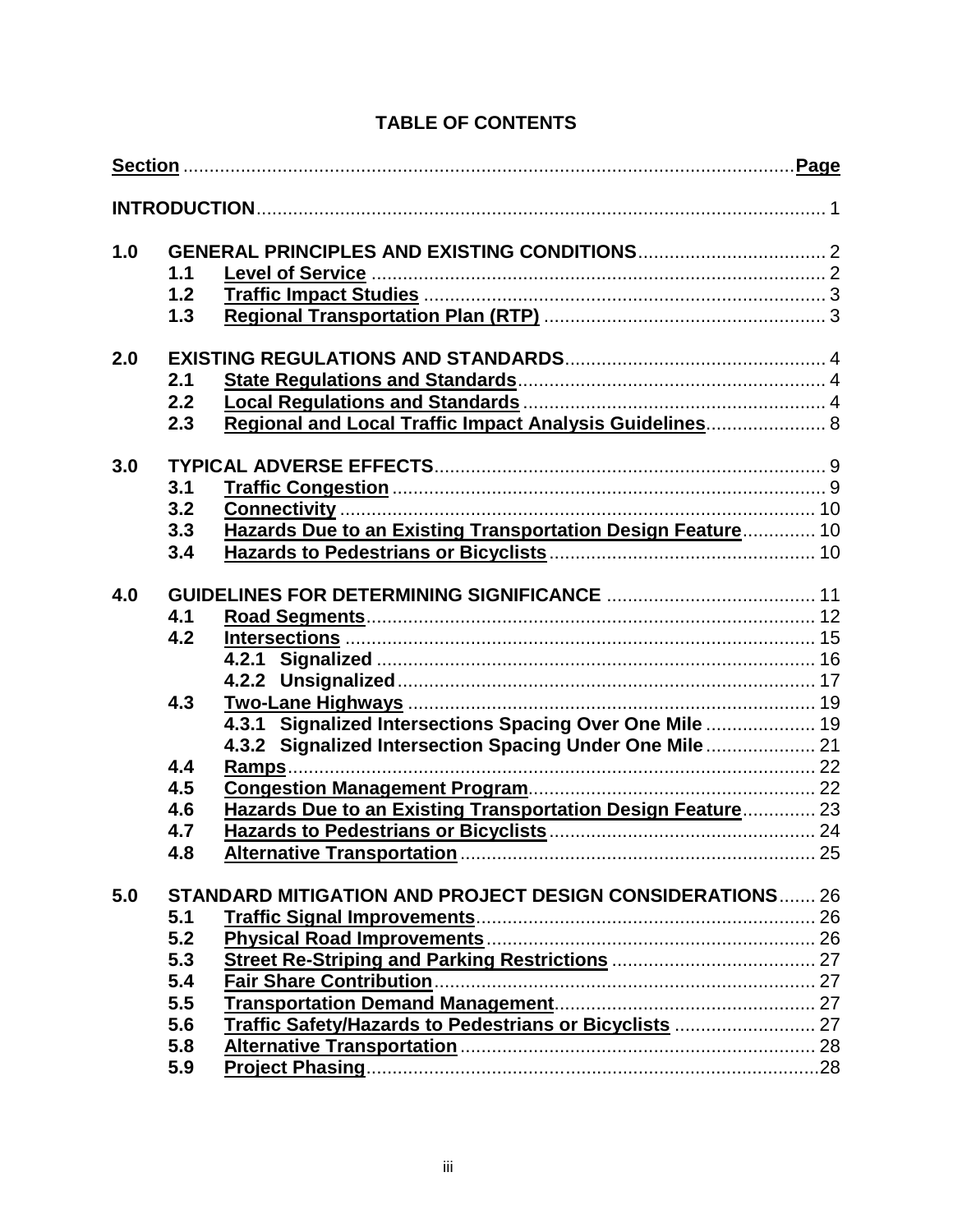| 6.0 |  |
|-----|--|
|     |  |

# **LIST OF TABLES**

| Table 1 | Measures of Significant Project Impacts to Congestion on Road<br>Segments: Allowable Increases on Congested Road Segments 13  |    |
|---------|-------------------------------------------------------------------------------------------------------------------------------|----|
| Table 2 | Measures of Significant Project Impacts to Congestion on<br>Intersections: Allowable Increases on Congested Intersections  15 |    |
| Table 3 | Measure of Significant Project Traffic Impacts to Congestion:<br>Allowable Increase on Two-lane Highways with Signalized      | 20 |
| Table 4 | Measure of Significant Project Traffic Impacts to Congestion:<br>Allowable Increase on Two-lane Highways with Signalized      | 21 |
| Table 5 | Measure of Significant Project Traffic Impacts for Circulation<br>Element Roads, Signalized Intersections and Ramps           | 23 |

# **LIST OF ATTACHMENTS**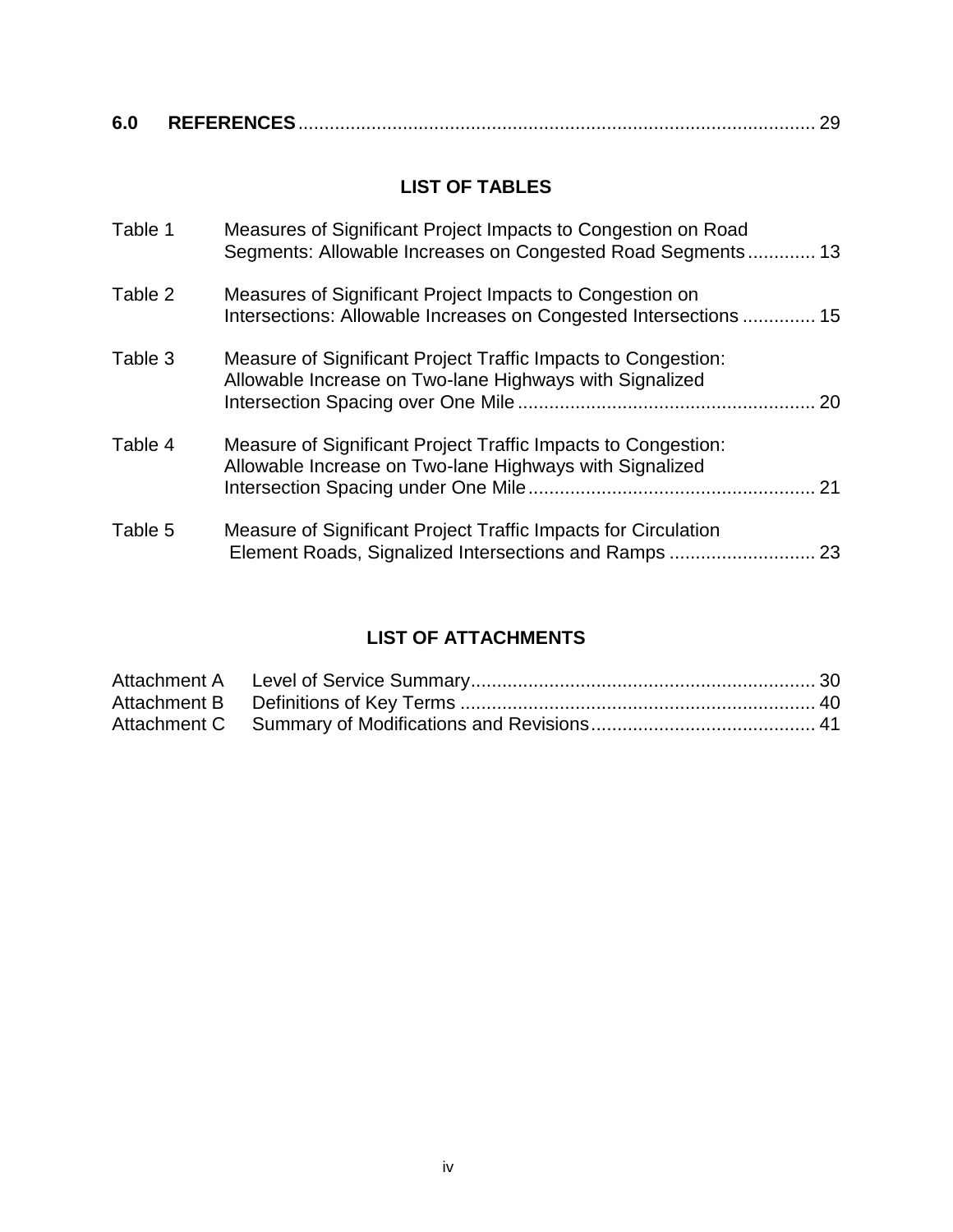## **List of Acronyms**

| <b>ADT</b>      | <b>Average Daily Trips</b>                  |
|-----------------|---------------------------------------------|
| <b>CALTRANS</b> | California Department of Transportation     |
| <b>CEQA</b>     | <b>California Environmental Quality Act</b> |
| <b>CMP</b>      | <b>Congestion Management Plan</b>           |
| <b>DPLU</b>     | Department of Planning and Land Use         |
| <b>HCM</b>      | <b>Highway Capacity Manual</b>              |
| <b>ITE</b>      | <b>Institute of Traffic Engineers</b>       |
| <b>LOS</b>      | Level of Service                            |
| min             | Minute                                      |
| mph             | Miles per Hour                              |
| <b>MTDB</b>     | Metropolitan Transit Development Board      |
| <b>NCTD</b>     | North San Diego County Transit District     |
| <b>PFE</b>      | <b>Public Facilities Element</b>            |
| <b>RTP</b>      | <b>Regional Transportation Plan</b>         |
| <b>SANDAG</b>   | San Diego Association of Governments        |
| <b>SANTEC</b>   | San Diego Traffic Engineers' Council        |
| sec             | Second                                      |
| <b>TIS</b>      | <b>Traffic Impact Study</b>                 |
| V/C             | <b>Volume to Capacity</b>                   |
| <b>VMT</b>      | <b>Vehicle Miles Traveled</b>               |
|                 |                                             |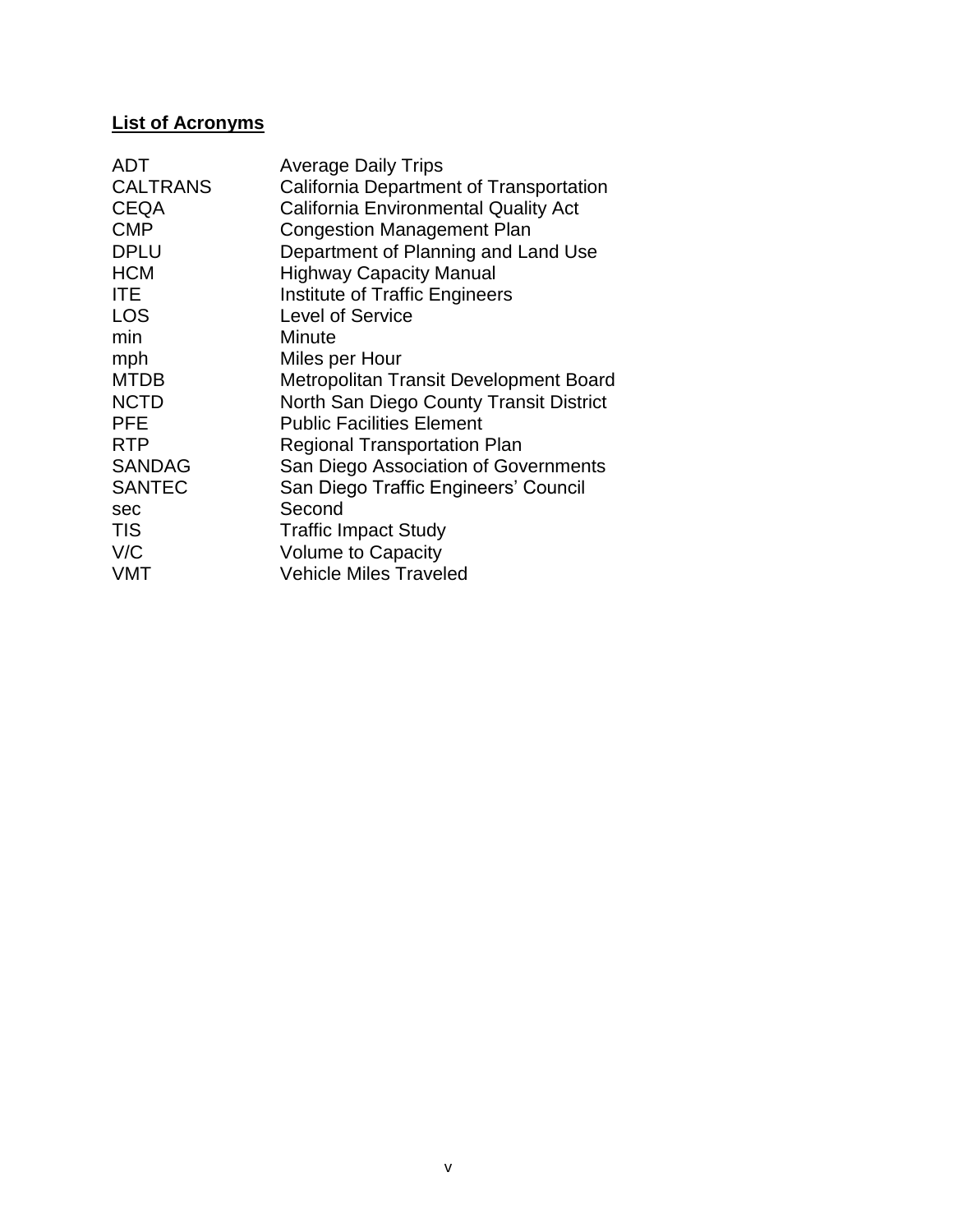#### **INTRODUCTION**

This document provides guidance for evaluating adverse environmental effects that a proposed project may have on transportation and traffic. Specifically, this document addresses the following questions listed in the California Environmental Quality Act (CEQA) Guidelines, Appendix G, XV, Transportation/Traffic<sup>1</sup>:

Would the project:

- a) Conflict with an applicable plan, ordinance or policy establishing measures of the effectiveness for the performance of the circulation system, taking into account all modes of transportation including mass transit and non-motorized travel and relevant components of the circulation system, including but not limited to intersections, streets, highways and freeways, pedestrian and bicycle paths and mass transit?
- b) Conflict with an applicable congestion management program, including but not limited to level of service standards and travel demand measures, or other standards established by the county congestion management agency for designated roads or highways?
- d) Substantially increase hazards due to a design feature (e.g., sharp curves or dangerous intersections) or incompatible uses (e.g., farm equipment)?
- g) Conflict with adopted policies, plans, or programs regarding public transit, bicycle, or pedestrian facilities, or otherwise decrease the performance or safety of such facilities?

Traffic and transportation related impacts are major concerns for the San Diego Region. As population in the San Diego Region grows, traffic, as measured by average daily trips (ADT), also grows. Land development within the San Diego region contributes to growth in population and growth in traffic. The rate of land development, population and traffic growth has often outpaced the provision of needed transportation infrastructure to adequately accommodate the increased growth. As a result, traffic congestion is a common occurrence on many freeways, highways and arterials in the San Diego region.

 $\overline{a}$ 

<sup>&</sup>lt;sup>1</sup> The State CEQA Guidelines, Appendix G, XV Transportation/Traffic list two other transportation/traffic related questions (c and e), which are not addressed in this document. Question c states, "Would the project result in a change in air traffic patterns, including either an increase in traffic levels or a change in locations that results in substantial safety risks?" Question c is concerned with airport traffic safety and is addressed under the County's Guidelines for Determining Significance for Airport Hazards. Questions e states, "Would the project result in inadequate emergency access? Question e is addressed under the County's Guidelines for Determining Significance for Fire Protection Planning, which addresses the needs of emergency service providers (fire and sheriff, etc.), including emergency access requirements.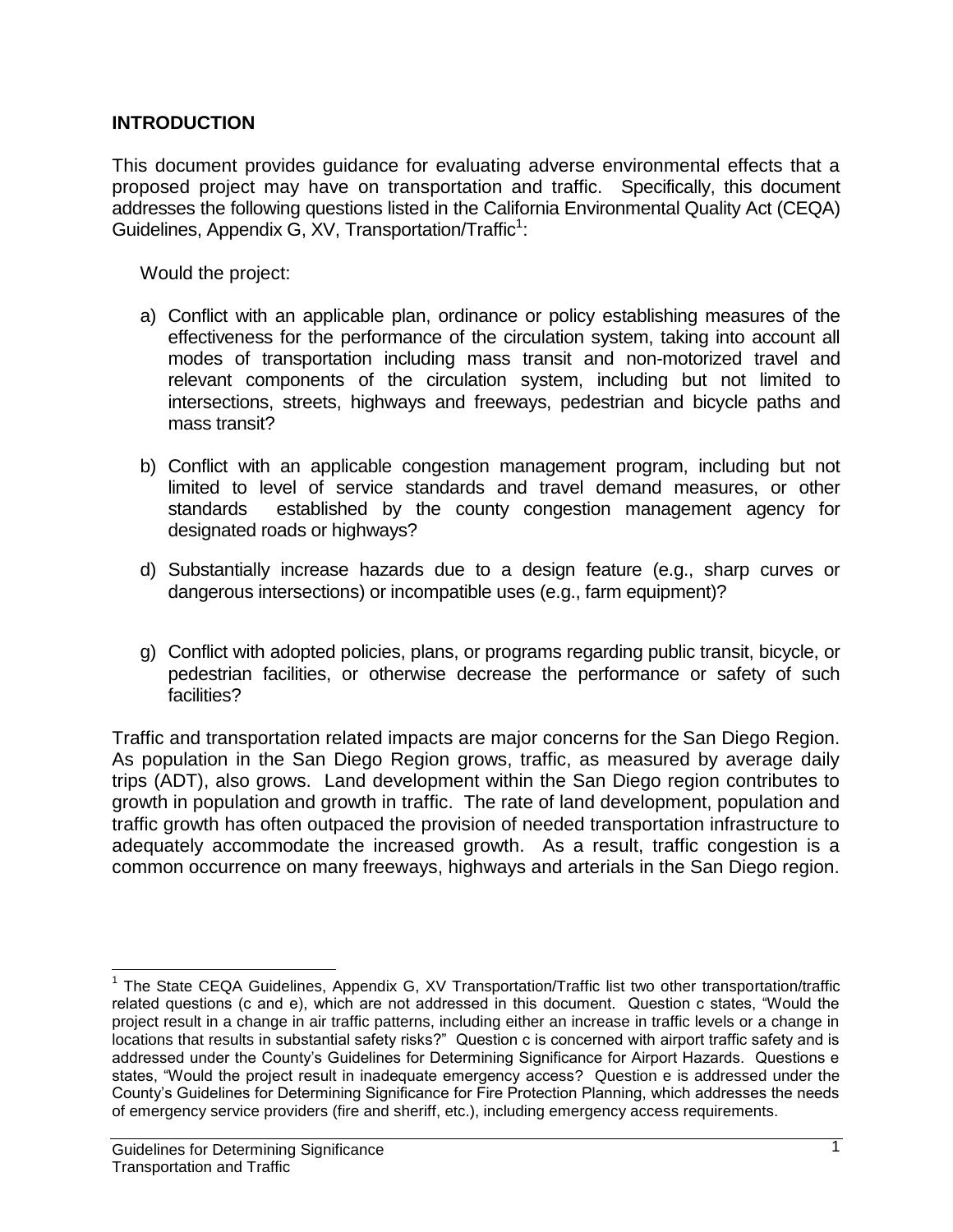## **1.0 GENERAL PRINCIPLES AND EXISTING CONDITIONS**

The population of the San Diego Region is projected to increase from approximately 2.9 million people today to about 3.9 million in the year 2030. As a result, the number of forecasted Vehicle Miles Traveled (VMT) in the San Diego Region is projected to increase 50 percent from current levels. Road improvements will be needed to accommodate the anticipated growth in traffic; otherwise, traffic congestion will increase significantly.

# **1.1 Level of Service**

As a means of measuring and evaluating traffic congestion, the concept of "level of service" was created. Level of service (LOS) is a quality of service measure that describes operational conditions on a transportation facility, such as a roadway or intersection. Levels of service are established based upon the driver's perspective. This service measure is a general overall measurement of several conditions such as speed and travel time, freedom to maneuver, traffic interruption, and comfort and convenience. Safety is an important concern but, typically, is not included in the measures that establish service levels.

Six LOS categories are defined for each type of transportation facility. Letters designate each level, from A to F, with LOS A representing the best operating conditions and LOS F the worst. Each LOS represents a range of operating conditions and the driver's perception of those conditions. Methods for identifying levels of service vary based upon the type of transportation facility. Criteria for identifying levels of service on County of San Diego arterials are provided in the County of San Diego Public Road Standards. Methods of identifying levels of service for freeways, highways and intersections are provided in the Highway Capacity Manual (HCM). A detailed discussion of level of service is provided in Attachment A. Also, definitions of some key traffic terms are included in Attachment B.

Levels of service are used primarily to assess how substantial increases in vehicular traffic may affect traffic congestion on specific transportation facilities, such as freeways, arterials, and intersections. Procedures have also been established to adjust the evaluation to account for trucks, buses, grade and pedestrian volumes. Substantial traffic volume increase may also result in other traffic related impacts. Where applicable, evaluations should be made to assess the potential for traffic related impacts for the following items:

- Regional transportation facilities; including freeways, state highways and ramps
- Local circulation and road network
- Adequacy of existing roadway or intersection design features
- Access (both primary and secondary, as required)
- Alternative transportation modes; including pedestrians, bicyclists and transit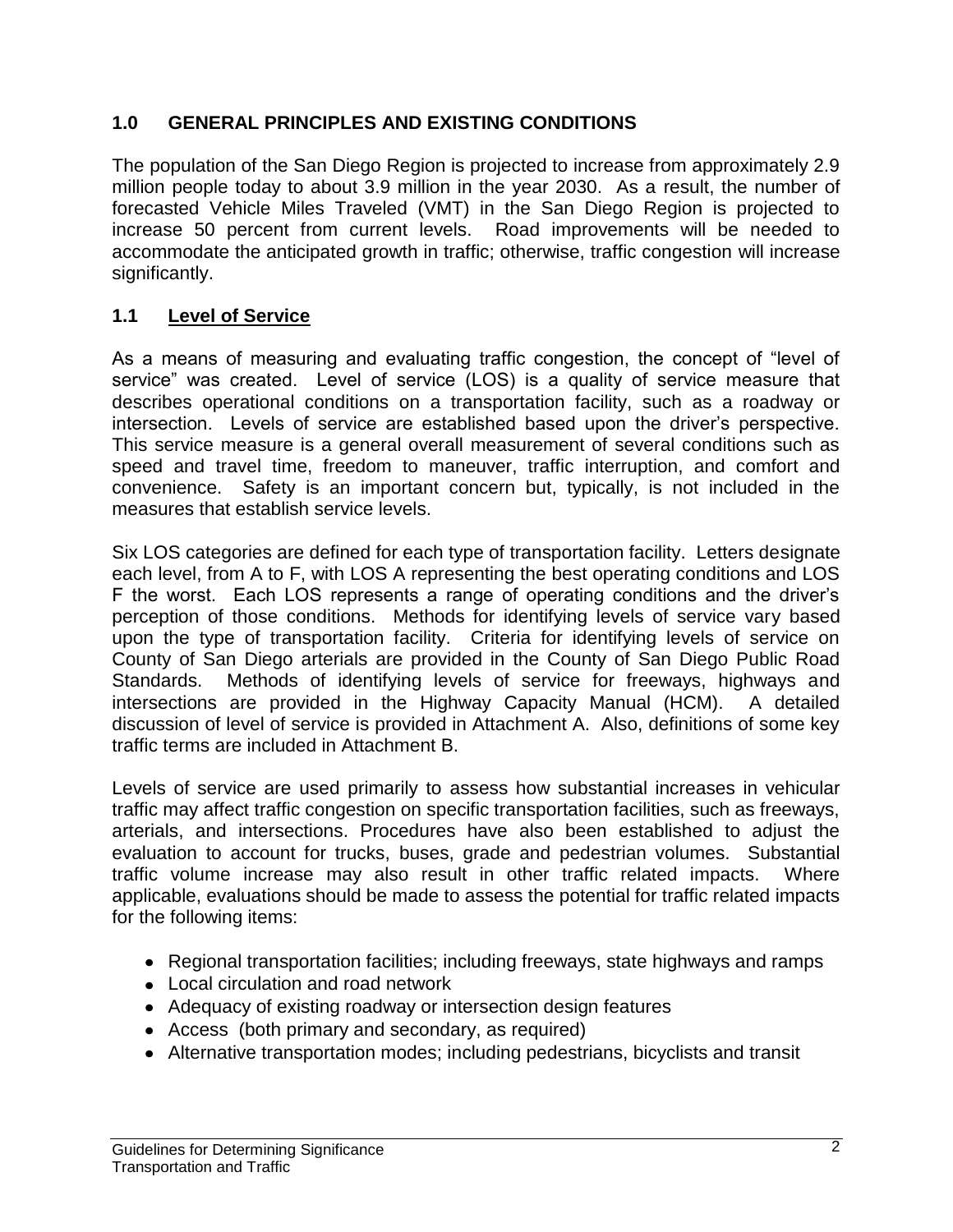# **1.2 Traffic Impact Studies**

In order to evaluate potential traffic impacts that may result from a specific land development or road improvement project, traffic impact studies are often prepared. Traffic impact studies include estimates of the amount of traffic generated by the project, distributions of project traffic or redistributions of traffic caused by the project, assessments of potential traffic impacts, and when applicable, the identification of mitigation measures to alleviate project-related traffic impacts.

The agency responsible for final approval of a project's traffic study is the agency that has discretionary approval of the project. For most projects located in the unincorporated area of San Diego, the agency approving the traffic study would be the County of San Diego. However, coordination with other affected agencies is often necessary in the preparation of traffic impact studies. The San Diego Association of Governments (SANDAG) is the agency responsible for the oversight of regional transportation planning. The California Department of Transportation (Caltrans) is the State agency responsible for planning, constructing and maintaining the State highway network. In addition to the County of San Diego, eighteen other municipalities within the San Diego Region are responsible for planning, constructing and maintaining local transportation networks within their respective areas of jurisdiction.

For more information on Traffic Impact Studies refer to the Transportation and Traffic Report Format and Content Requirements.

# **1.3 Regional Transportation Plan**

On March 28, 2003, the SANDAG Board adopted the 2030 Regional Transportation Plan (RTP) and in February 2005, Amendment Number 1 to the RTP was approved. Mobility 2030 establishes goals and policies for addressing the needs of the regional transportation network in the San Diego region. In addition to identifying highway and road improvements, Mobility 2030 emphasizes Managed/High Occupancy Vehicle (HOV) lanes to accommodate transit services, as well as carpools and vanpools. It also emphasizes the coordination of transportation infrastructure and services with land use planning and focuses on a variety of performance measures, such as average travel times, instead of the traditional level of service measurements.

Under the "reasonably expected revenue" scenario, Mobility 2030 estimates \$42 billion to be available to implement proposed improvements in the plan. Under this scenario, 19% would be provided through the Transnet extension, 28% would be provided by local revenue sources, 33% would be provided by state sources and 20% would come from federal sources. Identified improvements would not focus solely on road improvements, but are expected to increase mobility by making improvements to transit, highways, local street networks, land use systems and demand management systems.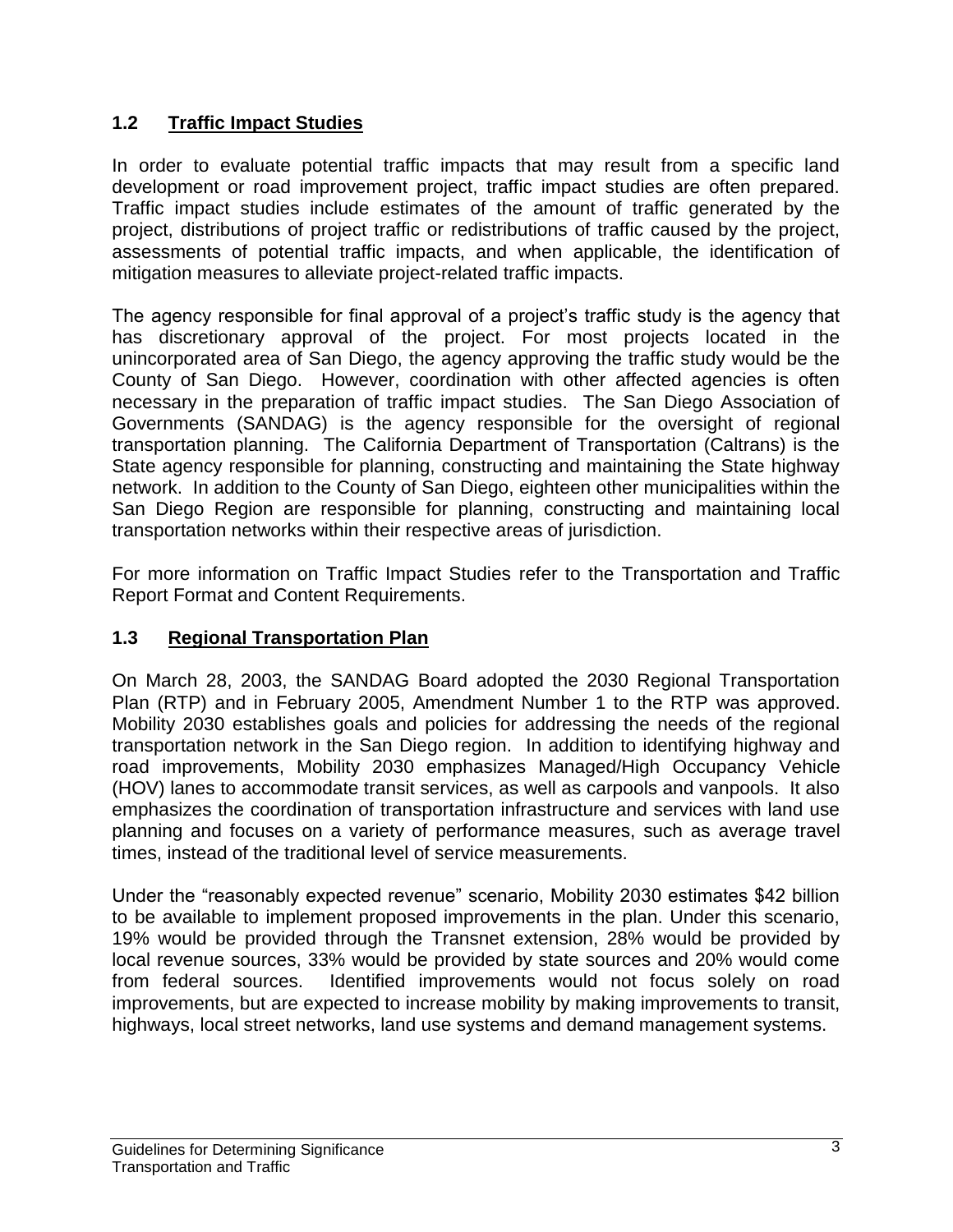# **2.0 EXISTING REGULATIONS AND STANDARDS**

The following list details the most significant regulations and standards that address traffic and transportation issues in California and the County of San Diego.

#### **2.1 State Regulations and Standards**

#### **California Environmental Quality Act (CEQA)**<sup>2</sup>

[\[http://ceres.ca.gov/topic/env\\_law/ceqa/guidelines/\]](http://ceres.ca.gov/topic/env_law/ceqa/guidelines/)

Under the California Environmental Quality Act (CEQA) lead agencies are required to consider traffic impacts when assessing the environmental impacts of proposed projects. CEQA requires discretionary projects to evaluate the effect projects may have on traffic circulation and other transportation related impacts.

## **2.2 Local Regulations and Standards**

## **Public Facilities Element (Part XII) of the San Diego County General Plan**

[http://ceres.ca.gov/planning/counties/San\_Diego/plans.html]

The County of San Diego General Plan Public Facilities Element establishes policies and implementation measures regarding the assessment and mitigation of traffic impacts of new development. One of the goals of the Public Facilities Element (PFE) is to provide "A safe, convenient, and economical integrated transportation system including a wide range of transportation modes (PFE, page XII-4-18)." The PFE also identifies an objective in the Transportation Section to provide a "Level of Service C or better on County Circulation Element roads. (PFE, page XII-4-18)." The PFE, however, establishes LOS D as an off-site mitigation limit for discretionary projects. When an existing Level of Service is already D, "a LOS of D may be allowed (PFE, page XII-4- 18)." According to the PFE, projects that significantly increase congestion on roads operating at LOS E or LOS F must provide mitigation. According to the PFE, this mitigation can consist of a fair share contribution to an established program or project to mitigate the project's impacts. If impacts cannot be mitigated, the project will be denied unless a specific statement of overriding findings is made pursuant to Sections 15091 and 15093 of the State CEQA Guidelines to approve the project as proposed.

# **San Diego County Transportation Impact Fee (TIF) Program/Ordinance**

[\[http://www.sdcounty.ca.gov/dpw/land/tif.html\]](http://www.sdcounty.ca.gov/dpw/land/tif.html)

The County of San Diego Board of Supervisors adopted a Transportation Impact Fee Ordinance (April 2005/Updated January 2008) for the unincorporated area of San Diego County. The ordinance enables the County to implement Transportation Impact Fee (TIF) programs. The TIF program requires payment of fees that constitute a proposed project's fair share contribution towards the construction costs of the planned transportation facilities that are affected by the proposed development. The TIF fees are collected as a condition of approval of a subdivision or prior to issuance of a development permit, including and most typically a building permit.

 2 Public Resources Code 21000-21178; California Code of Regulations, Guidelines for Implementation of CEQA, Appendix G, Title 14, Chapter 3, §15000-15387.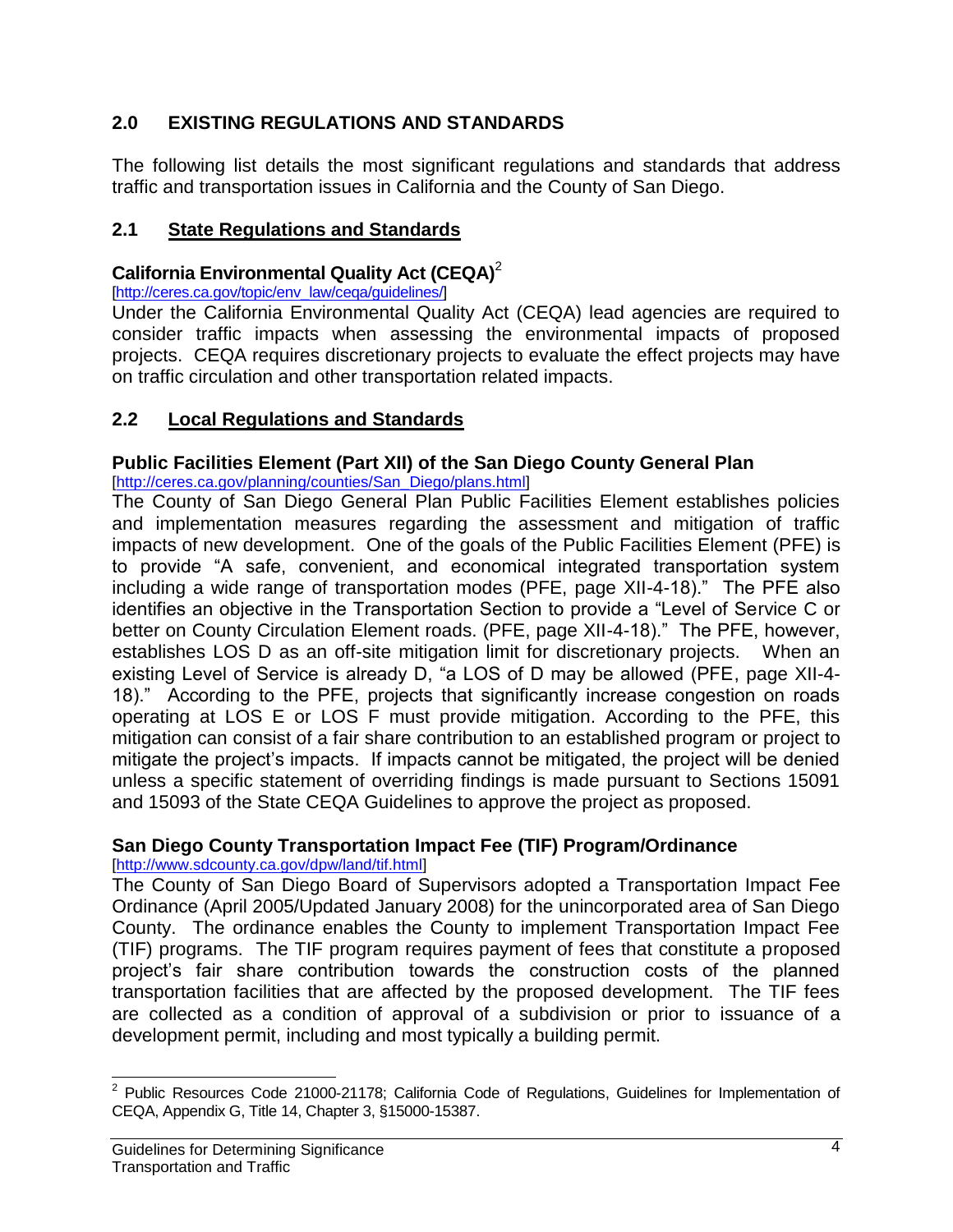The TIF Program provides a mechanism for mitigating the impacts created by future growth within the unincorporated area. The TIF is offered to developers to facilitate compliance with the CEQA mandate that development projects mitigate their indirect, cumulative traffic impacts. The County TIF Program assesses the fee on all new development that results in new/added traffic. The primary purpose of the TIF is twofold: (1) to fund the construction of identified roadway facilities needed to reduce, or mitigate, projected cumulative traffic impacts resulting from future development within the County; and (2) to allocate the costs of these roadway facilities proportionally among future developing properties based upon their individual cumulative traffic impacts.

Cumulative impacts are those impacts caused collectively by all development within the community. Cumulative impacts can result from individually minor, but collectively significant projects taking place over a period of time (CEQA Guidelines §15355). The CEQA Guidelines recognize that mitigation for cumulative impacts may involve the adoption of ordinances or regulations (CEQA Guidelines §15130) such as the Countyadopted Transportation Impact Fee Program.

TIF funds are collected into 23 local Community Planning Area accounts, three regional accounts, and three regional freeway ramp accounts. TIF funds are only used to pay for improvements to roadway facilities identified for inclusion in the TIF Program, which include both County roads and Caltrans highway facilities TIF funds collected for a specific local or regional area must be spent in the same area. For example, the TIF collected in the North Region TIF account may only be used for improvements to TIF facilities in the North Region. By ensuring TIF funds are spent for the specific roadway improvements identified in the TIF Program, the CEQA mitigation requirement is satisfied and the Mitigation Fee Act nexus is met.

As part of the TIF Program process, the transportation infrastructure needs are characterized as one of the following: existing deficiencies; direct impacts of future development; or indirect (cumulative) impacts of future development. Existing roadway deficiencies are the responsibility of existing developed land uses and government agencies, and cannot be financed with impact fees. The TIF Program is not intended to mitigate direct impacts which will continue to be the responsibility of individual development projects. Therefore, the TIF Program is only designed to address the cumulative impacts associated with new growth.

Recognizing that an individual development project is not wholly responsible for cumulative traffic impacts, each development project is required to mitigate in proportion to the project's estimated traffic generation. The County TIF Program enables projects to achieve CEQA compliance by paying a fair share toward the cost of improving roads in the future as the levels of service become unacceptable due to the increased traffic volume caused by the cumulative impacts, of various developments. The County's TIF Program goes into detail in identifying anticipated development, the roads affected, roadway costs, and the existing and projected levels of service on those roads. As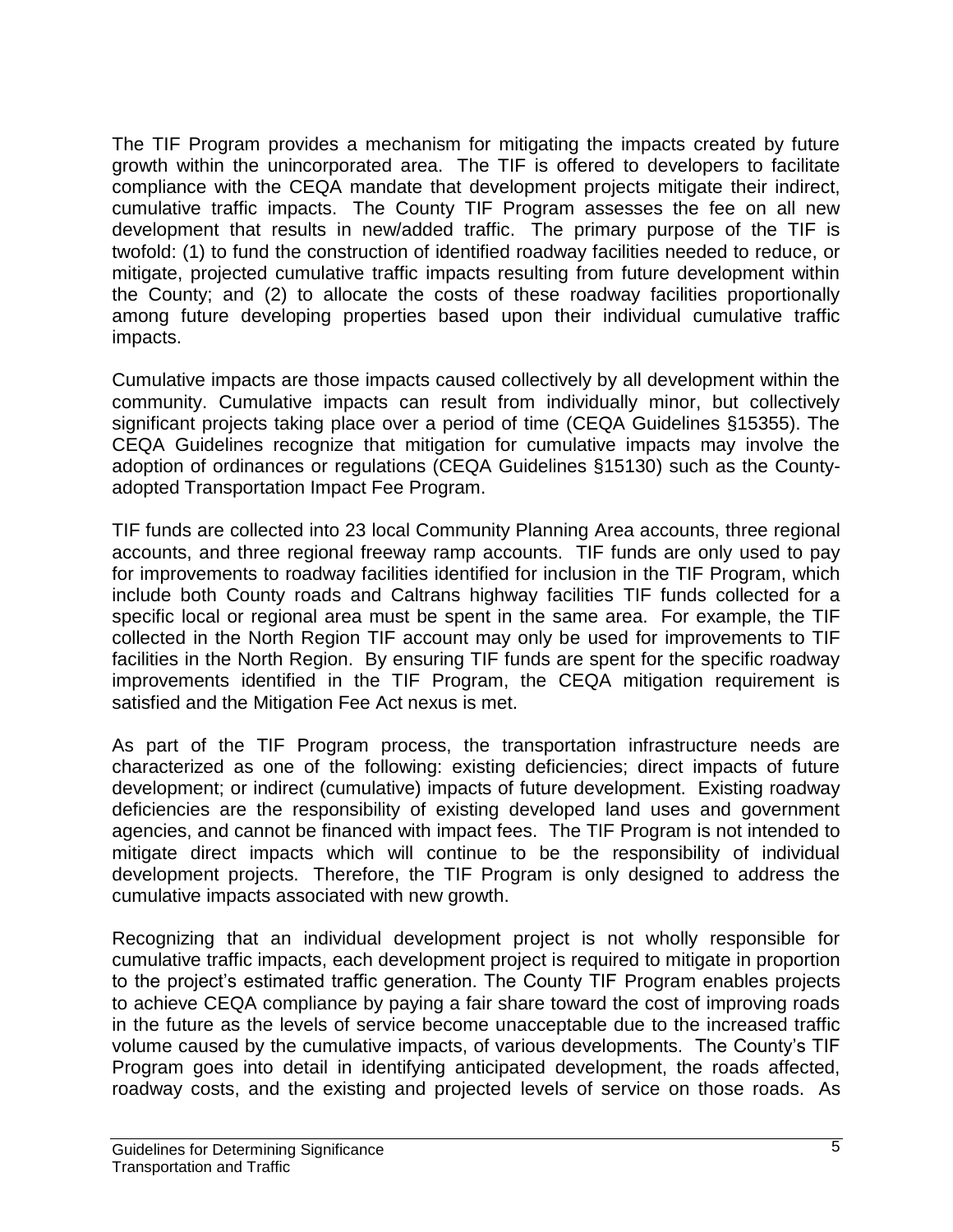sufficient funds become available, the County will implement the improvements that it has programed.

While contribution to the TIF Program will typically mitigate a project's cumulative impacts within the unincorporated area, certain projects would result in increases in density or intensity beyond the growth projections analyzed in the TIF report. These projects, such as General Plan Amendments, Specific Plan Amendments, Rezones and some Major Use Permits, may be required to implement mitigation for cumulative impacts beyond payment of the TIF. In addition, the TIF Program does not mitigate for cumulative impacts that occur in neighboring jurisdictions.

Cumulative Traffic Impacts at Joint County/City Facilities

- The TIF does cover cumulative traffic impacts for road segments and/or intersections that are located along county/city boundaries.
- The TIF does not cover cumulative traffic impacts that occur entirely within a neighboring city.

## **San Diego County Public Road Standards**

#### [http://www.sdcounty.ca.gov/dpw/land/rtelocs.html]

These standards provide minimum design and construction requirements for public roads. Levels of service are established for Circulation Element roads. Levels of service are not applied with the non-Circulation Element residential roads. Target design capacities, however, have been identified for these roads.

## **San Diego County Private Road Standards**

#### [\[http://www.sdcounty.ca.gov/dpw/land/rtelocs.html\]](http://www.sdcounty.ca.gov/dpw/land/rtelocs.html)

These standards provide minimum design and construction requirements for private roads. Levels of service are not established for private roads. Minimum design and construction requirements, however, are established based upon the projected average daily traffic (ADT) volume on the road.

## **SANDAG Standards - Congestion Management Program**<sup>3</sup>

[\[http://www.sandag.org/uploads/projectid/projectid\\_13\\_8907.pdf\]](http://www.sandag.org/uploads/projectid/projectid_13_8907.pdf)

State Proposition 111, passed by voters in 1990, established a requirement that urbanized areas prepare and regularly update a Congestion Management Program (CMP), which is a part of SANDAG's Regional Transportation Plan (RTP). The purpose of the CMP is to monitor the performance of the region's transportation system, develop programs to address near-term and long-term congestion, and better integrate transportation and land use planning. SANDAG, as the designated Congestion Management Agency for San Diego region, must develop, adopt and update the CMP in response to six specific legislative requirements further described in the report. SANDAG, local jurisdictions, and transportation operators (i.e., Caltrans, Metropolitan Transit Development Board (MTDB), North San Diego County Transit District (NCTD), etc.) are responsible for implementing and monitoring the CMP.

l <sup>3</sup> Congestion Management Program Update, November 2008, San Diego Regional Planning Agency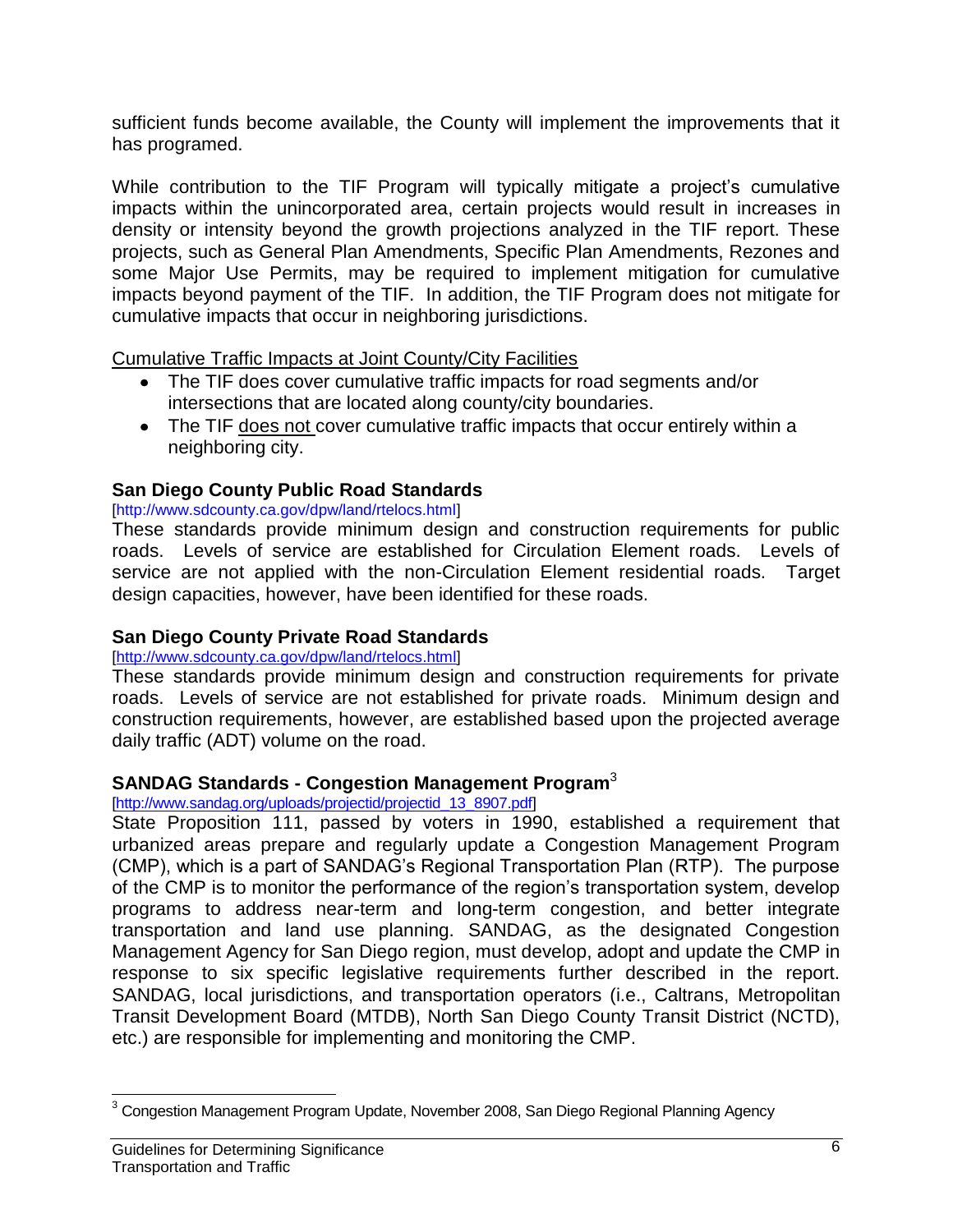One component of the CMP is a Land Use Analysis Program. Under this program, the CMP requires a review of large projects that generate 2,400 or more average daily trips or 200 or more peak hour trips. This review must assess impacts to state highways and regionally significant arterials. An excerpted list of these roadways from the CMP is included below.

# **List of CMP System Roadways**

## **CMP Freeways**

Interstate 5: Orange County Line to U.S./Mexico Border Interstate 8: Nimitz Boulevard to Imperial County Line Interstate 15: Riverside County Line to I-5 Interstate 805: I-5 (North) to I-5 (South) State Route 52: I-5 to SR 25 State Route 54: I-5 to Briarwood Road State Route 56: I-5 to I-15 State Route 67: Mapleview Street to I-8 State Route 78: I-5 to North Broadway State Route 94: I-5 to Avocado Boulevard State Route 125: SR 54 to SR 52 State Route 125: SR 905 to San Miguel Road<sup>1</sup> State Route 163: I-15 to I-5 State Route 905: Oro Vista Road to Otay Mesa Road

# **CMP Highways**

State Route 54: SR 94 to Grove Road State Route 67: SR 78 to Mapleview Valley State Route 75: I-5 (North) to I-5 (South) State Route 76: Coast Highway to SR 79 State Route 78: North Broadway to Imperial County Line State Route 79: Riverside County Line to I-8 State Route 94: Avocado Boulevard to Old Highway 80 State Route 282: Alameda Boulevard to Orange Avenue

# **CMP Arterials**

- (1) Manchester Avenue/El Camino Real: I-5 to SR 76/Mission Avenue
- (2) Palomar Airport Road/San Marcos Boulevard: I-5 to SR
- (3) Olivenhain Road/Rancho Santa Fe Road: El Camino Real to SR 78
- (4) Centre City Parkway: 1-15 (North) to I-15 (South)
- (5) Scripps Poway Parkway: I-15 to SR 67
- (6) La Jolla Village Drive/Miramar Road: I-5 to I-15
- (7) Balboa Avenue: I-5 to I-15
- (8) Sea World Drive/Friars Road/Mission Gorge Road/Woodside Avenue: I-5 to SR 67
- (9) Fletcher Parkway/Broadway/E. Main Street: I-8 (West) to I-8 (East)
- (10) Nimitz Blvd./North Harbor Dr./Grape & Hawthorne Streets/Pacific Highway/Harbor Drive: I-8 to I-5
- (11) Otay Mesa Road-Interim SR 905: SR 905 (West) to SR 905 (East)<sup>6</sup>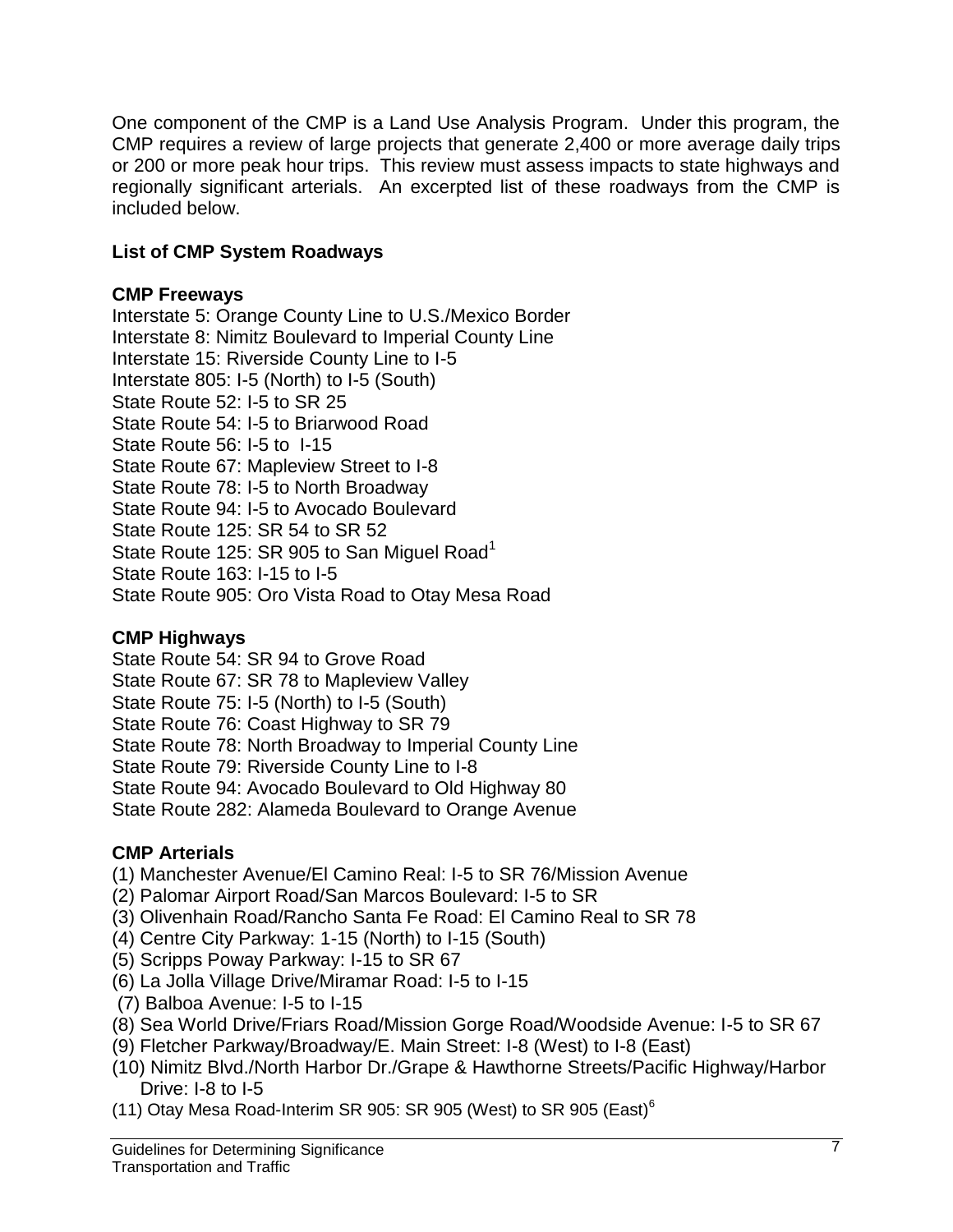#### **2.3 Regional and Local Traffic Impact Analysis Guidelines**

#### **San Diego Traffic Engineers' Council (SANTEC) and the Institute of Traffic Engineers (ITE)**

The San Diego Traffic Engineers' Council (SANTEC) and the local chapter of the Institute of Traffic Engineers (ITE) have endorsed for use the "Guidelines of Traffic Impact Studies (TIS) in the San Diego Region." These guidelines were prepared by a traffic subcommittee formed by SANDAG. The purpose of the subcommittee was to develop a model set of guidelines for the analysis of traffic impacts for adoption and use by the various jurisdictions in the San Diego region. The goal was to foster more consistency in the assessment of traffic impacts in the San Diego region. These guidelines establish a LOS target of LOS D. Impacts would be identified for those projects that significantly increase the volume and or delay at intersections and road segments operating below LOS D (i.e. at LOS E of LOS F) either prior to or as a result of the proposed project. These guidelines have been incorporated into an appendix of the Regional Congestion Management Program (CMP) that is formally adopted by SANDAG for use by local jurisdictions. These guidelines are often used as a guideline by many local traffic-engineering consultants in the preparation of traffic impact studies in the San Diego Region. These guidelines, however, do not provide specific direction regarding the assessment of cumulative traffic impacts, unsignalized intersections or consistency with recent changes in the CEQA guidelines that removed consideration of de minimis findings/effects.

#### **California Department of Transportation (Caltrans)**

The California Department of Transportation (Caltrans) has prepared a "Guide for the Preparation of Traffic Impact Studies." Objectives for the preparation of this guide include providing consistency and uniformity in the identification of traffic impacts generated by local land use proposals. In terms of level of service, Caltrans endeavors to maintain a goal of LOS C on State highway facilities. However, Caltrans acknowledges that this may not always be feasible. In these circumstances, Caltrans often accepts lower LOS on facilities that are currently operating below the LOS C objective.

#### **City of San Diego**

The City of San Diego has prepared a "Traffic Impact Study Manual." The purpose is to provide guidelines to consultants on how to prepare traffic impact studies in the City of San Diego and to ensure consistency on the preparation of these studies. Impacts are identified if the proposed project will increase the traffic volume on a road segment above an identified allowable increase. The better the initial level of service on the road segment, the higher the allowable volume increase.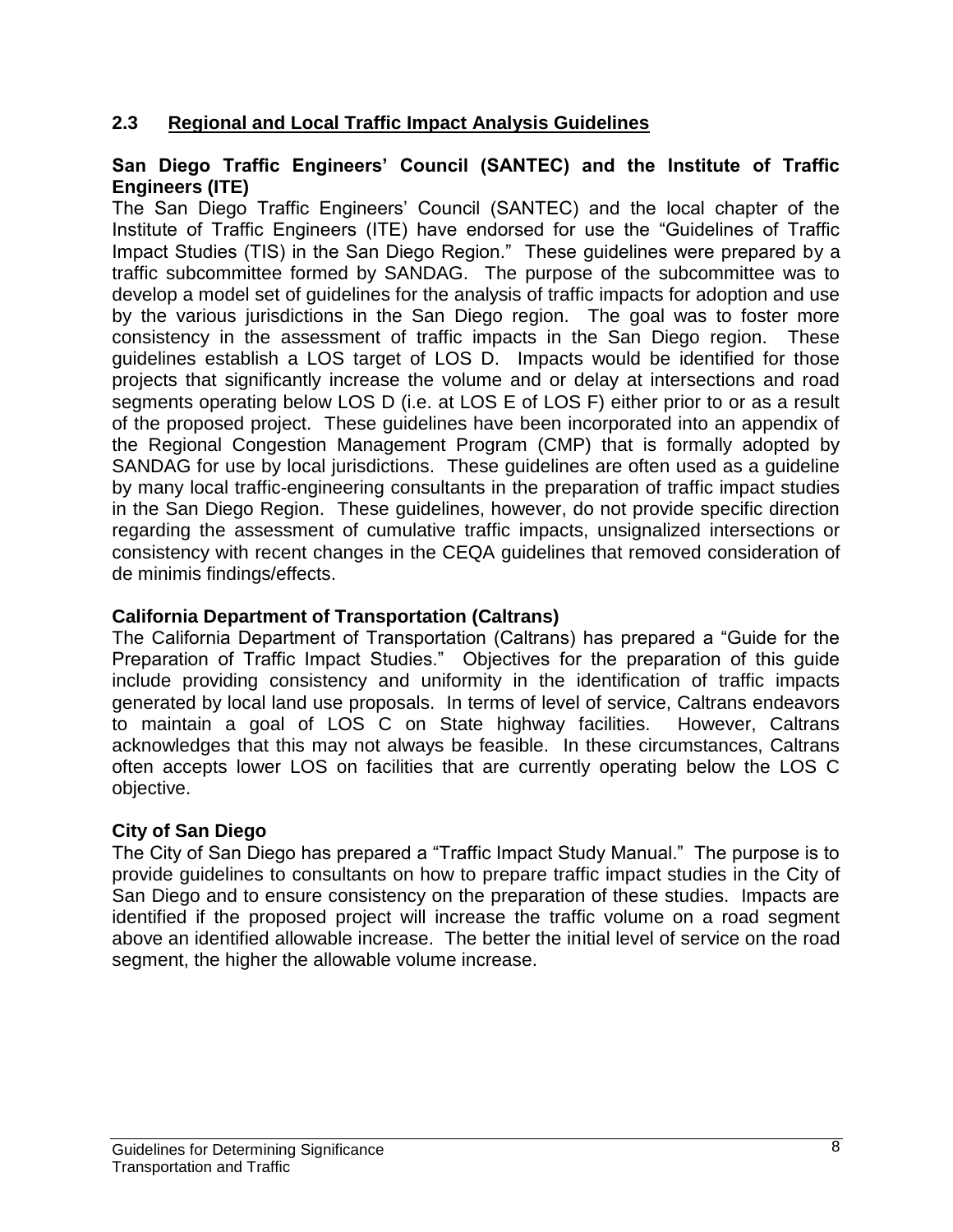## **3.0 TYPICAL ADVERSE EFFECTS**

# **3.1 Traffic Congestion**

Traffic related impacts are most often associated with motorized congestion on local roads and the regional circulation network. As the San Diego region grows, the number of vehicle trips that are generated by residents also grows. Historically, motor-vehicle trips have been increasing at a faster rate than that of the population growth. It is forecasted that more than 16 million vehicle trips would be made in this region each weekday by the year 2030. The personal automobile is expected to remain the primary method of travel in the region thus leading to increased motor-vehicle delay. However planned freeway and local road expansion, increased trolley and bus service, better rail service, and greater provisions for non-motorized travel would alleviate some of the traffic congestion. SANDAG's 2030 RTP details the regional improvements that are projected to occur within a twenty-year time frame, but even with these improvements providing a balanced and efficient transportation system will remain a challenge.

Increased personal automobile use affects operations on roadway segments and at intersections and ramps, which in turn results in decreases in traffic flow on roadways and longer queues at intersections and ramps. These delays add time to drivers' daily commutes and can cause noticeable increases in traffic congestion.

The County has established a level of service (LOS) of D a baseline goal for acceptable level of service on a roadway or at an intersection. This baseline, however, may not be achievable or desirable for many corridors and/or intersections. Substantial impacts to biological resources, community character, historical buildings, existing residences or businesses, and/or other resources may make physical improvements to provide LOS D or better impractical or infeasible.

It is important to note that policies aimed at avoiding traffic congestion may conflict with other important community goals or values. Standards that solely measure motor vehicle level of service do not account for the experience of other road users. This may discourage infill development or land use goals identified in a community plan to promote decreased reliance on automobile trips. Mitigation measures to improve an intersection or widen a road may conflict with the walkability of a town center or preservation of sensitive environmental resources. Finally, enhancing roadway capacity may have the adverse effect encouraging more people to drive thereby conflicting with goals that encourage multi-modal transportation and/or seek to reduce vehicle miles traveled.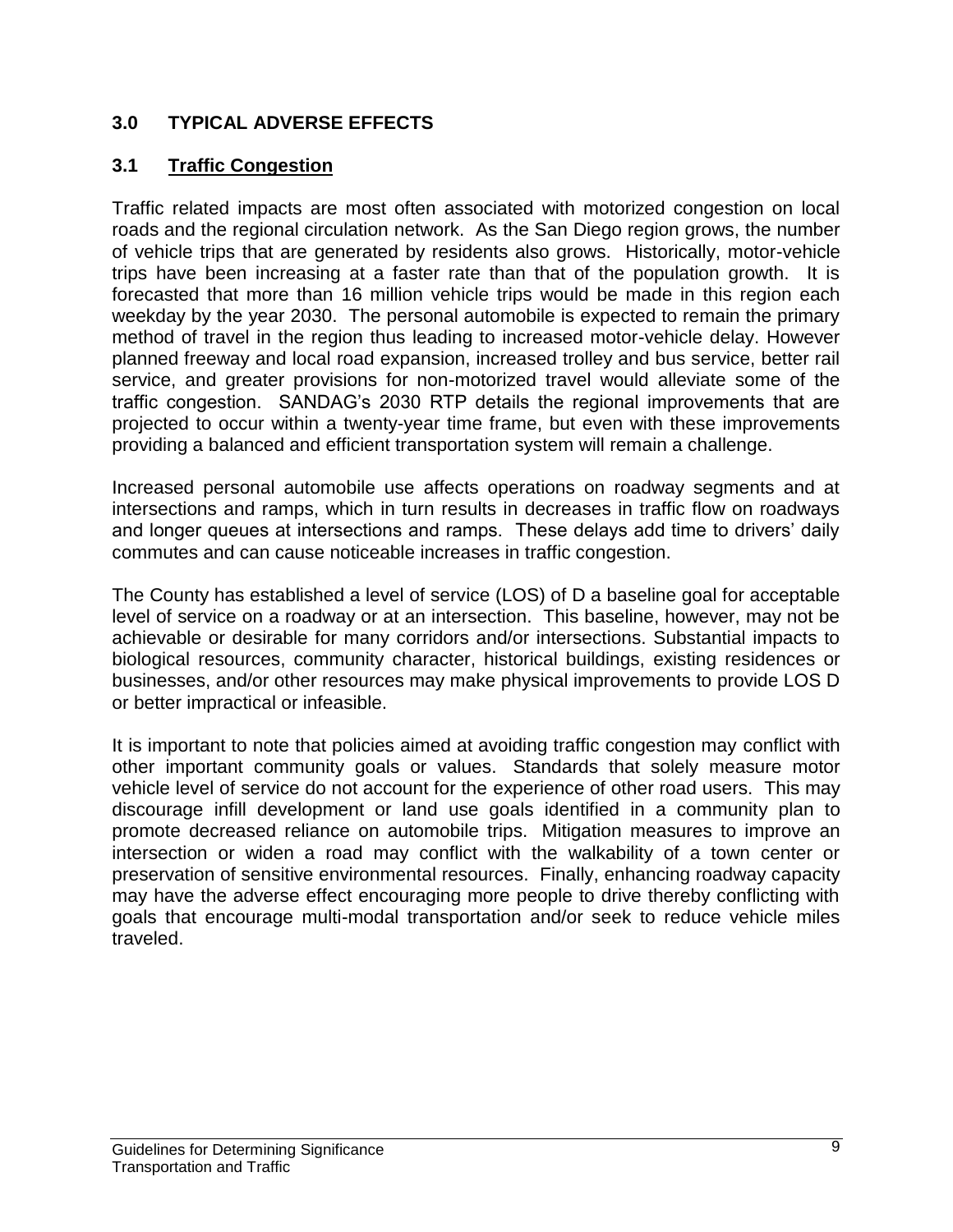# **3.2 Connectivity**

The County's road network is made up of a variety of roadway classifications, which allow people to travel throughout the County. However, at times there are physical limitations, such as steep topography, which partially constrain connectivity on existing roadways and preclude the construction on new roadway connections. In order to address connectivity issues alternative road networks to access potential connections may be required.

# **3.3 Hazards Due to an Existing Transportation Design Feature**

Increased traffic generated or redistributed by a proposed project may cause a significant traffic operational impact to an existing transportation design feature and result in potential hazards. These hazards can occur due to a design features or physical configuration of existing or proposed access roads and can adversely affect the safe transport of vehicles along a roadway. The physical conditions of the project site and surrounding area, such as curves, slopes, walls, landscaping or other barriers, may also result in vehicle conflicts with other vehicles or stationary objects.

## **3.4 Hazards to Pedestrians or Bicyclists**

Increased motor vehicle traffic generated or redistributed by a proposed project may cause a significant traffic operational impact to pedestrians or bicyclists and result in potential hazards. These hazards can occur for a variety of reasons including:

- A design feature or physical configurations on a road segment or at an intersection that may adversely affect the visibility of pedestrians or bicyclists to drivers entering and exiting the site, and the visibility of cars to pedestrians and bicyclists;
- High amount of pedestrian activity at the project access points.
- Precluding or substantially hindering the provision of a planned bike lane or pedestrian facility on a roadway adjacent to the project site.
- The physical conditions of the project site and surrounding area, such as curves, slopes, walls, landscaping or other barriers may result in vehicle/pedestrian, vehicle/bicycle conflicts.
- The project may result in a substantial increase in pedestrian or bicycle activity without the presence of adequate facilities.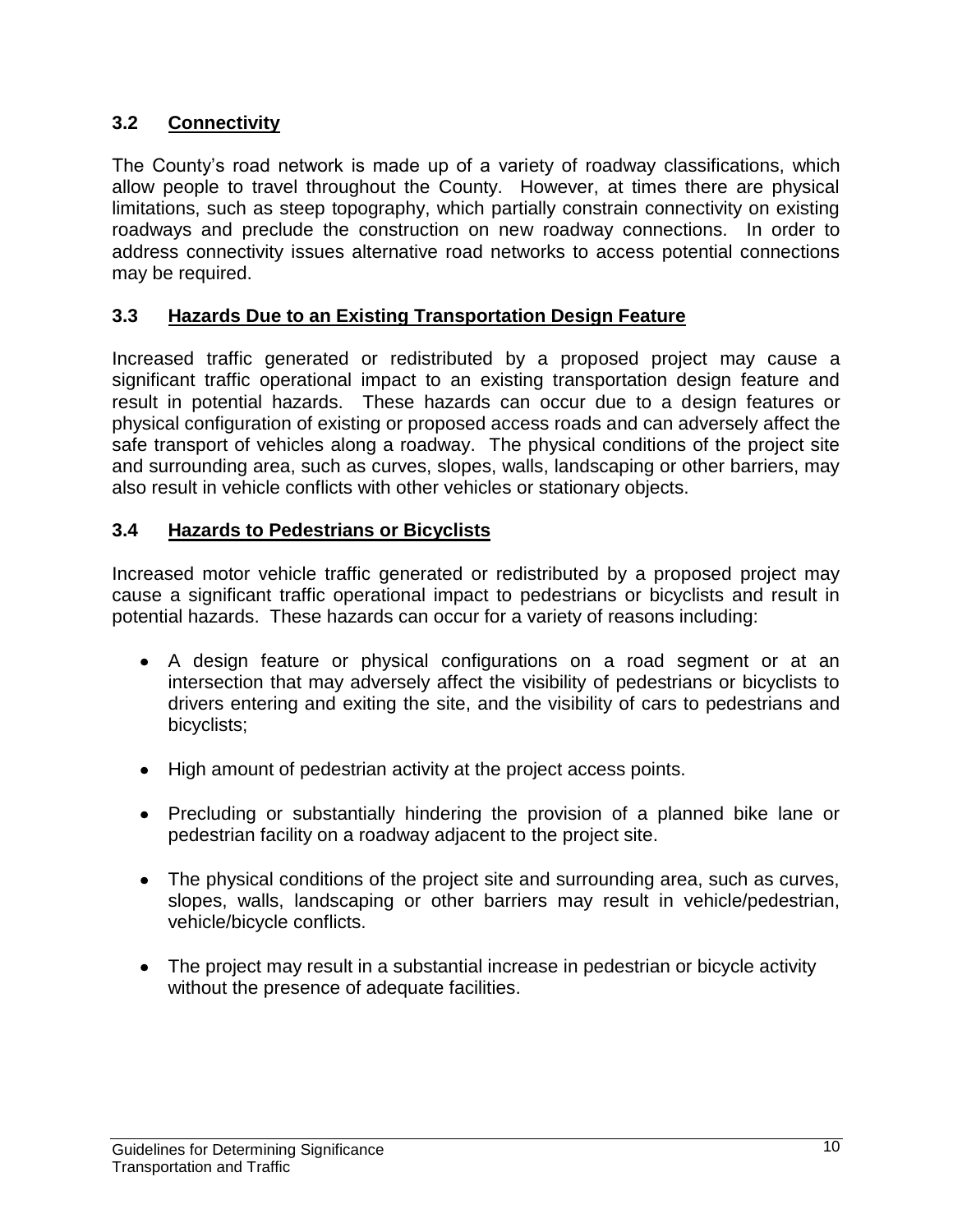#### **4.0 GUIDELINES FOR DETERMINING SIGNIFICANCE**

**The following significance guidelines should guide the evaluation of whether a significant impact to transportation and traffic will occur as a result of project implementation. A project will generally be considered to have a significant effect if it proposes any of the following, absent specific evidence to the contrary. Conversely, if a project does not propose any of the following, it will generally not be considered to have a significant effect on transportation and traffic, absent specific evidence of such an effect.**

This section provides guidance for evaluating adverse environmental effects a project may have in relation to traffic and transportation. The guidelines for determining significance are organized into eight categories: road segments, intersections, two-lane highways, ramps, congestion management plan, hazards due to an existing transportation design feature, hazards to pedestrians or bicyclists, and public transportation.

#### Land Development Projects

Land Development projects are projects that may result in an increase in the density or intensity or use on a parcel or parcels of land. These projects include, but are not limited to subdivisions, use permits, rezones and general plan amendments. Land development projects, typically, require discretionary approval. Due to the increased intensity of uses, land development projects generate additional traffic onto the County's road network and can contribute towards traffic congestion. A traffic impact study is often required to fully assess potential traffic impacts that may result from implementation of the proposed project.

#### Road Improvement Projects

Road improvement projects are projects that can affect transportation system operations; including level of service and other performance measures. Projects may consist of increasing road capacity or improving the traffic operations on the County's road network. This section refers to stand alone road improvement projects that are not improvements associated with a proposed development. These projects are typically publicly initiated. Road improvement projects do not generate additional trips but, in some cases, may cause a redistribution of trips on the County's road network. Road improvement projects are typically one or more of the following; road widening, construction of new road, intersection improvements and operational improvements/road maintenance. Additional guidance on how to evaluate Publicly Initiated Road Improvement Projects is included as Attachment B of the Report Format and Content Requirements.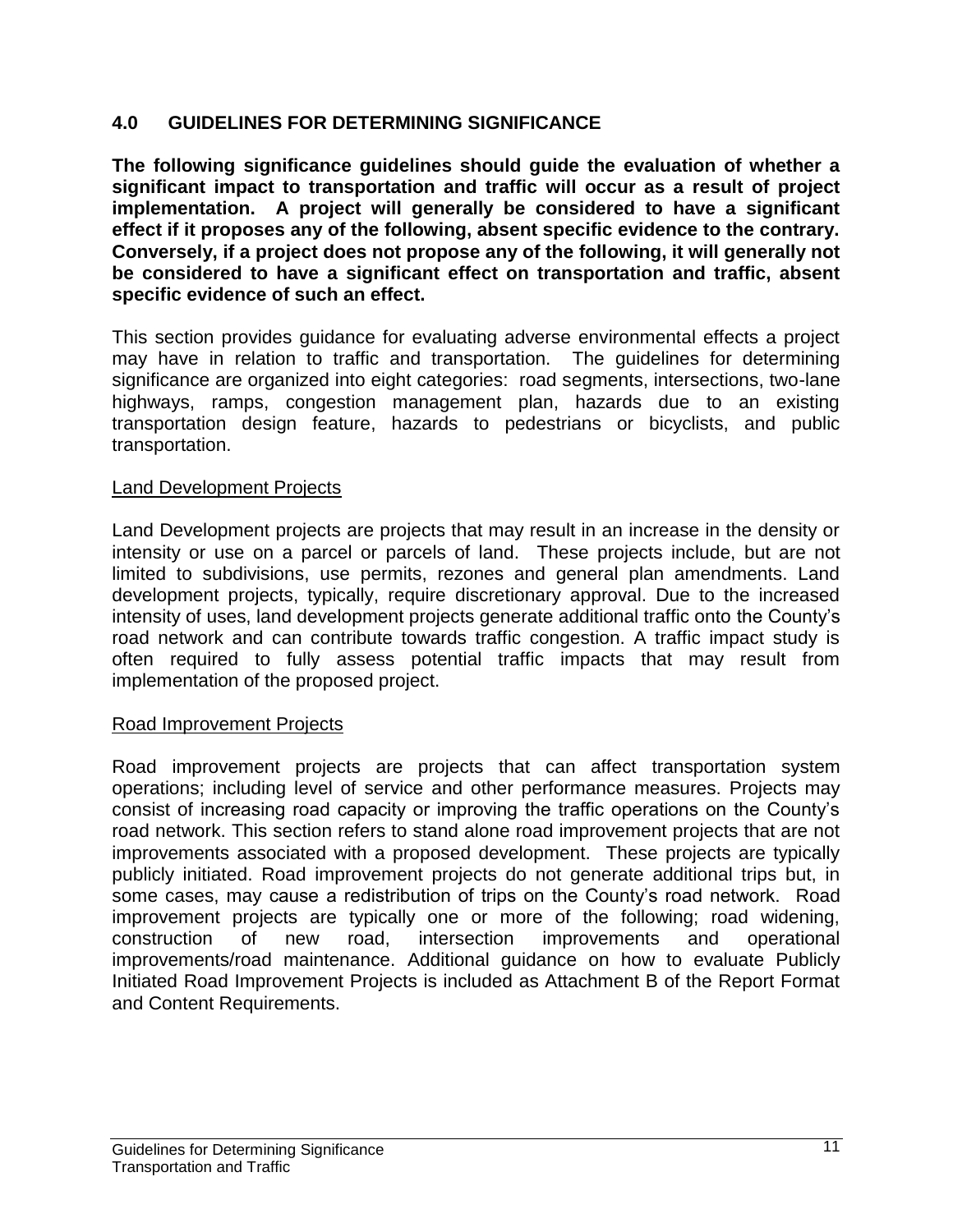# **4.1 Road Segments**

Pursuant to the County's General Plan Public Facilities Element (PFE Pg. XII-4-18), new development must provide improvements or other measures to mitigate traffic impacts to avoid:

- (a) Reduction in Level of Service (LOS) below "C" for on-site Circulation Element roads;
- (b) Reduction in LOS below "D" for off-site and on-site abutting Circulation Element roads; and
- (c) "Significantly impacting congestion" on roads that operate at LOS "E" or "F". If impacts cannot be mitigated, the project cannot be approved unless a statement of overriding findings is made pursuant to the State CEQA Guidelines. The PFE, however, does not include specific guidelines for determining the amount of additional traffic that would "significantly impact congestion" on such roads.

The County has created the following guidelines to evaluate likely motor vehicle traffic impacts of a proposed project for road segments and intersections serving that project site, for purposes of determining whether the development would "significantly impact congestion" on the referenced LOS E and F roads. The guidelines are summarized in Table 1. The levels in Table 1 are based upon average operating conditions on County roadways. It should be noted that these levels only establish general guidelines, and that the specific project location must be taken into account in conducting an analysis of traffic impact from new development.

## **On-site Circulation Element Roads**

PFE, Transportation, Policy 1.1 states that "new development shall provide needed roadway expansion and improvements on-site to meet demand created by the development, and to maintain a Level of Service C on Circulation Element Roads during peak traffic hours". Pursuant to this policy, a significant traffic impact would result if:

*The additional or redistributed ADT generated by the proposed land development project will cause on-site Circulation Element Roads to operate below LOS C during peak traffic hours except within the Otay Ranch and Harmony Grove Village plans as specified in the PFE, Implementation Measure 1.1.2.*

## **Off-site Circulation Element Roads**

PFE, Transportation, Policy 1.1 also addresses offsite Circulation Element roads. It states, "new development shall provide off-site improvements designed to contribute to the overall achievement of a Level of Service D on Circulation Element Roads". Implementation Measure 1.1.3 addresses projects that would significantly impact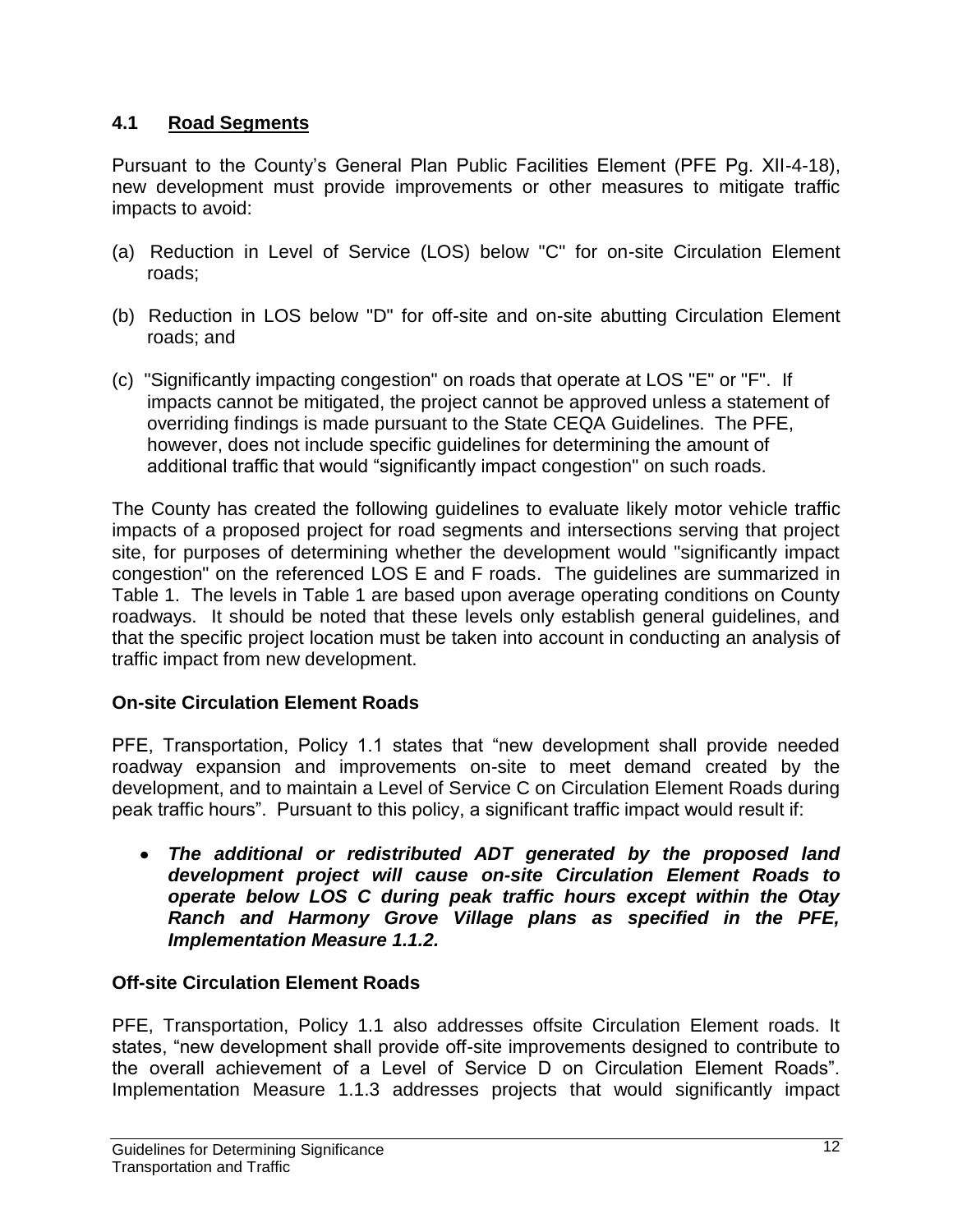congestion on roads at LOS E or F. It states that new development that would significantly impact congestion on roads operating at LOS E or F, either currently or as a result of the project, will be denied unless improvements are scheduled to attain a LOS to D or better or appropriate mitigation is provided. The following significance guidelines define a method for evaluating whether or not increased traffic volumes generated or redistributed from a proposed project will "significantly impact congestion" on County roads, operating at LOS E or F, either currently or as a result of the project.

Traffic volume increases from public or private projects that result in one or more of the following criteria will have a significant traffic volume or level of service traffic impact on a road segment:

- *The additional or redistributed ADT generated by the proposed project will significantly increase congestion on a Circulation Element Road or State Highway currently operating at LOS E or LOS F, or will cause a Circulation Element Road or State Highway to operate at a LOS E or LOS F as a result of the proposed project as identified in Table 1, or*
- *The additional or redistributed ADT generated by the proposed project will cause a residential street to exceed its design capacity.*

**Table 1**

**Measures of Significant Project Impacts to Congestion on Circulation Element Road Segments: Allowable Increases on Congested Road Segments**

| Level of service | Two-lane road | Four-lane road | Six-lane road |
|------------------|---------------|----------------|---------------|
| LOS E            | 200 ADT       | 400 ADT        | 600 ADT       |
| _OS F            | 100 ADT       | 200 ADT        | 300 ADT       |

**Notes:**

- **1. By adding proposed project trips to all other trips from a list of projects, this same table must be used to determine if total cumulative impacts are significant. If cumulative impacts are found to be significant, each project that contributes additional trips must mitigate a share of the cumulative impacts.**
- **2. The County may also determine impacts have occurred on roads even when a project's traffic or cumulative impacts do not trigger an unacceptable level of service, when such traffic uses a significant amount of remaining road capacity.**

# **LOS E**

The first significance criterion listed in Table 1 addresses roadways presently operating at LOS E. Based on these criteria, an impact from new development on an LOS E road would be reached when the increase in average daily trips (ADT) on a two-lane road exceeds 200 ADT. Using SANDAG's "Brief Guide for Vehicular Traffic Generation Rates for the San Diego Region" for most discretionary projects this would generate less than 25 peak hour trips. On average, during peak hour conditions, this would be only one additional car every 2.4 minutes.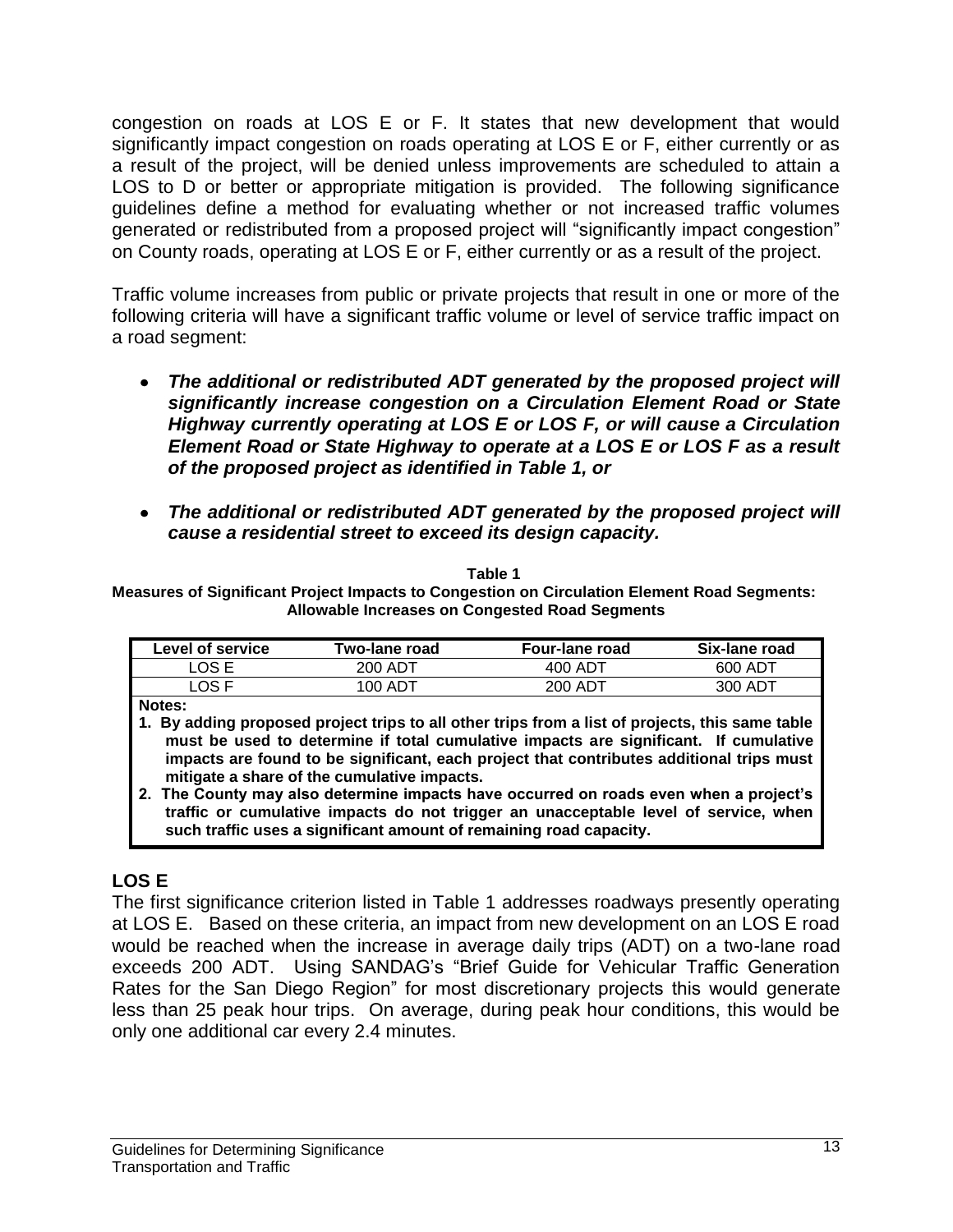Therefore, the addition of 200 ADT, in most cases, would result in changes to traffic flow that would not be noticeable to the average driver and therefore would not constitute a significant impact on the roadway. Significance criteria were also established for 4-lane and 6-lane roads operating at LOS E and are based upon the above 24 hour ADT significance criterion established for two-lane roads. The two-lane road criterion was doubled to determine impacts to four-lane roads and tripled to determine impacts to sixlane roads. This was considered to be conservative since the 24 hour per lane road capacity for a 4-lane road is more than double that of a two-lane road and the per lane capacity of a six-lane road is more than triple that of the two-lane road. For LOS E roads, the additional significance criteria are 400 ADT for a 4-lane road and 600 ADT for a 6-lane road.

Similar to the criteria for two-lane roads, 400 ADT for a 4-lane road and 600 ADT for a 6-lane road criteria would generate less than 25 per lane peak hour trips for most discretionary projects. On average, during peak hour conditions, this would be only one additional car per lane every 2.4 minutes. The addition of 200 ADT per lane (400 ADT for a 4 lane road or 600 ADT for a 6 lane road), in most cases, would result in changes to traffic flow that would not be noticeable to the average driver and therefore would not constitute a significant impact on the roadway. Road capacities based upon level of service for County roads can be found in the County's Public Road Standards, available online at [http://www.sdcounty.ca.gov/dpw/land/rtelocs.html.](http://www.sdcounty.ca.gov/dpw/land/rtelocs.html)

## **LOS F**

The second significance criteria listed in Table 1 addresses roadways presently operating at LOS F. Under LOS F congested conditions, small changes and disruptions to the traffic flow on County Circulation Element Roads can have a greater effect on traffic operations when compared to other LOS conditions. In order to better account for potential effects of increased traffic on LOS F roads more stringent significance criteria was established when compared to that for LOS E. Based on this guidance, an impact from new development on an LOS F road would be reached when the increase in average daily trips (ADT) on a two-lane road exceeds 100. Again, using SANDAG's "Brief Guide for Vehicular Traffic Generation Rates for the San Diego Region" for most discretionary projects this would generate less than 12.5 peak hour trips. On average, during peak hour conditions, this would be only one additional car every 4.8 minutes.

The addition of 100 ADT, in most cases, would not be noticeable to the average driver and therefore would not constitute a significant impact on the roadway. The same approach used to determine significance criteria for 4-lane and 6-lane roads operating at LOS E was used to determine appropriate significance criteria for four-lane and sixlane roads operating at LOS F. Based on this approach, the significance criteria for a four-lane road (200 ADT) and for a six-lane road (300 ADT) would generate less than 12.5 per lane peak hour trips for most discretionary projects. On average, during peak hour conditions, this would be only one additional car per lane every 4.8 minutes. The addition of 100 per lane ADT (200 ADT for a 4-lane road and 300 ADT for a 6-lane road) would, in most cases, not be noticeable to the average driver and therefore would not constitute a significant impact on the roadway.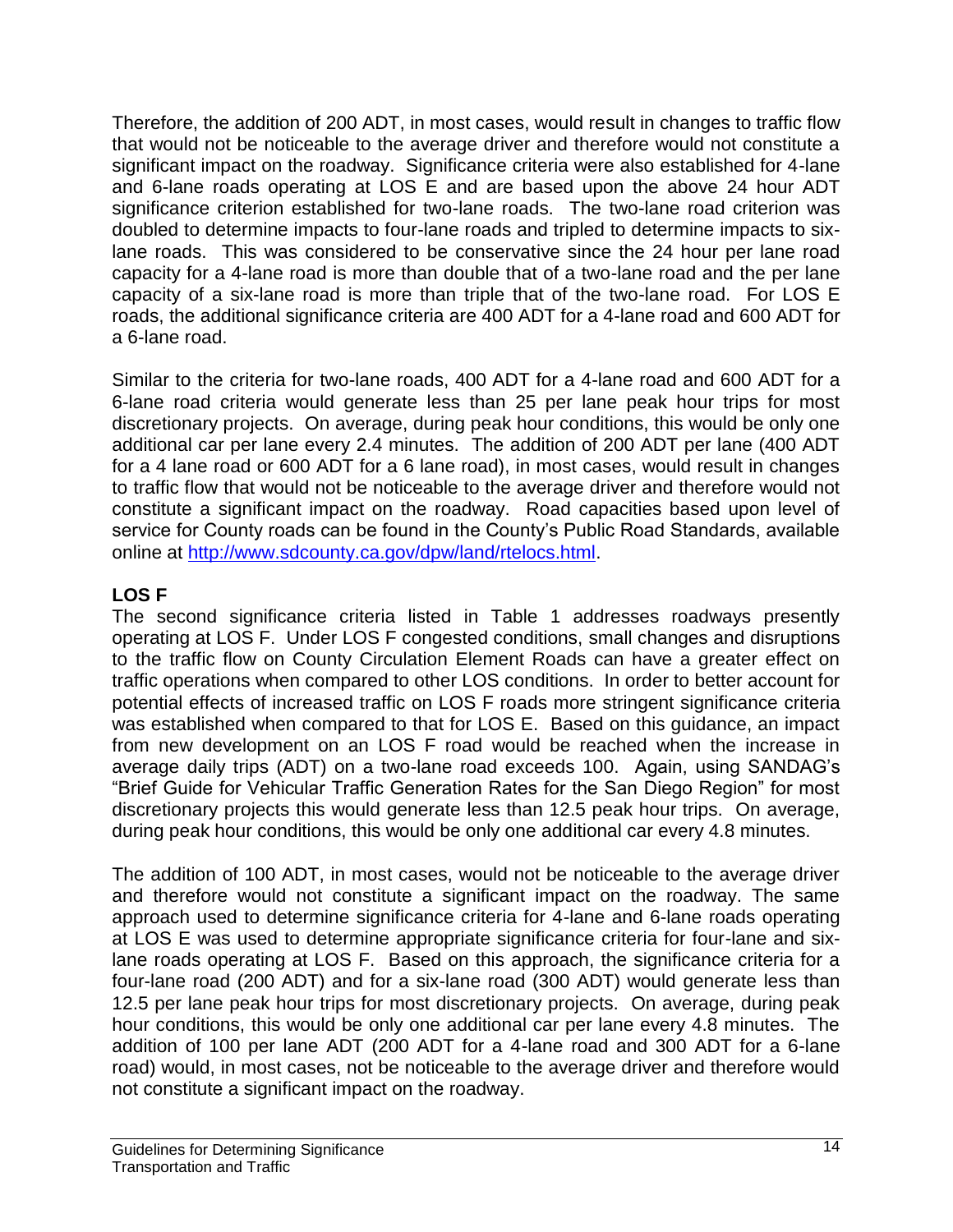In summary, under extremely congested LOS F conditions, small changes and disruptions to the traffic flow can significantly affect traffic operations and additional project traffic can increase the likelihood or frequency of these events. Therefore, the LOS F ADT significance criteria was set at 100 ADT (50% of the LOS E criterion) to provide a higher level of assurance that the traffic allowed under the criterion would not significantly impact traffic operation on the road segment.

#### **Non-Circulation Element Residential Streets**

Levels of service are not applied to residential streets since their primary purpose is to serve abutting lots and not to carry through traffic, however, for projects that will substantially increase traffic volumes on residential streets, a comparison of the traffic volumes on the residential streets with the recommended design capacity must be provided. Recommended design capacities for residential non-Circulation Element streets are provided in the San Diego County Public and Private Road Standards. Traffic volume that exceeds the design capacity on residential streets may impact residences and should be analyzed on a case-by-case basis.

#### **4.2 Intersections**

This section provides guidance for evaluating adverse environmental effects a project may have on signalized and unsignalized intersections. Table 2 summarizes significant project impacts for signalized and unsignalized intersections.

| <b>Level of Service</b> | <b>Signalized</b>                                                                     | <b>Unsignalized</b>                                                                               |
|-------------------------|---------------------------------------------------------------------------------------|---------------------------------------------------------------------------------------------------|
| LOS E                   | Delay of 2 seconds or less                                                            | 20 or less peak hour trips on a critical<br>movement                                              |
| LOS F                   | Either a Delay of 1 second, or<br>5 peak hour trips or less on a<br>critical movement | 5 or less peak hour trips on a critical<br>movement                                               |
| Notes:                  |                                                                                       | 1. A critical movement is an intersection movement (right turn, left turn, through-movement) that |

**Table 2 Measures of Significant Project Impacts to Congestion on Intersections: Allowable Increases on Congested Intersections**

- 1. A critical movement is an intersection movement (right turn, left turn, through-movement) that experiences excessive queues, which typically operate at LOS F. Also if a project adds significant volume to a minor roadway approach, a gap study should be provided that details the headways between vehicles on the major roadway.
- 2. By adding proposed project trips to all other trips from a list of projects, these same tables are used to determine if total cumulative impacts are significant. If cumulative impacts are found to be significant, each project is responsible for mitigating its share of the cumulative impact.
- 3. The County may also determine impacts have occurred on roads even when a project's direct or cumulative impacts do not trigger an unacceptable level of service, when such traffic uses a significant amount of remaining road capacity.
- 4. For determining significance at signalized intersections with LOS F conditions, the analysis must evaluate both the delay and the number of trips on a critical movement, exceedance of either criteria result in a significant impact.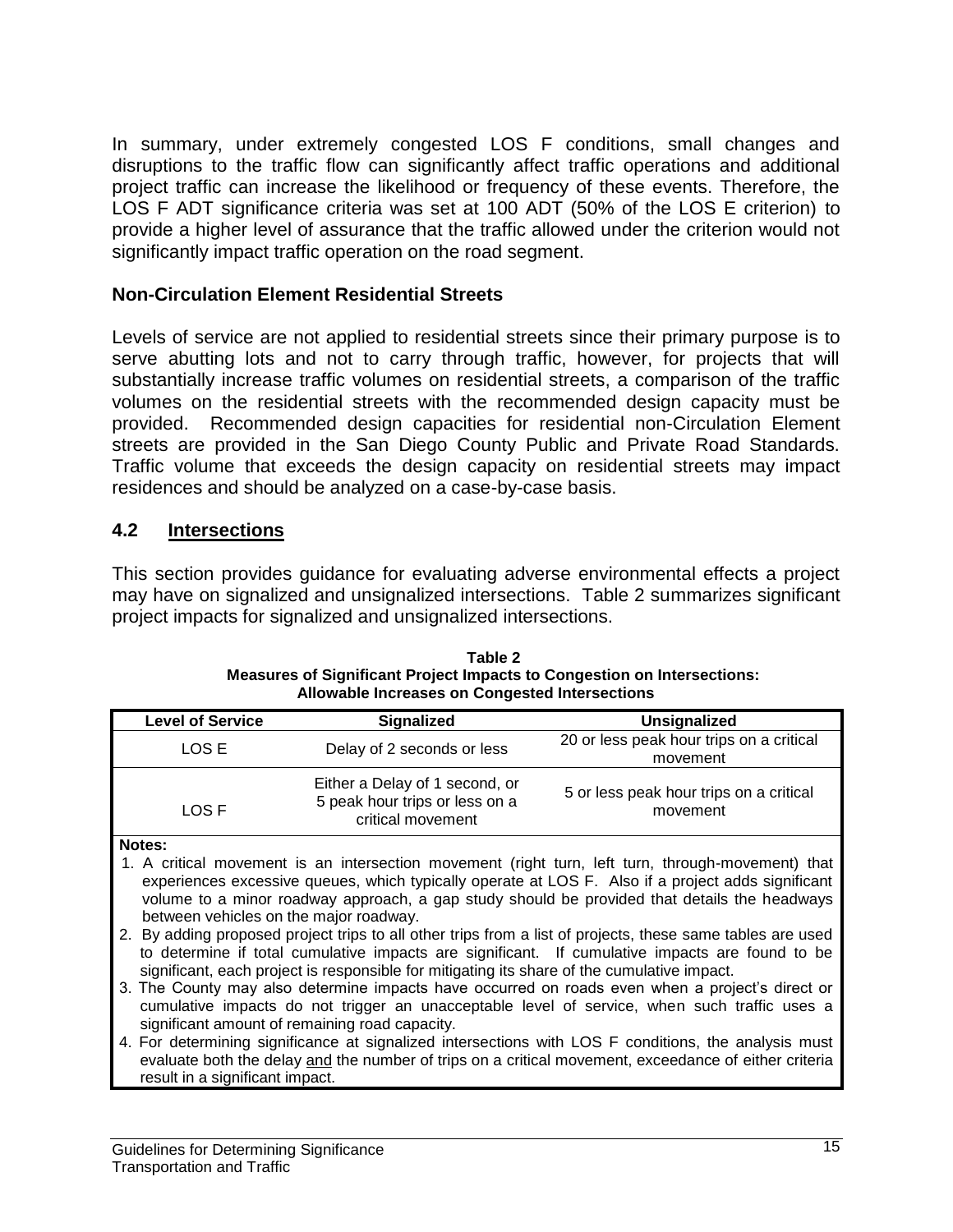#### **4.2.1 Signalized**

**Traffic volume increases from public or private projects that result in one or more of the following criteria will have a significant traffic volume or level of service traffic impact on a signalized intersection:** 

- *The additional or redistributed ADT generated by the proposed project will significantly increase congestion on a signalized intersection currently operating at LOS E or LOS F, or will cause a signalized intersection to operate at a LOS E or LOS F as identified in Table 2.*
- *Based upon an evaluation of existing accident rates, the signal priority list, intersection geometrics, proximity of adjacent driveways, sight distance or other factors, the project would significantly impact the operations of the intersection.*

# **LOS E**

The significance criterion for signalized intersections identified in Table 2 allows an increase in the overall delay at an intersection operating at LOS E of two seconds. This is consistent with the capacity limit contained in the SANDAG's CMP and guidelines established by the City of San Diego. A delay of two seconds is a small fraction of the typical cycle length for a signalized intersection that ranges between 60 and 120 seconds. The likelihood of increased queues forming due to the additional two seconds of delay is low. Therefore, an increased wait time of two seconds, on average, would result in changes to traffic flow that would not be noticeable to the average driver. Therefore the significance guideline for intersections operating at LOS E is 2 seconds.

# **LOS F**

The primary significance criterion for signalized intersections operating at LOS F conditions was based upon increased delay at the intersection. Under LOS F congested conditions, small changes and disruptions to the traffic flow to signalized intersections can have a greater effect on overall intersection operations when compared to other LOS conditions. In order to better account for potential effects of increased traffic at signalized intersections operating at LOS F, a more stringent guideline was established when compared to signalized intersection operating at LOS E. A significance guideline of an increased delay of 1 second was established for signalized intersections operating at LOS F. An increase in the overall delay at an intersection of one second, on average, would result in changes to traffic flow that would not be noticeable to the average driver. Therefore the significance guideline for intersections operating at LOS F is 1 second.

Signalized intersections operating at LOS F also have the potential for substantial queuing at specific turning movements that may detrimentally effect overall intersection and/or road segment operations. Thus, an increase of peak hour trips to a critical move was also established as a secondary significance criterion for signalized intersections. A critical movement would be a movement or a lane at an intersection that is experiencing queuing or substantial delay and is affecting the overall operation of the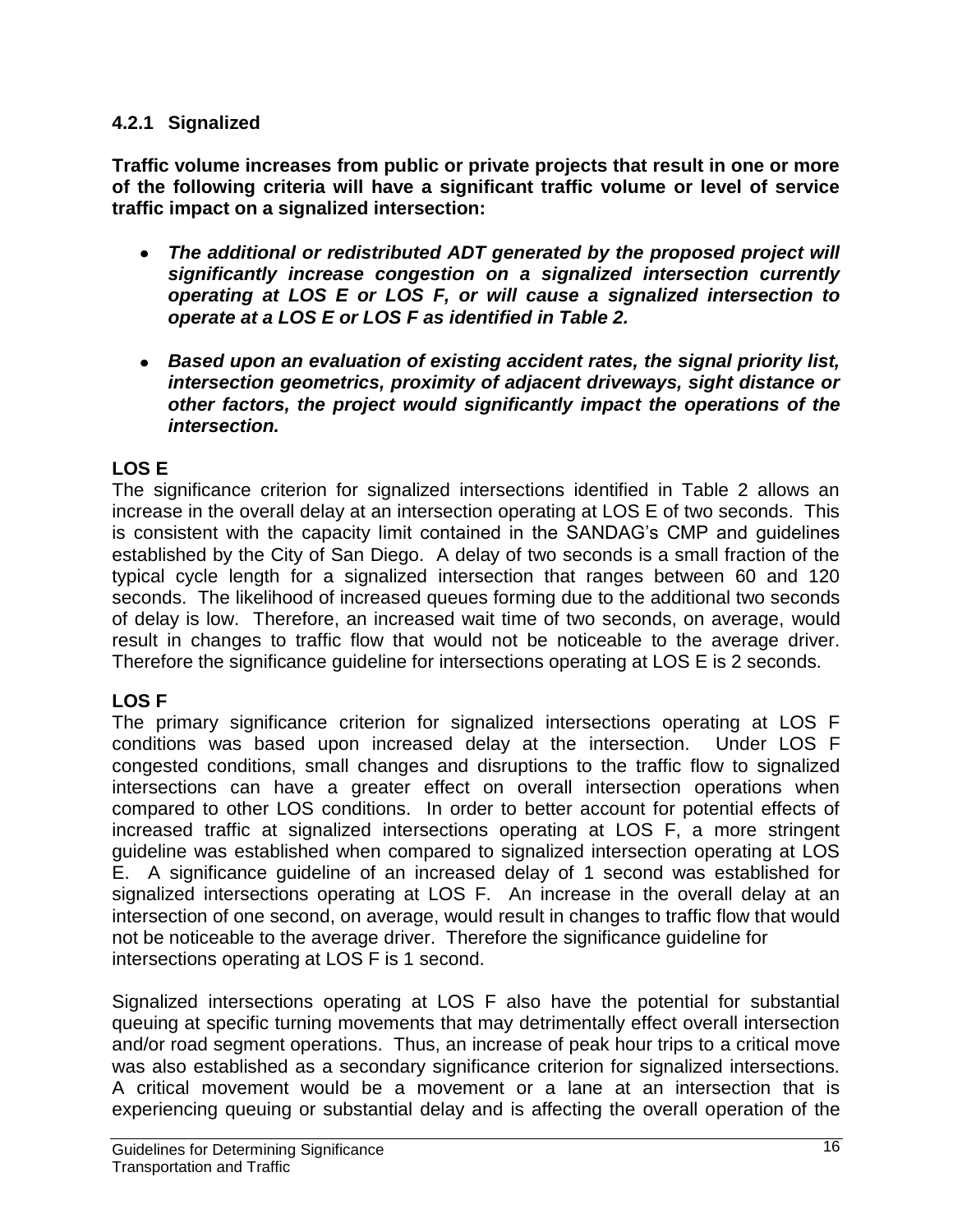intersection. The increase in peak hour trips to a critical move is a measurement of how many cars can be added to an existing queue. The addition of more than five trips (peak hour) per critical movement will normally be considered a significant impact. This significance criterion was selected because the five or less additional trips spread out over the peak hour would not significantly increase the length of an existing queue and would not be noticeable to the average driver (5 peak hour trips equals one trip every 12 minutes or 720 seconds).

For LOS F intersections, the 5 peak hour trips to a critical movement would not be noticeable to the average driver since the one additional trip during the 12 minute interval on average would clear the traffic signal cycles well within the 12 minute period. It should also be noted that if the 5 additional peak hour trips arrived at the same time these trips would also clear the traffic cycle and existing queue lengths would be reestablished.

# **4.2.2 Unsignalized**

**Traffic volume increases from public or private projects that result in one or more of the following criteria will have a significant impact to an unsignalized intersection as listed in Table 2 and described as text below:**

- *The additional or redistributed ADT generated by the proposed project will add 21 or more peak hour trips to a critical movement of an unsignalized intersection, and cause an unsignalized intersection to operate below LOS D, or*
- *The additional or redistributed ADT generated by the proposed project will add 21 or more peak hour trips to a critical movement of an unsignalized intersection currently operating at LOS E, or*
- *The additional or redistributed ADT generated by the proposed project will add 6 or more peak hour trips to a critical movement of an unsignalized intersection, and cause the unsignalized intersection to operate at LOS F, or*
- *The additional or redistributed ADT generated by the proposed project will add 6 or more peak hour trips to a critical movement of an unsignalized intersection currently operating at LOS F, or*
- *Based upon an evaluation of existing accident rates, the signal priority list, intersection geometrics, proximity of adjacent driveways, sight distance or other factors, the project would significantly impact the operations of the intersection.*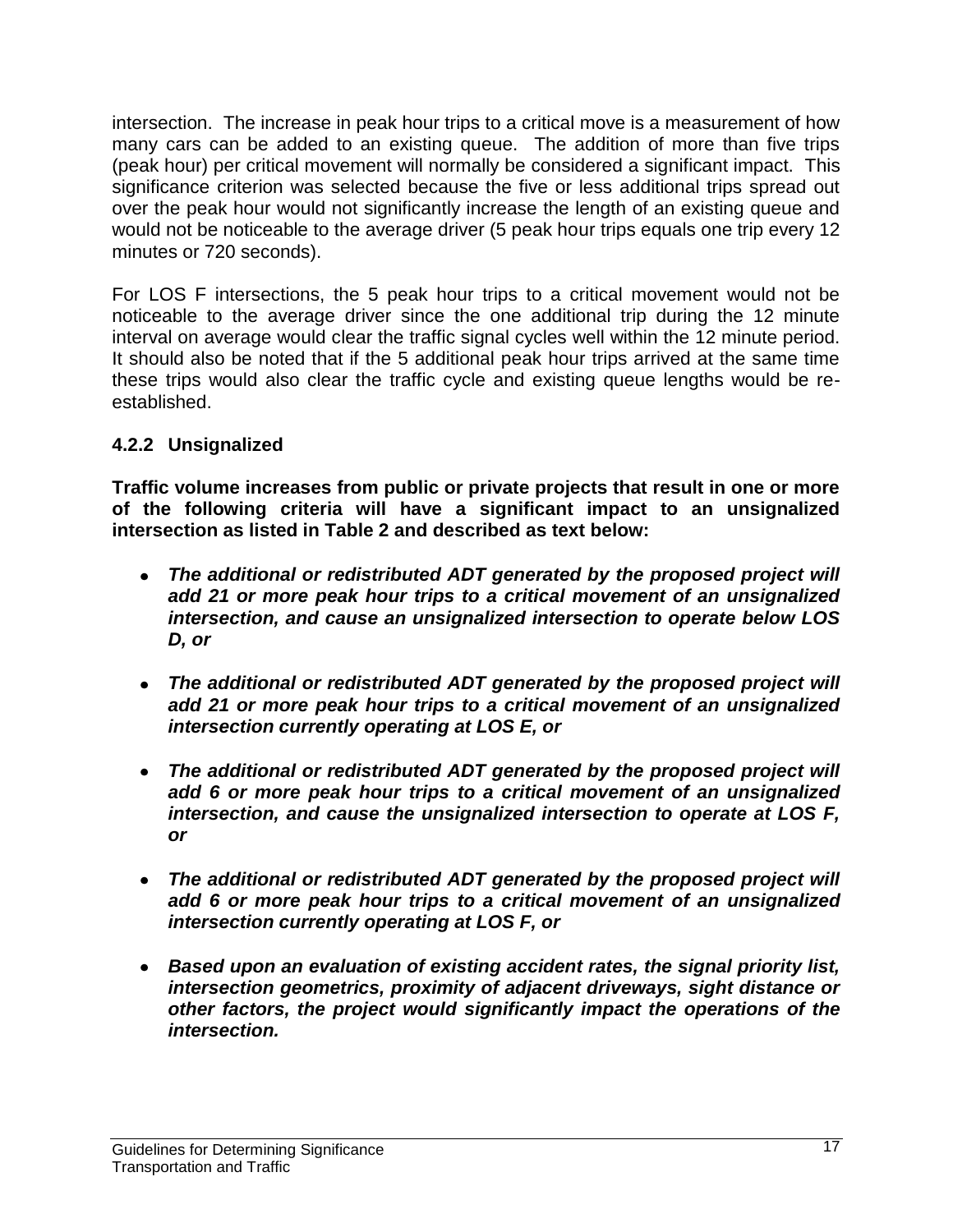The operating parameters and conditions for unsignalized intersections differ dramatically from those of signalized intersections. Very small volume increases on one leg or turn and/or through movement of an unsignalized intersection can substantially affect the calculated delay for the entire intersection. As noted in Table 2 on page 15, significance criteria for unsignalized intersections are based upon a minimum number of trips added to a critical movement at an unsignalized intersection.

# **LOS E**

The significance guidelines for unsignalized intersections identify a minimum number of trips added to a critical movement at an unsignalized intersection. Since the operations of unsignalized intersections under congested conditions are heavily influenced by traffic volume increases on critical moves, the significance guidelines for unsignalized intersections were based upon the number of trips added to a critical movement. This guideline directly relates to the number of vehicles that can be added to an existing queue that forms at the intersection. A significance criteria of (21) twenty-one or more trips (peak hour) per critical movement was used for LOS E conditions. Although delays drivers experience under LOS E condition may be noticeable, they are not yet considered unacceptable. Twenty trips spread out over the peak hour would not likely cause the intersection delay or existing queue lengths to become unacceptable. The twenty trips (peak hour) would not be noticeable to the average driver.

The operations of unsignalized intersections under congested conditions are heavily influenced by traffic volume increases on critical moves. Therefore, the significance guidelines for unsignalized intersections are based upon the number of peak hour trips added to a critical movement at that intersection. This guideline examines the number of vehicles that may be added to an existing queue that forms at the intersection by the additional traffic generated by a project. In LOS E situations, the delays that drivers experience are noticeable, but are not considered excessive. A peak hour increase of twenty trips to the critical movement of an unsignalized intersection would be, on average, one additional car every 3.0 minutes or 180 seconds. Assuming the average wait time for a vehicle in the critical movement queue is less than 3.0 minutes, which is typical for LOS E condition, this would not be noticeable to the average driver and would not be considered a significant impact.

# **LOS F**

For LOS F conditions, a significance level of 6 or more trips (peak hour) per critical movement was used. Five trips or less spread out over the peak hour would not significantly increase the length of an existing queue and would not be noticeable to the average driver. For example, 5 trips spread out over an hour would be one car every 12 minutes. This typically exceeds the average wait time in the queue and would not be noticeable to the average driver.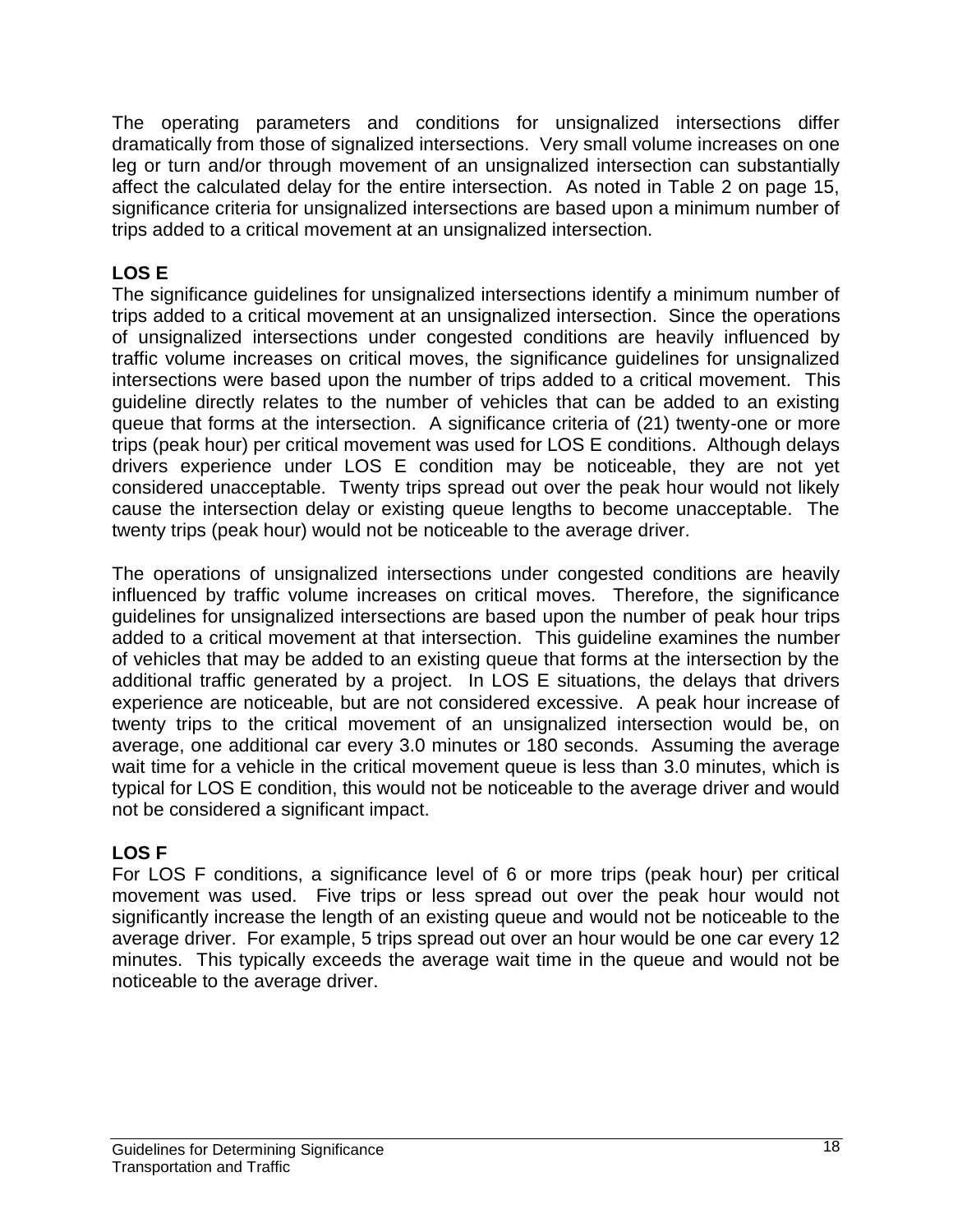## **4.3 Two-Lane Highways**

This section provides level of service impact guidelines for State highways and County arterials operating as two-lane highways.

Several designated County Circulation Element Roads are State highways that are managed and maintained by Caltrans. These highways include State Route 67, State Route 76, State Route 78, State Route 79 and State Route 94 and within the unincorporated area of the County most of these routes operate as two-lane highways. Caltrans has prepared a "Guide for the Preparation of Traffic Impact Studies" that should also be referenced when evaluating traffic impacts to the above Circulation Element Roads that are under the jurisdiction of Caltrans. Also, Caltrans District 11 local office should be consulted early to adequately scope the traffic study and ensure potential local district issues in the traffic impact study are addressed. While the "Guide for the Preparation of Traffic Impact Studies" provides guidance for scoping a traffic study to assess impacts on Caltrans facilities, it does not provide specific guidelines for determining when a significant traffic impact occurs; hence, the development of the following significance guidelines for two-lane highways.

In addition to the State Routes identified above, several County Circulation Element Roads, although designated as arterials, operate as two-lane highways. These include roadways that have passing opportunities for 40% or more along the length of the roadway and/or have few/limited access points and intersections along the length of the roadway. Examples would include sections of Old Highway 80, Old Highway 395 and Del Dios Highway. The Highway Capacity Manual (HCM) includes analysis criteria for assessment of LOS for two-lane highways. Section 2.2 of the County of San Diego's "Transportation and Traffic Report Format and Content Requirements" states that "The Director of Public Works may, based upon a review of the operational characteristics of the roadway, designate that a HCM analysis be used to determine the LOS for a twolane County arterial in lieu of the LOS table provided in the County of San Diego Public Road Standards." Level of service tables for two-lane highways have also been established by the County of Riverside and the County of Sacramento.

# **4.3.1 Signalized Intersection Spacing Over One Mile**

This section provides LOS impact significance levels for State highways and County arterials operating as two-lane highways with signalized intersection spacing over one mile. County arterials were addressed in section 4.1 and Table 1, however, those that operate as two-lane highways would have higher project contribution amounts and different LOS E and LOS F levels and are treated in this section.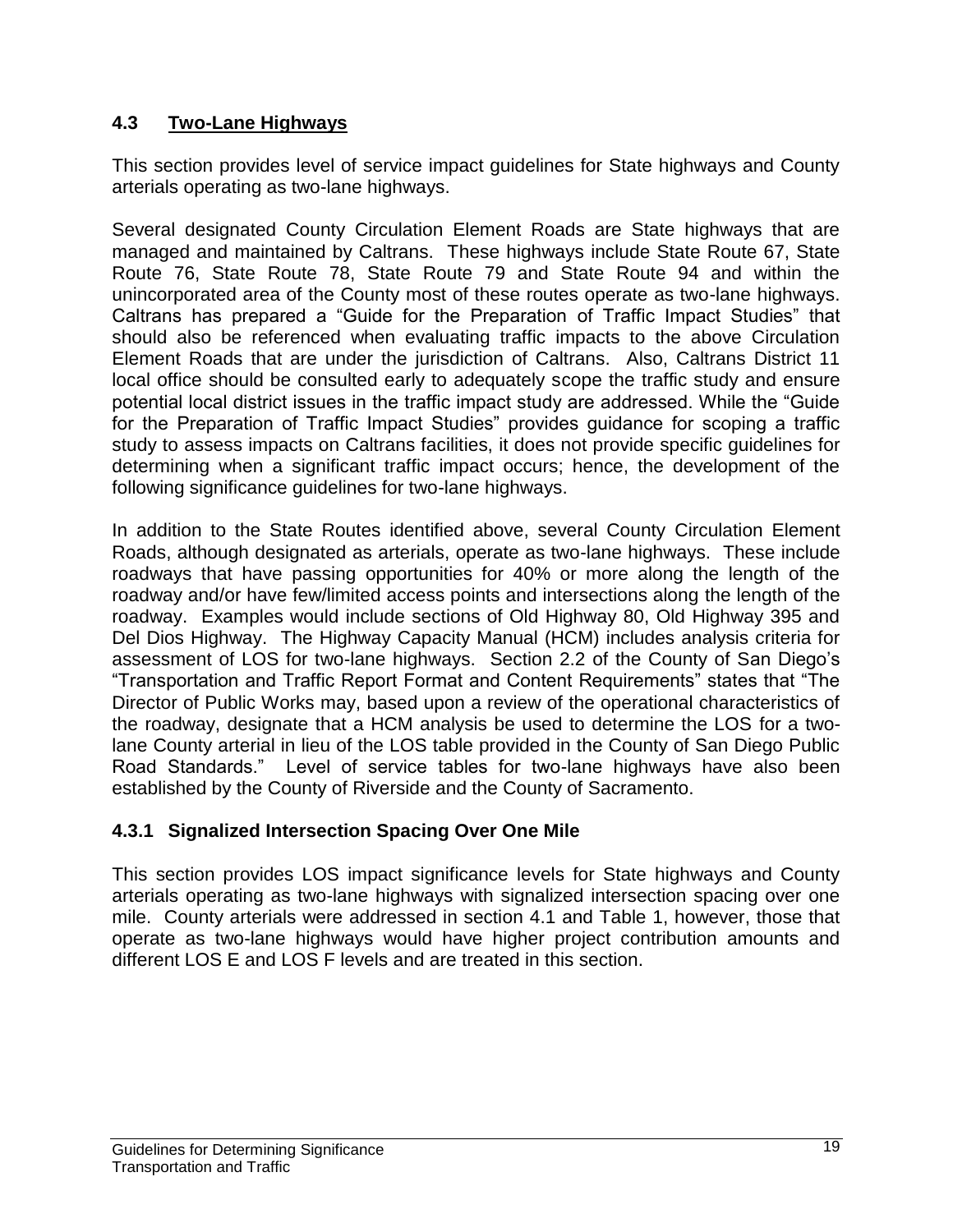#### **Table 3**

| <b>Measures of Significant Project Impacts to Congestion: Allowable Increases</b> |  |
|-----------------------------------------------------------------------------------|--|
| on Two-lane Highways with Signalized Intersection Spacing Over One Mile           |  |

| <b>Level of Service</b>                                                                                                                                                                                                                     | <b>LOS Criteria</b> | <b>Impact Significance Level</b> |  |  |  |
|---------------------------------------------------------------------------------------------------------------------------------------------------------------------------------------------------------------------------------------------|---------------------|----------------------------------|--|--|--|
| LOS E                                                                                                                                                                                                                                       | $> 16,200$ ADT      | $>325$ ADT                       |  |  |  |
| LOS F                                                                                                                                                                                                                                       | $> 22,900$ ADT      | >225 ADT                         |  |  |  |
| Note:<br>Where detailed data are available, the Director of Public Works may also accept<br>a detailed level of service analysis based upon the two-lane highway analysis<br>procedures provided in the Chapter 20 Highway Capacity Manual. |                     |                                  |  |  |  |

Two-lane highways with intersection spacing over one mile have minimal side friction and conform to the HCM assumptions for two-lane highways. Level of service criteria for LOS E and LOS F are provided in Table 3 based upon criteria established with the Counties of Riverside and Sacramento and concurred upon by Caltrans-District 11. These criteria are appropriate for use for most projects with the potential to affect twolane highways, as road conditions for two-lane highways in these Counties are similar to those in the County of San Diego. The ADT based guidelines should be the first applied method of analysis, however, County staff may allow the use of HCM Chapter 20 methodology (average travel speed and/or percent time spent following) to provide a more detailed evaluation and to determine the overall level of service in certain cases, with the approval of the Director of Public Works. Where impacts to State Highways are involved, consultation with Caltrans is recommended.

#### **LOS E**

Impact significance levels are provided in Table 3 for two-lane highways with signalized intersection spacing over one mile. The first impact significance level addresses impacts from new development (both direct and cumulative impacts) on an LOS E road. In this scenario a significant impact would be reached when the increase in average daily trips (ADT) on a two-lane road exceeds 325. For most discretionary projects, the 325 ADT level would generate less than 35 peak hour trips. On average, during peak hour conditions, this would be only one additional car every 1.7 minutes. The addition of 325 ADT would, in most cases, not be noticeable to the average driver on a two-lane highway which has higher speeds and reduced side friction compared to a typical arterial. The additional 325 ADT, therefore, would not constitute a significant impact on a two-lane highway operating at LOS E; however, the addition of more than 325 ADT would generally result in a significant impact.

#### **LOS F**

The second impact significance guideline concerns roadways presently operating at LOS F (for a 2-lane highway LOS F would not occur until ADT exceeds 22,900 trips per day. Under LOS F congested conditions, small changes and disruptions to the traffic flow on County Circulation Element Roads can have a greater affect on traffic operations when compared to other LOS conditions. In order to better account for potential effects of increased traffic on LOS F roads, a more stringent guideline was established when compared to that for LOS E. The guideline for determining significance from new development (both direct and cumulative impacts) on a LOS F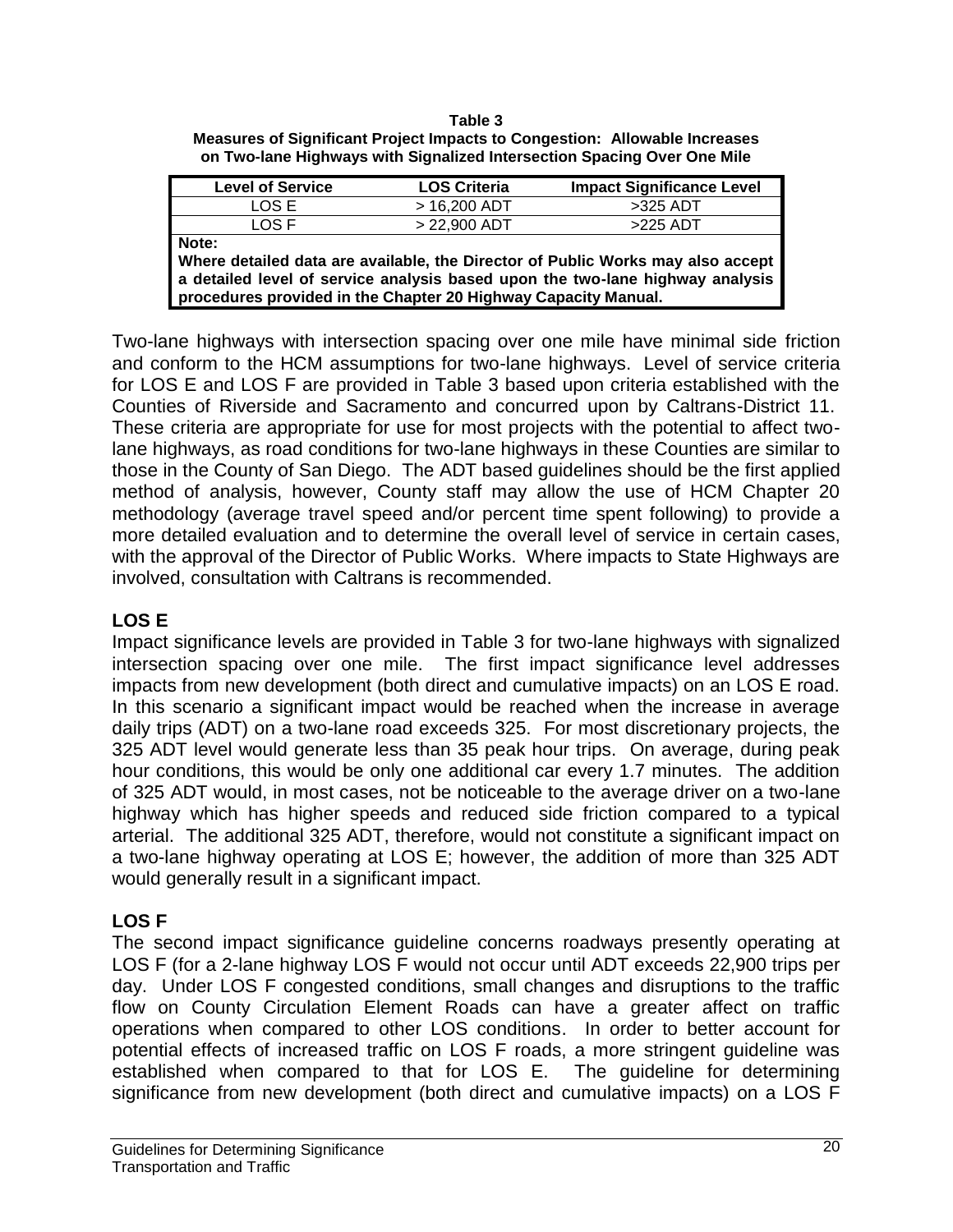road would be reached when the increase in average daily trips (ADT) on a two-lane road exceeds 225. For most discretionary projects, the 225 ADT level would generate less than 25 peak hour trips. On average, during peak hour conditions, this would be only one additional car every 2.4 minutes. The addition of 225 ADT would, in most cases, not be noticeable to the average driver on a two-lane highway which has higher speeds and reduced side friction compared to a typical arterial. The addition 225 ADT or less would therefore not constitute a significant impact on a two-lane highway operating at LOS F. However, the addition of more than 225 ADT would be considered a significant impact.

# **4.3.2 Signalized Intersection Spacing Under One Mile**

This section provides level of service impact guidelines for State highway segments and County arterials operating as two-lane highways with signalized intersection spacing under one mile. Typical examples of this type of roadway are those segments of two lane highways that traverse town centers. Similar to the experience of drivers in urban areas with closely spaced intersections, the functionality of two-lane highway conditions with signalized intersections spacing under one mile becomes constrained not due to the segment capacity but the intersection operations. Therefore the assessment of operations of intersections on two-lane highways shall be guided by a Level of Service standard. Level of Service for purposes of this significance guideline is based upon the overall intersection operations – similar to Urban Street analysis in Chapter 15 Highway Capacity Manual. For determining impact significance at the signalized intersection, Table 4 "Measures of Significant Project Impacts to Congestion on Intersections Allowable Increases on Congested Intersections" may be used as summarized below:

**Table 4 Measures of Significant Project Impacts to Congestion: Allowable Increases on Two-lane Highways with Signalized Intersection Spacing Under One Mile**

| <b>Level of Service</b>                                                                                                                                                                                                                                                                                                                                                                                                                                                                           | <b>Signalized</b>                                                         |  |
|---------------------------------------------------------------------------------------------------------------------------------------------------------------------------------------------------------------------------------------------------------------------------------------------------------------------------------------------------------------------------------------------------------------------------------------------------------------------------------------------------|---------------------------------------------------------------------------|--|
| <b>LOSE</b>                                                                                                                                                                                                                                                                                                                                                                                                                                                                                       | Delay of 2 seconds or less                                                |  |
| <b>LOSF</b>                                                                                                                                                                                                                                                                                                                                                                                                                                                                                       | Delay of 1 second, or<br>5 peak hour trips or less on a critical movement |  |
| Notes:<br>1. A critical movement is an intersection movement (right turn, left turn, through-<br>movement) that experiences excessive queues which typically operate at LOS F.<br>2. By adding proposed project trips to all other trips from a list of projects, these same<br>tables are used to determine if total cumulative impacts are significant. If cumulative<br>impacts are found to be significant, each project is responsible for mitigating its<br>share of the cumulative impact. |                                                                           |  |
| 3. The County may also determine impacts have occurred on roads even when a<br>project's traffic or cumulative impacts do not trigger an unacceptable level of<br>service, when such traffic uses a significant amount of remaining road capacity.                                                                                                                                                                                                                                                |                                                                           |  |

The second impact significance guideline (Table 4) concerns two-lane highways with signalized intersection spacing less than 1 mile. Two-lane highways with intersection spacing less than 1 mile operate similar to urban streets as identified in the HCM. Per the HCM, level Urban Streets have lower speeds with levels of service most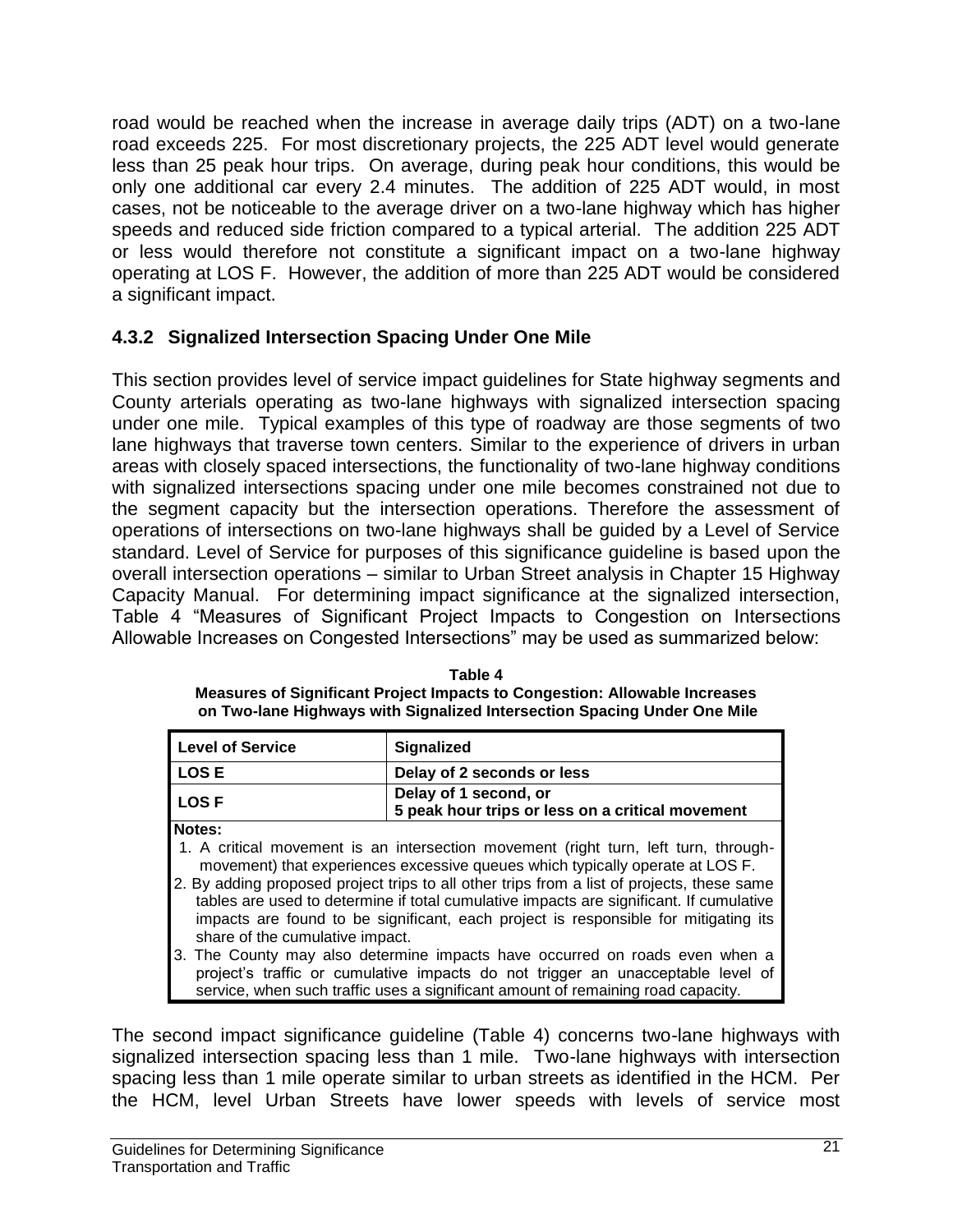characterized by the operation of the intersections along the highway/street. For twolane highways with intersection spacing less than 1 mile, the level of service will be determined to be that of the intersections along the highway. Impacts to the highway will be determined by evaluating the intersection impact criteria identified in Table 4.

Impacts related to operational features on two-lane highways will be evaluated on a case-by-case basis based upon traffic flow patterns, geometrics, available sight distance, accident histories, and other factors. Coordination with County staff and Caltrans is recommended regarding any additional operational analysis that may be necessary.

# **4.4 Ramps**

Additional or redistributed ADT generated by the proposed project may significantly increase congestion at a freeway ramp. Caltrans' "Guide for the Preparation of Traffic Impact Studies" states that an operational analysis based upon Caltrans' Highway Design Manual should be used in the evaluation of ramps and that Caltrans' Ramp Metering Guidelines should be used in the preparation of the operational analysis. However, specific criteria for the determination of an impact at a ramp are not provided in the above documents.

The CMP includes guidelines for the determination of traffic impacts at a ramp. These guidelines are summarized in Table 5. Table 5 may be used as a guide in determining significant increases in congestion on ramps and for identifying conflicts with the congestion management program. Other factors that may be considered include ramp metering, location (rural vs. urban), ramp design, and the proximity of adjacent intersections. Coordination with Caltrans and the local jurisdiction should be conducted to determine appropriate impact criteria for the specific ramps being assessed.

## **4.5 Congestion Management Program**

Projects that generate over 2,400 ADT or 200 peak hour trips, must comply with the traffic study requirements of SANDAG's Congestion Management Program. Trip distributions for these projects must also use the current regional computer traffic model. Projects that must prepare a CMP analysis should also follow the CMP traffic impact analysis guidelines. These guidelines are summarized in Table 5.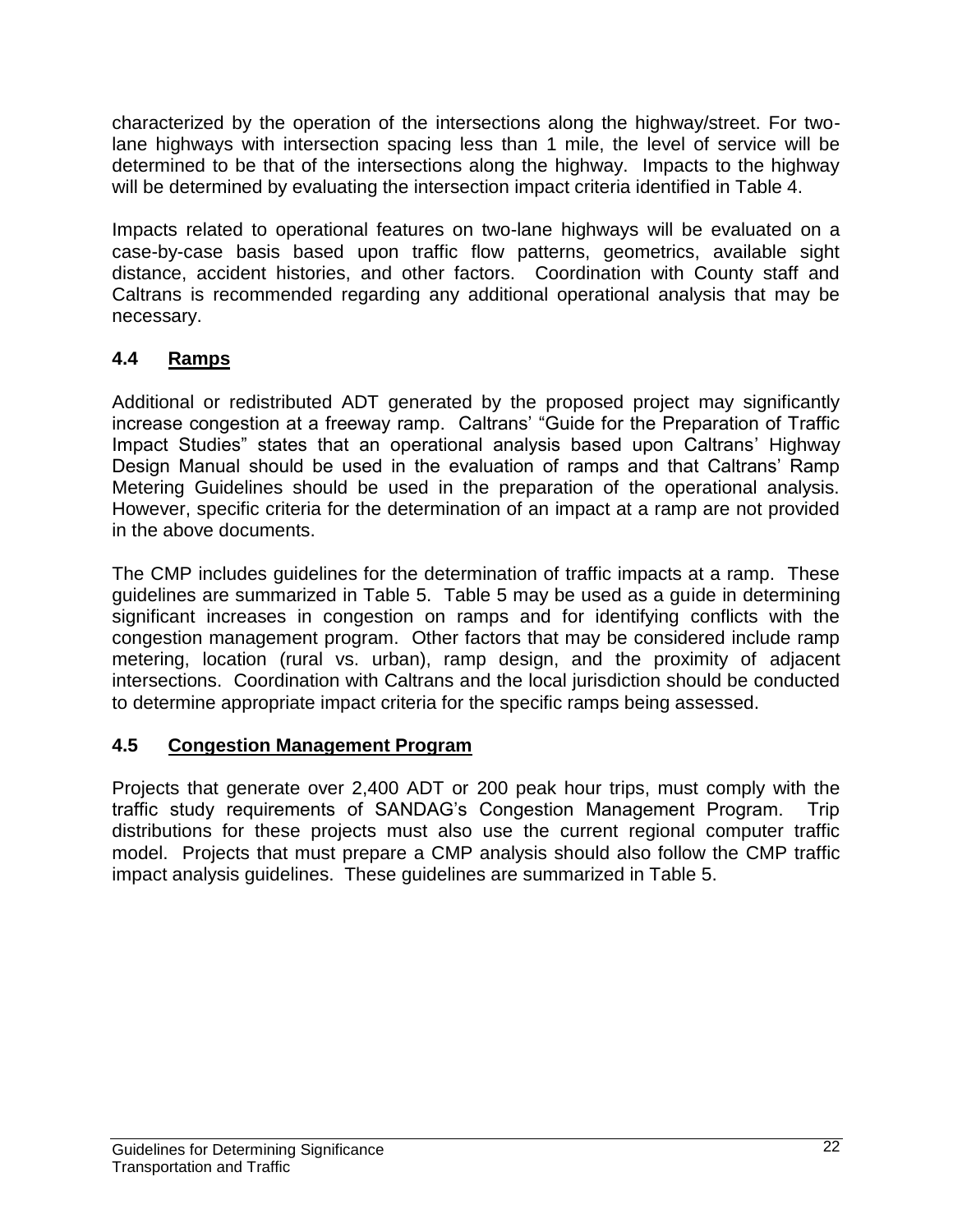**Table 5 Measure of Significant Project Traffic Impacts for Circulation Element Roads, Signalized Intersections, and Ramps**

|                                               |                                                    |                                                                                                                                                                                                                                                                                                                                                                                                                                                                               |                |                                                       |                                                              | <b>Allowable Change Due to Project Impact</b>                     |                        |                              |
|-----------------------------------------------|----------------------------------------------------|-------------------------------------------------------------------------------------------------------------------------------------------------------------------------------------------------------------------------------------------------------------------------------------------------------------------------------------------------------------------------------------------------------------------------------------------------------------------------------|----------------|-------------------------------------------------------|--------------------------------------------------------------|-------------------------------------------------------------------|------------------------|------------------------------|
| Level of<br><b>Service</b><br>With<br>Project |                                                    | <b>Freeways</b>                                                                                                                                                                                                                                                                                                                                                                                                                                                               |                | Roadway<br>Segments*                                  |                                                              | Intersections**                                                   | Ramps**                | Ramps with >15<br>min. delay |
|                                               |                                                    | V/C                                                                                                                                                                                                                                                                                                                                                                                                                                                                           | Speed<br>(mph) | V/C                                                   | <b>Speed</b><br>(mph)                                        | Delay (sec.)                                                      | <b>Delay</b><br>(min.) | Delay (min.)                 |
| E&F                                           |                                                    | 0.01                                                                                                                                                                                                                                                                                                                                                                                                                                                                          |                | 0.02                                                  |                                                              | $\mathcal{P}$                                                     |                        | 2                            |
| $\ast$<br>$***$<br>$***$                      |                                                    | For County arterials, which are not identified in SANDAG's Regional Transportation Plan and<br>Congestion Management Program as regionally significant arterials, significance may be<br>measured based upon an increase in average daily trips. The allowable change in ADT due to<br>project impacts in this instance would be identified in Table 1.<br>Signalized Intersections<br>See the Report Format and Content Requirements for guidance on ramp metering analysis. |                |                                                       |                                                              |                                                                   |                        |                              |
|                                               | <b>KEY</b><br>V/C<br>Speed<br>Delay<br>LOS.<br>ADT | $=$<br>$=$<br>$=$<br>$=$<br>$=$                                                                                                                                                                                                                                                                                                                                                                                                                                               |                | <b>Level of Service</b><br><b>Average Daily Trips</b> | Volume to Capacity ratio<br>Speed measured in miles per hour | Average stopped delay per vehicle measured in seconds, or minutes |                        |                              |

# **4.6 Hazards Due to an Existing Transportation Design Feature**

Many roadways and intersections in the County were designed and constructed prior to the adoption of current road design standards. The design of the roadways and intersections that were able to handle lower traffic volumes, may pose an increased risk if traffic volumes substantially increase along the road segment or at the intersection as a result of the proposed project. Increased traffic generated or redistributed by a proposed project may cause a significant traffic operational impact to an existing transportation design feature. Therefore, it is necessary to evaluate potential hazards to an existing transportation design feature.

The determination of significant hazards to an existing transportation design feature shall be on a case-by-case basis, considering the following factors:

- Design features/physical configurations of access roads may adversely affect the safe movement of all users along the roadway.
- The percentage or magnitude of increased traffic on the road due to the proposed project may affect the safety of the roadway.
- The physical conditions of the project site and surrounding area, such as curves, slopes, walls, landscaping or other barriers, may result in conflicts with other users or stationary objects.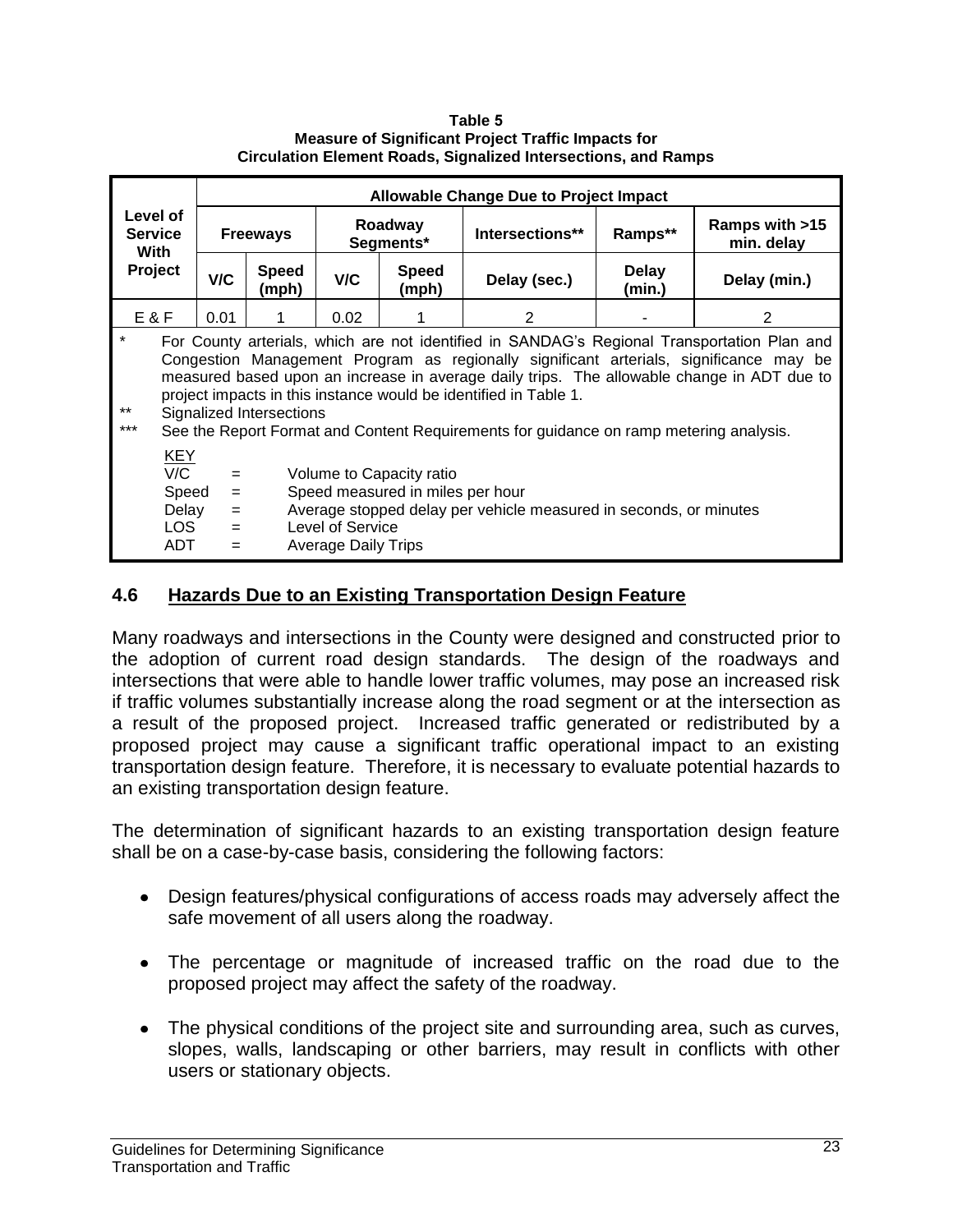Conformance of existing and proposed roads to the requirements of the private or public road standards, as applicable.

#### **4.7 Hazards to Pedestrians or Bicyclists**

Many roadways and intersections in the County do not currently have pedestrian or bicycle facilities. The roadways and intersections designed prior to adoption of current road standards may have conditions that may pose an increased risk if traffic volumes, pedestrian volumes, or bicycle volumes substantially increase along the road segment or at the intersection, as a result of the proposed project. Increased traffic generated or redistributed by a proposed project may cause a significant traffic operational impact to pedestrians or bicyclists. Therefore, it is necessary to evaluate potential hazards to pedestrians or bicyclists.

The determination of significant hazards to pedestrians or bicyclists shall be on a caseby-case basis, considering the following factors:

- Design features/physical configurations on a road segment or at an intersection that may adversely affect the visibility of pedestrians or bicyclists to drivers entering and exiting the site, and the visibility of cars to pedestrians and bicyclists.
- The amount of pedestrian activity at the project access points that may adversely affect pedestrian safety.
- The preclusion or substantial hindrance of the provision of a planned bike lane or pedestrian facility on a roadway adjacent to the project site.
- The percentage or magnitude of increased traffic on the road due to the proposed project that may adversely affect pedestrian and bicycle safety.
- The physical conditions of the project site and surrounding area, such as curves, slopes, walls, landscaping or other barriers that may result in vehicle/pedestrian, vehicle/bicycle conflicts.
- Conformance of existing and proposed roads to the requirements of the private or public road standards, as applicable.
- The potential for a substantial increase in pedestrian or bicycle activity without the presence of adequate facilities.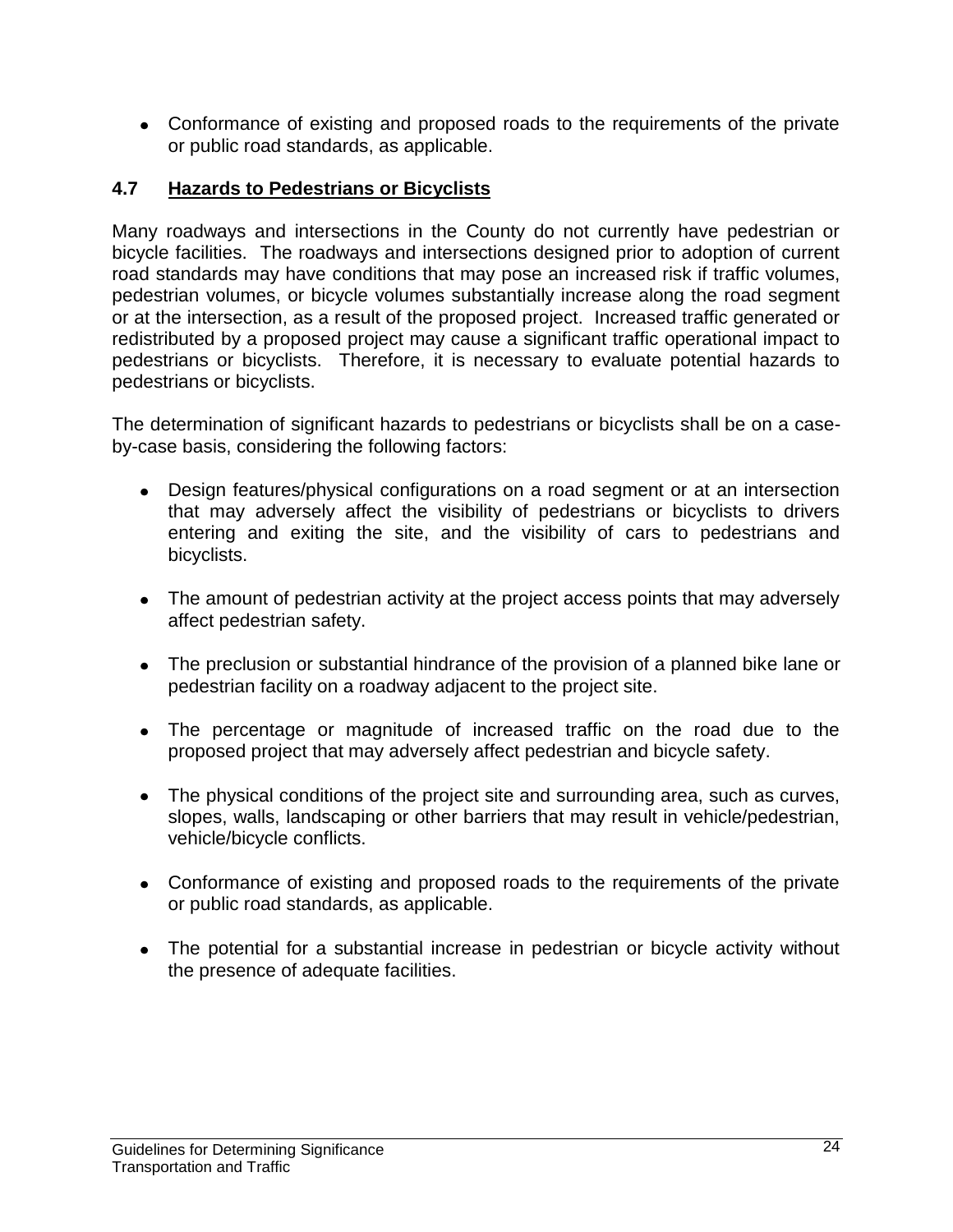## **4.8 Alternative Transportation**

Alternative transportation (cycling, walking, and transit use) is addressed in the County's General Plan Public Facilities Element (PFE). The County's stated objective for alternative transportation is addressed by the PFE, Objective 4. Objective 4 asks for a "Reduction in the demand on the road system through increased public use of alternate forms of transportation and other means." Pursuant to Objective 4, Policies 4.1 – 4.4 establish a means for the County to meet the objective. As such, if a proposed project is not in conformance with the applicable alternative transportation policies in the PFE, a significant conflict with the County's alternative transportation policies may occur.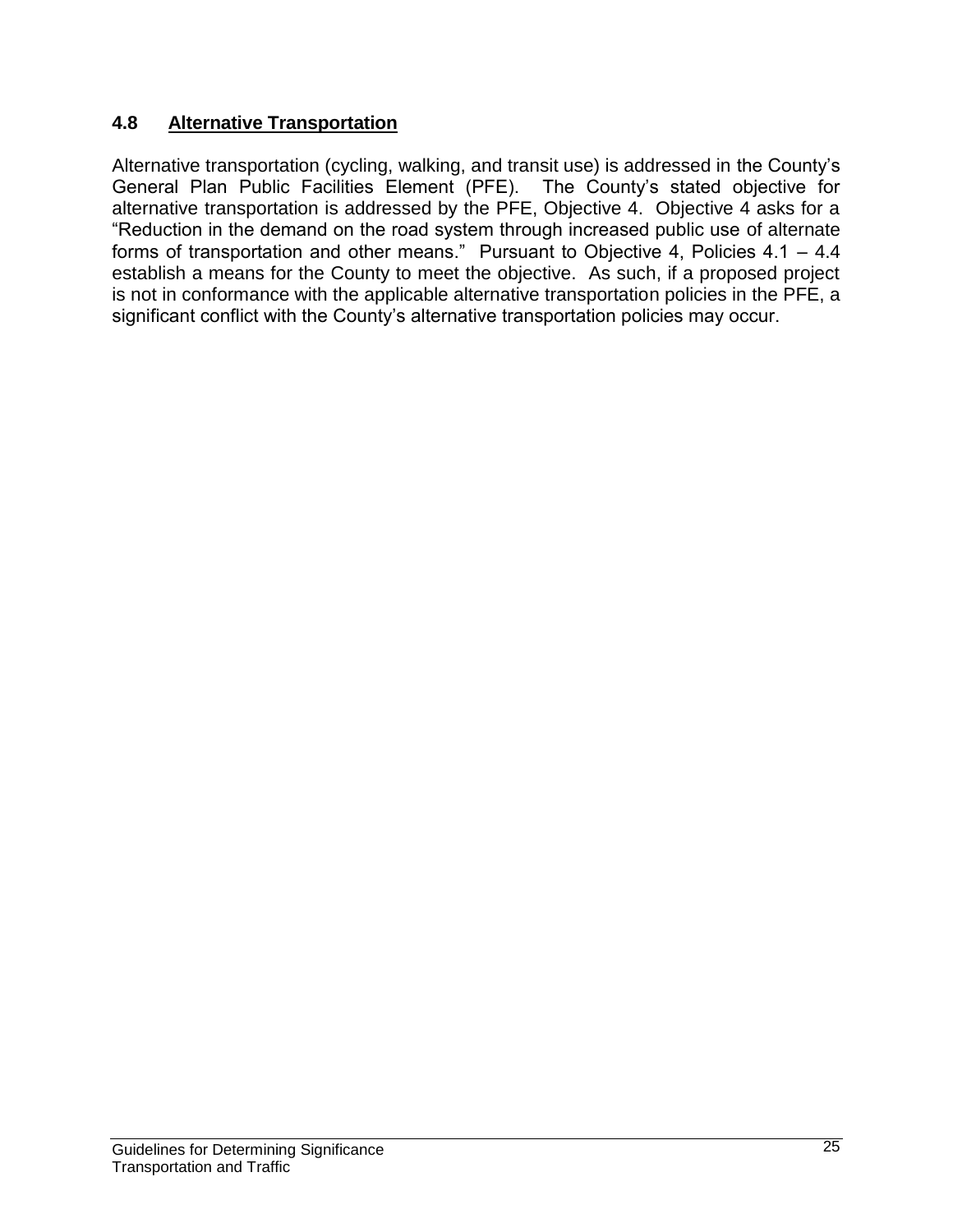#### **5.0 STANDARD MITIGATION AND PROJECT DESIGN CONSIDERATIONS**

If a proposed project's traffic results in a significant traffic impact (per the criteria specified above), mitigation for the traffic impact must be proposed. If mitigation is infeasible or impractical, the technical, economic, and physical reasons for the infeasibility must be detailed to support a statement of overriding considerations under CEQA. Potential mitigation measures can include traffic signal improvements, physical road improvements, street re-striping and parking prohibitions, fair share contributions toward identified, funded and scheduled projects, and transportation demand management programs.

A variety of possible generalized mitigation measures are provided below. It should be recognized that a variety of improvements may be required to mitigate direct impacts depending on the extent of the project's impact. For example, a project may identify a direct impact to a road segment; however the entire segment may not need to be improved. Depending on the situation, frontage improvements or turn pockets may adequately mitigate the impact. However, analysis must be provided to demonstrate that with implementation of the proposed mitigation measure, conditions would either not change or not become worse with the implementation of the project. For example, travel time or queue lengths may need to be quantified to justify the adequacy of a proposed mitigation measure as being proportional to the project's significant impact. It should be noted that fair share contributions are not adequate to fully mitigate a direct impact because the construction of actual improvements must be in place prior to the project impact occurring. Consult with County staff, as necessary, for further information. Conceptual striping plans to ensure feasibility of the proposed mitigation measures may be required.

#### **5.1 Traffic Signal Improvements**

- New Signal (provided that it meets traffic signal warrants)
- Signal modifications including timing, coordination, phasing improvements, etc.

#### **5.2 Physical Road Improvements**

- Turn Restrictions
- New Roadway
- Curve Realignment
- Roadway widening to add lanes or shoulders
- Provision of pathway or sidewalk
- Extension of truncated street
- Shoulder provisions for bicycle-lanes
- Redesign of freeway on- and off-ramps
- Median construction/modification to restrict access
- Flaring of intersections to add turn lanes
- Provision of passing lanes or turnouts
- Acceleration and deceleration lanes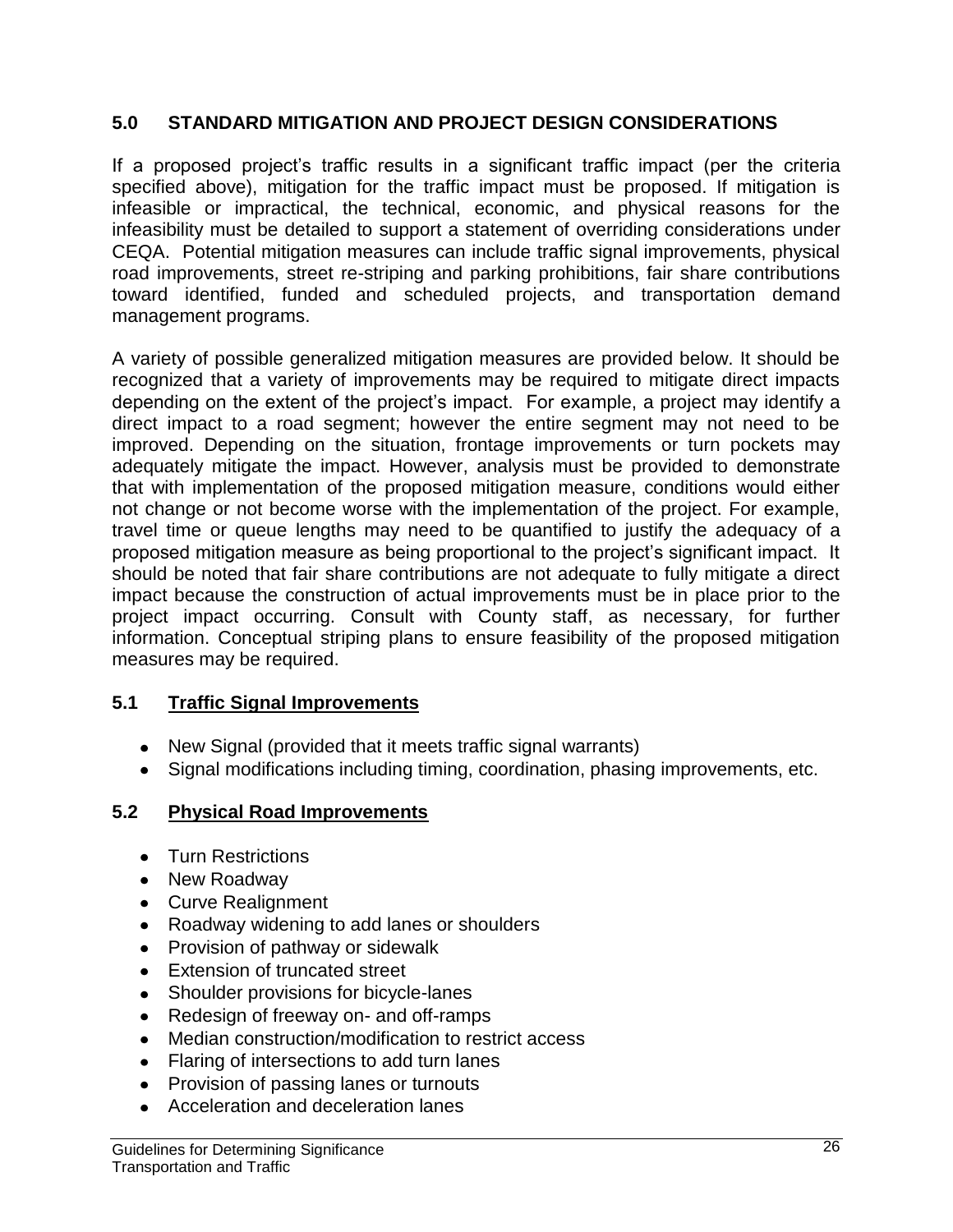- Removal of obstructions (vegetation, rock outcroppings, utilities, etc.)
- Roundabouts

# **5.3 Street Re-striping and Parking Restrictions**

- Re-striping to add lanes with or without parking removal or restrictions
- Protected left-turn pockets, or free right turn lanes
- Parking restrictions, daily or during peak hours
- Bicycle lanes and or sharrows

# **5.4 Fair Share Contributions**

- Payment of the County's Traffic Impact Fee for mitigation of cumulative impacts within the unincorporated County (Refer to Section 2.2 of these Guidelines for discussion of how the TIF mitigates cumulative impacts)
- Contribution of funds to approved projects identified in the County's Capital Improvement Program Plan
- Agreement between an applicant and a City or non-County agency to contribute a fair share payment towards the construction of a specific traffic improvement found adequate by the County for impacts outside of the jurisdiction of the unincorporated County (Refer to Section 5.0 of the Report Format and Content Requirements for additional discussion of impacts outside of the County's jurisdiction).

# **5.5 Transportation Demand Management\***

- Flexible or staggered work hours
- Properly pricing parking
- Transit incentives and improvements including subsidized transit passes, bus turnouts, or bus shelters/benches
- Carpool, vanpool programs and participation in a computerized matching system
- Incentives to promote bicycle and walk trip modal split

\* Implementation of these measures will require monitoring on an on-going basis.

# **5.6 Traffic Safety/Hazards to Pedestrians or Bicyclists**

If traffic safety or pedestrian/bicycle safety impacts are present, then conditions are placed on a project prior to approval to address those concerns. Often, compliance with County of San Diego Public or Private Road Standards will provide sufficient mitigation for an identified impact. However, site specific mitigation measures, such as the improvement of sight distance along the frontage of a project, will be imposed as a condition of approval. Conceptual striping plans to ensure feasibility of the proposed mitigation measures may be required.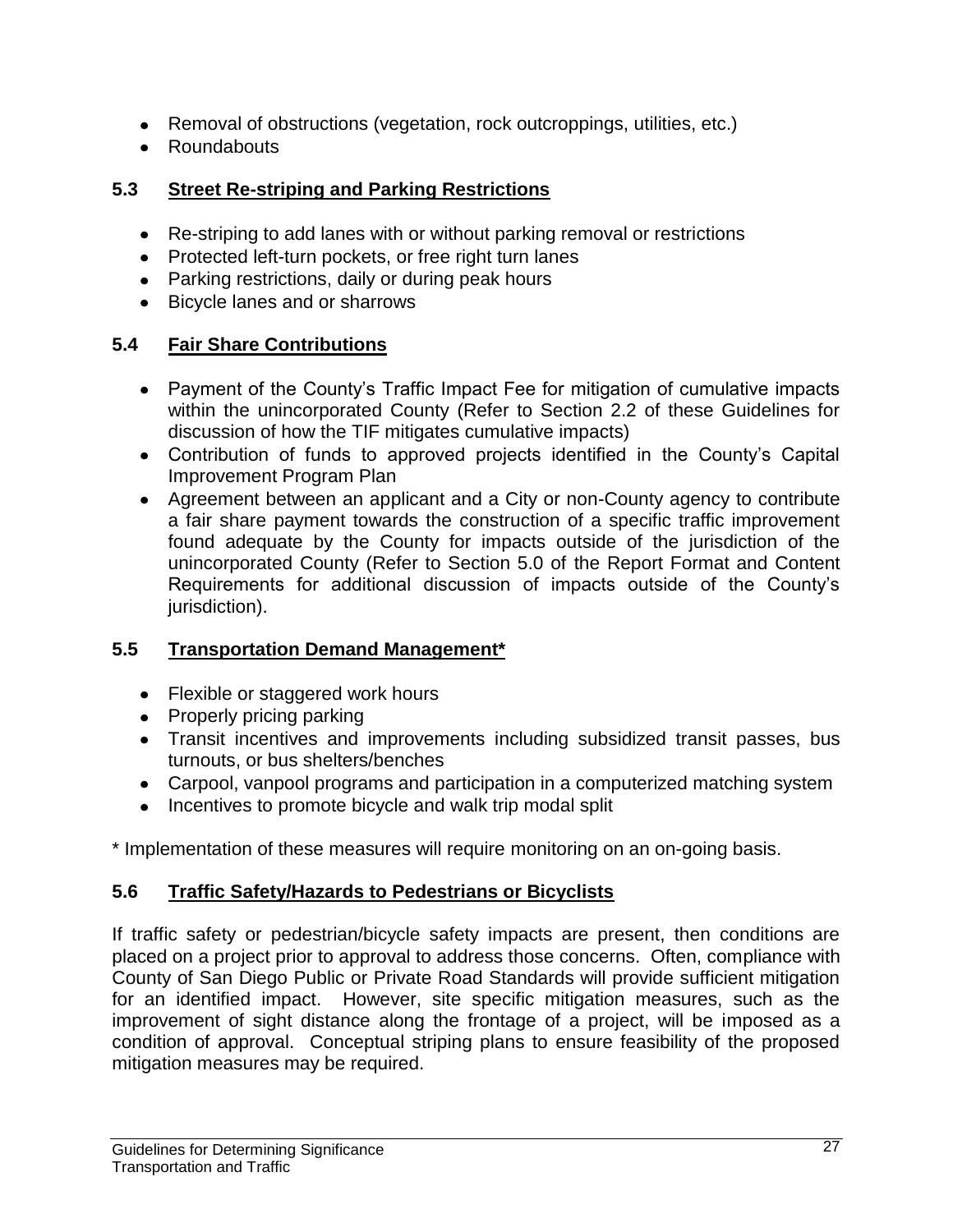Projects that would generate a high demand for pedestrian traffic such as schools, shopping centers, and large office parks may be required to provide pedestrian and bicycle routes to the facilities to accommodate the pedestrian demand.

Bicycle lanes and routes designated on the County's General Plan/Circulation Element must be specified and existing facilities identified. Provisions to provide/accommodate the ultimate right-of-way needed to construct designated bike lanes must be incorporated into the proposed project. Construction of bicycle lanes may be based upon the demand and connections to existing facilities in the area.

# **5.7 Alternative Transportation**

Alternative transportation is addressed in the County's General Plan Public Facilities Element (PFE), Policies 4.1 – 4.4. The PFE identifies several viable ways of promoting alternative transportation and to reduce demand on the road system. However, many of these solutions are programmatic in nature and cannot typically be implemented by an individual project. Program level solutions include establishing incentive programs for employers to encourage their employees to use alternative transportation and coordinating the planning and development of transit centers with other jurisdictions and public transportation agencies. Project level solutions include identifying the need for transit improvements for large scale projects and conditioning new development on the dedication and construction of bikeways as indicated in the Circulation Element's Bicycle Network.

# **5.8 Project Phasing**

If a proposed project will be developed in phases and the county agrees that phased implementation of mitigation measures is a feasible option, the traffic analysis will need to identify impacts and associated mitigation according to each phase of development. The implementation of mitigation measures would be timed with each project phase to address the impacts that each phase of development would create. The traffic analysis will need to evaluate each phase separately in order to justify the mitigation that will be implemented at each phase. For example, if a project proposes to construct in phases (stages) or with interim uses before full build out, then the traffic study shall detail the projects traffic impacts and needed mitigation for each phase (stage) as it comes online and identify appropriate mitigation at each stage. This level of analysis will allow County staff to draft road and frontage improvement conditions in conjunction with actual project improvements via phasing or stages.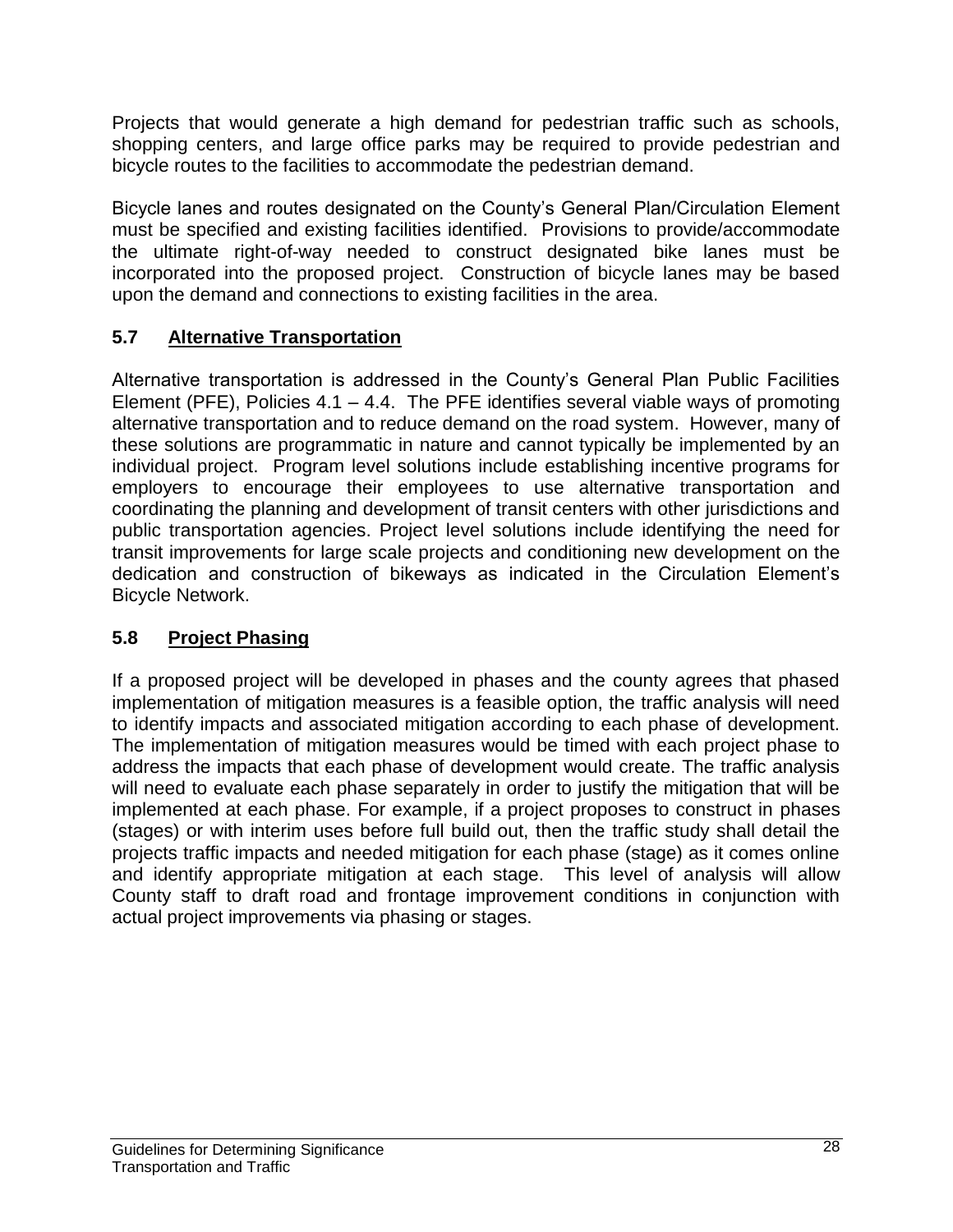#### **6.0 REFERENCES**

- California Department of Transportation, Guidelines for the Preparation of Traffic Impact Studies, May 18, 2000.
- California Public Resources Code, California Environmental Quality Act (PRC §21000- 21178).
- City of Los Angeles, Draft L.A. CEQA Thresholds Guideline, Section F, Transportation, Section F.1 through F.8. Unadopted document, May 14, 1998.
- City of San Diego, Traffic Impact Study Manual, July 1998.
- County of San Diego CEQA Guidelines, 2009.
	- General Plan Part XII, Public Facility Element, San Diego County General Plan. .
	- Transportation Impact Fee Ordinance and Reports, April 2005, updated January 2008.
- Institute of Transportation Engineers (ITE). Traffic Access and Impact Studies for Site Development (A Recommended Practice), 1991.
- San Diego Association of Governments Draft Environmental Impact Report for the 2020 Regional Transportation Plan. Prepared by RECON, November 19, 1999.
	- 2020 Regional Transportation Plan. Prepared by the San Diego Association of Governments, 1999a.
- San Diego Traffic Engineers' Council (SANTEC) and the Institute of Transportation Engineers (ITE). SANTEC/ITE Guidelines for Traffic Impact Studies (TIS) in the San Diego Region (draft), March 2, 1999.
- Shoup, Donald C. The Trouble with Minimum Parking Requirements, December 9, 1999.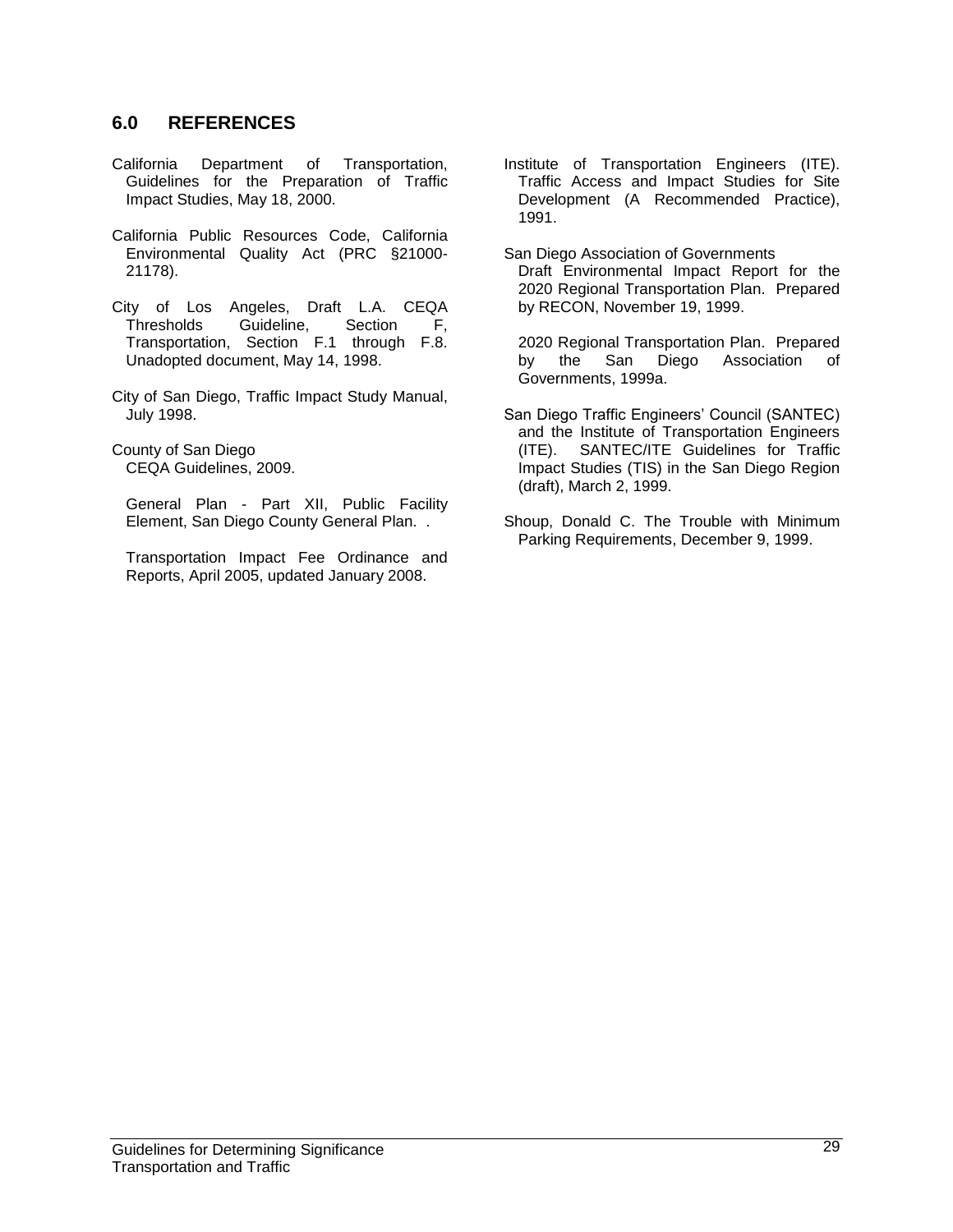#### **[Attachment A]**

#### **LEVELS OF SERVICE SUMMARY**

#### **Background**

#### **Level of Service**

Level of service (LOS) is a quality of service measure that describes motor vehicle operational conditions on a transportation facility, such as a roadway or intersection. This service measure is a general overall measurement of several conditions such as speed and travel time, freedom to maneuver, traffic interruption, comfort and convenience.

Six LOS categories are defined for each type of facility. Letters designate each level, from A to F, with LOS A representing the best operating conditions and LOS F the worst. Each LOS represents a range of operating conditions and the driver's perception of those conditions. Safety is not included in the measures that establish service levels.

Each transportation facility type has one or more of service measure that serves as the primary determinant of level of service for that facility type. This LOS-determining parameter is called the service measure or sometimes the Measure of Effectiveness (MOE). The MOE will vary from facility type to facility type. For instance, for intersections the MOE will be delay; for a road segment it may be the 24-hour volume, the volume to capacity ratio, speed or travel time along the facility.

#### **Capacity**

The capacity of a facility is the maximum number of persons or vehicles that can be expected to traverse a point or uniform section of road within a specified time frame under prevailing roadway, traffic and control conditions. Theoretically, this is the point in which the flow rate (vehicles/hour) on the facility is the highest. At lower traffic volumes, the peak hour operations will be low density with higher speeds. At higher traffic volumes, the peak hour operations will be of higher density, but at lower speeds. The flow rate can be measured in 15 minute, hourly or 24-hour intervals. Some general relationships/estimates have been established/assumed for converting from 24-hour average daily traffic measurements to peak hour measurements and vice-versa.

The highest volume attainable under LOS E defines the capacity of the arterial or collector. Operating conditions at capacity are unstable and difficult to predict. If this capacity is exceeded, operating conditions on the roadway change dramatically. Average travel speeds are extremely low, stop-and-go traffic occurs and excessive queuing may be present.

The capacity is related to level of service. The LOS E/LOS F criteria are identified as the capacity of the facility (roadway or intersection). Volumes to capacity ratios are calculated based upon these capacity (LOS E/LOS F) criteria.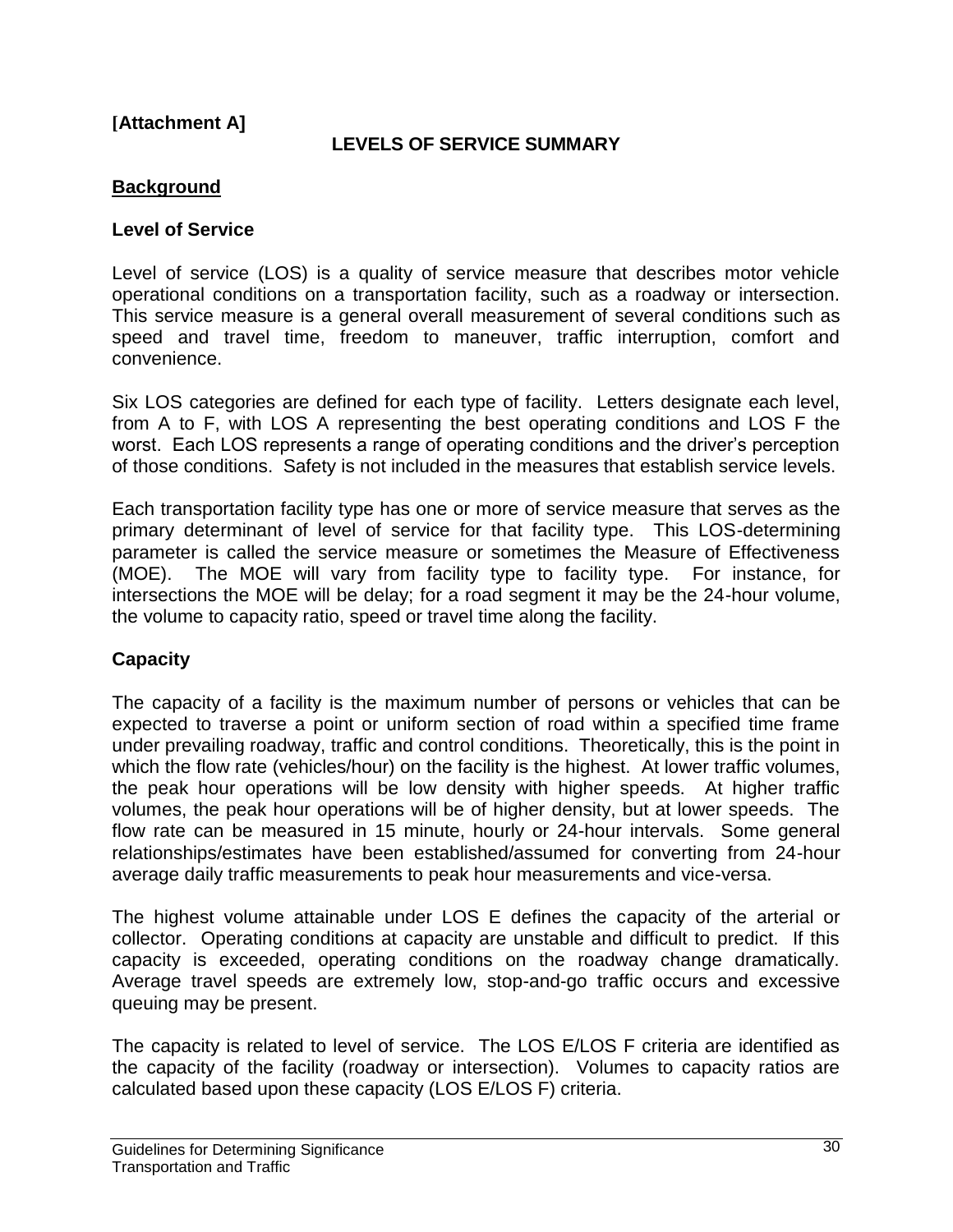#### **Roadways**

Roadways are classified based upon the roadway's function, control conditions and type roadside development, including its specific use, density and intensity. Road classifications for roadways located within the unincorporated area are described in the County of San Diego's General Plan Circulation Element and in the County of San Diego Public Road Standards. The road classifications provided therein may be grouped into four categories, arterials, collectors, residential roads and industrial/commercial roads. A description of each category and the method of determining LOS for each are discussed below:

## **Freeways**

A freeway is defined as a divided highway with full control of access and two or more lanes for the exclusive use of traffic in each direction. Freeways provide uninterrupted flow. There are no signalized or stop-controlled intersections and direct access to and from adjacent property is not permitted. Access to the freeway is limited to ramp locations. Raised barriers, at-grade medians or continuous raised medians separate opposing directions of travel.

Operating conditions on a freeway primarily result from interactions among vehicles and drivers. Although speed is a major concern of drivers as related to service quality, freedom to maneuver within the traffic stream and proximity to other vehicles are equally noticeable concerns. These qualities are related to the density of the traffic stream. Unlike speed, density increases up to capacity.

The LOS criteria for freeways are defined to represent reasonable ranges in the three critical flow variables, speed, density and flow rate. They are as follows:

LOS A describes free flow operations. Free flow speeds prevail. Vehicles are almost completely unimpeded in their ability to maneuver in the traffic stream. The effects of incidents or point breakdowns are easily absorbed at this level.

LOS B represents reasonably free flow and free flow speeds are maintained. The ability to maneuver in the traffic stream is only slightly restricted, and the general level of physical and psychological comfort provided to drivers is still high. The effects of minor incidents and point breakdowns are still easily absorbed.

LOS C provides for flow with speeds at or near the free flow speed. Freedom to maneuver is noticeably restricted, and lane changes require more care and vigilance on the part of the driver. Minor incidents may still be absorbed, but the local deterioration in service will be substantial. Queues may be expected to form behind any significant blockage.

LOS D is the level at which speeds begin to decline slightly with increasing flows and density begins to increase somewhat more quickly. Freedom to maneuver is more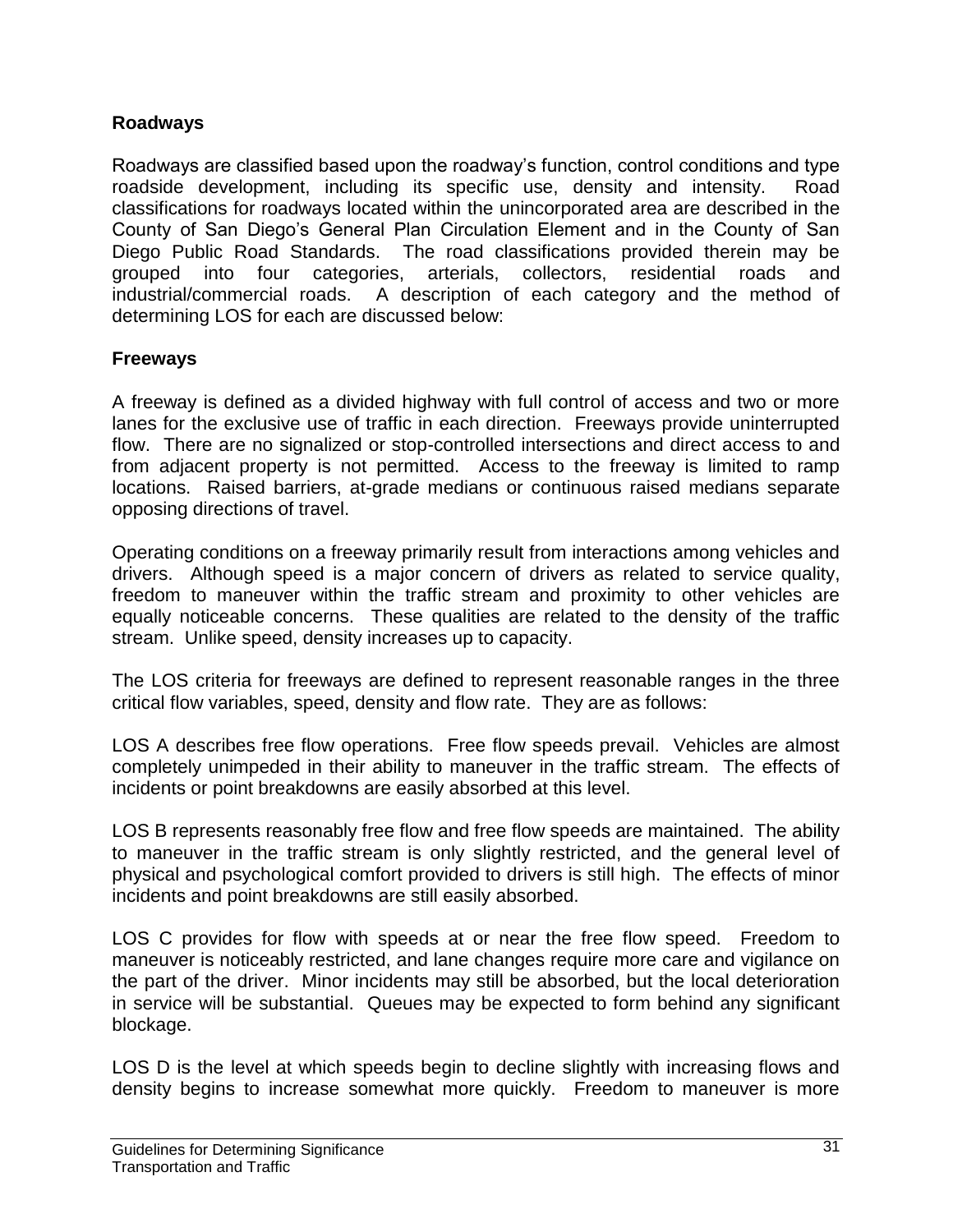noticeably limited, and the driver experiences reduced physical and psychological comfort levels. Even minor incidents can be expected to create queuing, because the traffic stream has little space to absorb disruptions.

LOS E describes operations at capacity, the highest density value. Operations at this level are volatile, because there are virtually no usable gaps in the traffic stream. Vehicles are closely spaced, leaving little room to maneuver. Speeds still exceed 49 mph. At capacity the traffic stream has no ability to dissipate even the most minor disruption, and any incident can be expected to produce a serious breakdown with excessive queuing. Maneuverability in the traffic stream is extremely limits and the level of physical and psychological comfort afforded the driver is poor.

LOS F describes breakdowns in vehicular flow. Such conditions generally exist within queues forming behind breakdown points. These may occur for a number of reasons, such as traffic incidents, merges, and lane drops. The breakdowns occur when the ratio of existing demand to actual capacity (or of forecasted demand to estimated capacity) exceed 1.00.

The level of service for freeway segments is estimated by calculating the demand to capacity or volume to capacity ratio. It is based upon the peak 15 min traffic flow as expressed in vehicles per hour. Adjustments to account for the types of vehicle in the traffic flow are provided in the HCM. Adjustments to the capacity to account for geometrics, grade and environmental factors, such as adverse weather conditions, are also provided.

## **Two-Lane Highways**

A two-lane highway is a two-lane undivided roadway with one lane for each direction of travel. Traffic signals are spaced over two miles apart along the highway. Passing a slower vehicle requires the use of the opposing lane as sight distance and gaps are available. As volumes and geometric restrictions increase the ability to pass decreases and platoons form. Motorists in platoons are subject to delay because they are unable to pass.

Many two-lane highways are located within the County of San Diego unincorporated area. These are primarily State highways such as SR 67, SR 76, SR 78 and SR 94. For State highways Caltrans design standards, which utilize a peak hour HCM analysis, is used. This methodology estimates traffic operations based upon terrain, geometric design and traffic conditions. Base conditions for terrain and geometric designs have been identified which are applicable for most route segments. Procedures to account for segments, which differ from the base conditions, are also provided. The methodology is typically applied to highway segments at least 2 miles long.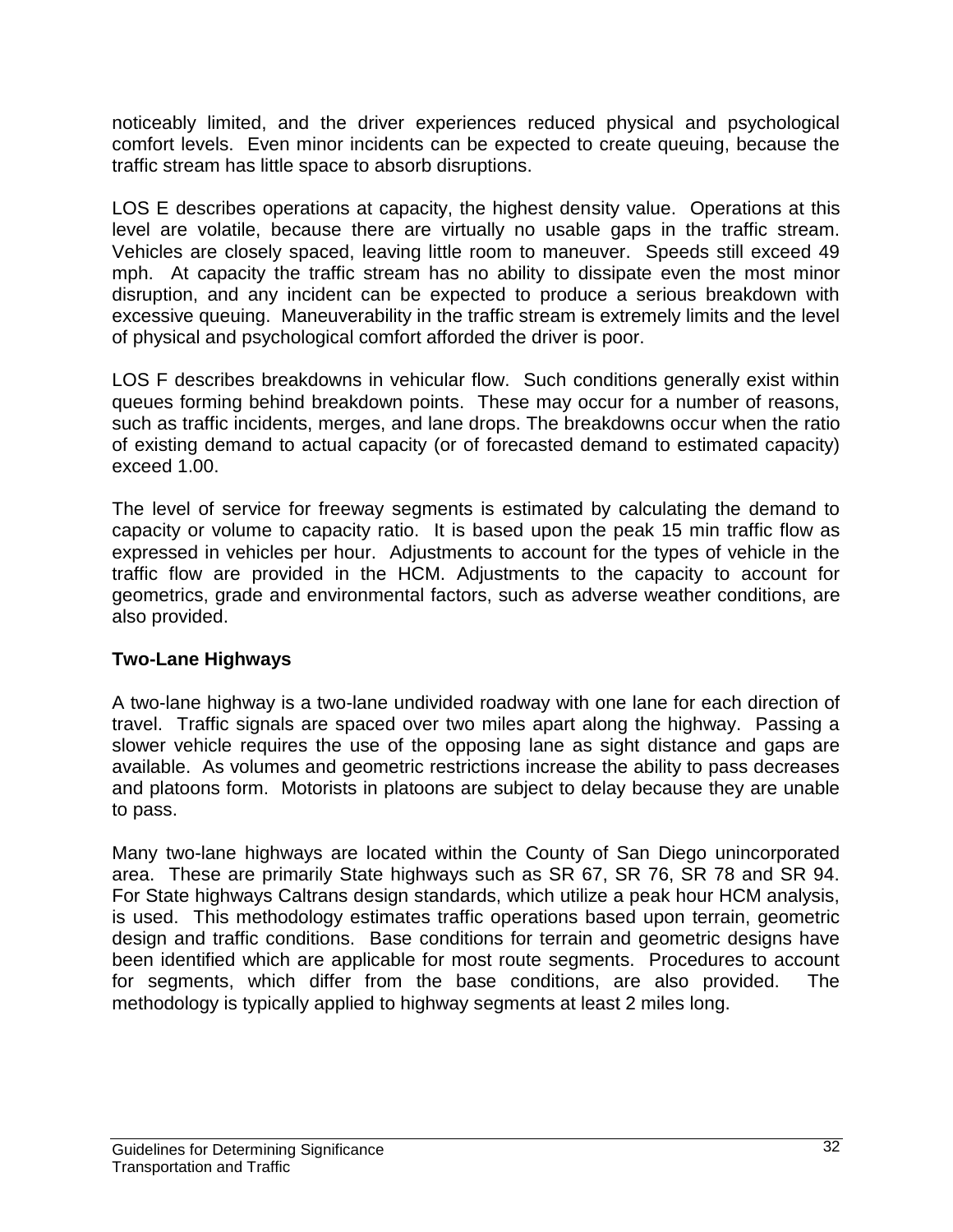In the Highway Capacity Manual (HCM Ch.20) two-lane highways are categorized into two classes for analysis:

Class I – These are two-lane highways on which motorists expect to travel at relatively high speeds. These include major intercity routes connecting major traffic generators, daily commuters, or primarily links in the state or national highway network. They serve long distance trips or serve as connecting links between facilities that serve long trips.

Class II - These are two-lane highways on which motorists do not necessarily expect to travel at high speeds. They function as access routes to Class I facilities, serve as scenic/recreational routes or pass through rugged terrain. They often serve short trips, the beginning or ending portion of a longer trip or trips for which sightseeing/recreation plays a significant role.

The primary measures of level of service for Class I two-lane highways are percent time spent following (PTSF) and average travel speed (ATS). For Class II two-lane highways level of service is based only upon time spent following. Levels of service criteria of two-lane highways are defined based upon the peak period (15 min flow periods) and are intended for application to segments of significant length. They are defined as follows:

LOS A describes the highest quality of service, when motorists are able to travel at their desired speed. Without strict enforcement average speeds of 55 mph would be expected on Class I two-lane highways and platoons of three or more vehicles are rare. On Class II two-lane highways speeds may fall below 55 mph but motorists will not be delayed in platoons more than 40 % of their travel time.

LOS B characterizes traffic flow with speeds of 50 mph (slightly higher on level terrain), on Class I two-lane highways, and drivers are delayed in platoons up to 50 percent of the time. On Class II two-lane highways speeds may fall below 50 mph but motorists will not be delayed in platoons more than 55 % of their travel time.

LOS C describes further increases in traffic flow, resulting in noticeable increases in platoon formation, platoon size and frequency of passing impediments. The average speed still exceeds 45 mph on level terrain Class I two-lane highways. Although traffic flow is stable it is susceptible to congestion due to turning vehicles and slow-moving traffic. Percent time following may reach 65 %. On Class II two-lane highways speeds may fall below 45 mph but motorists will not be delayed in platoons more than 70 % of their travel time.

LOS D describes unstable flow. The two opposing traffic streams begin to operate separately and passing becomes extremely difficult. Turning vehicles and roadside distractions may cause disruptions to the traffic stream. The average speed of 40 mph can still be maintained on Class I two-lane highways, under base conditions, but mean platoon sizes of 5 to 10 vehicles are common. On Class II two-lane highways speeds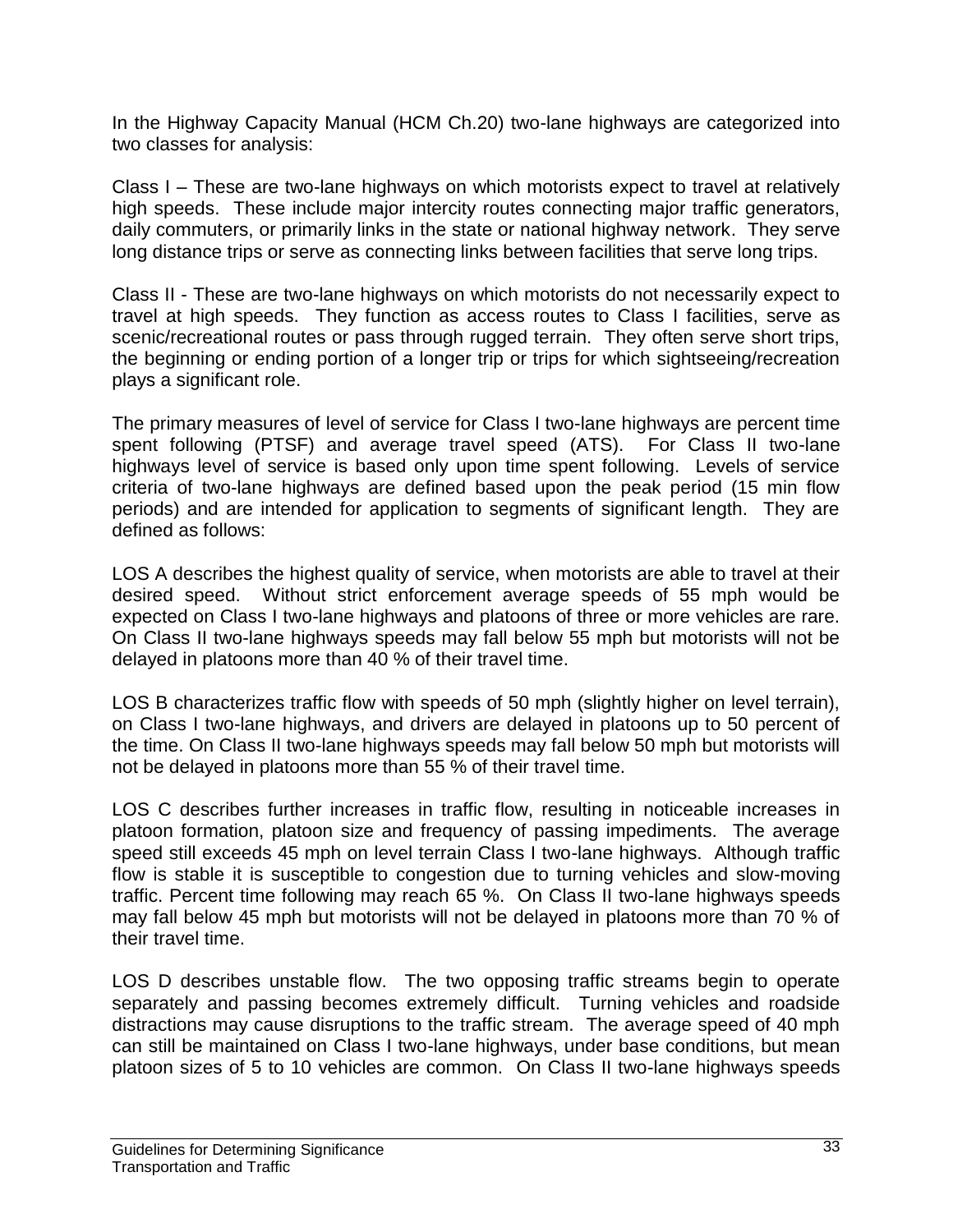may fall below 40 mph but motorists will not be delayed in platoons more than 85 % of their travel time.

LOS E traffic flow conditions have a percent time following greater than 80% for Class I two-lane highways and greater than 85% on Class II two-lane highways. Speeds may drop below 40 mph on Class I highways and may be as low as 25 mph on sustained grades. Passing is virtually impossible. Platooning becomes intense as slower vehicles or other interruptions are encountered.

LOS F represents heavily congested flow and speeds are highly variable.

The highest volume attainable under LOS E defines the capacity of the two-lane highway. Generally, this is 3,200 peak hour trips in both directions. Operating conditions at capacity are unstable and difficult to predict.

## **Arterials and Collectors**

Arterials are roadways that primarily serve longer through trips. Providing access to abutting commercial and residential land uses is also an important function of arterials. Traffic signals are, typically, located at many intersections with public roads and major access points to adjacent land uses. Collectors are roadways provide both land access and traffic circulation. Their access function is more important than that of arterials and unlike arterials their operations is not always dominated by traffic signals.

On arterials, which are predominately uninterrupted on segments between major intersections, the Highway Capacity Manual 2000 evaluation method for Urban Streets may be used. Average travel speed on the road way is used as the determinant of operating LOS. The average travel speed is related to the traffic volume on the road. Exhibit 10-7 in the HCM 2000 provides a service volume Table that contains approximate hourly volumes and corresponding level of service estimates for different roadway types. Typically, the capacity of arterials, which have few interruptions between major intersections, is limited by the capacity of the intersections along the roadway.

The Highway Capacity Manual 2000 includes a method for evaluating level of service for urban streets. Urban streets are identified in the HCM 2000 as arterials with traffic signals spaced two miles or less apart. The HCM methodology primarily assesses the travel speed and level of service of the urban street based upon the operations and delay that occurs at the intersection along the urban street. A roadway's access function, however, is not assessed/included in this methodology. The level of access provided by a roadway should also be considered in evaluating its performance.

Most County arterials and collectors have frequent interruptions between major intersections. Capacity and level of service for arterials and collectors in the County of San Diego are usually determined based 24-hour average daily traffic according to Table 2 in the County of San Diego Standards for Public Roads. The 24-hour average daily traffic volumes are identified for each LOS category. They were based upon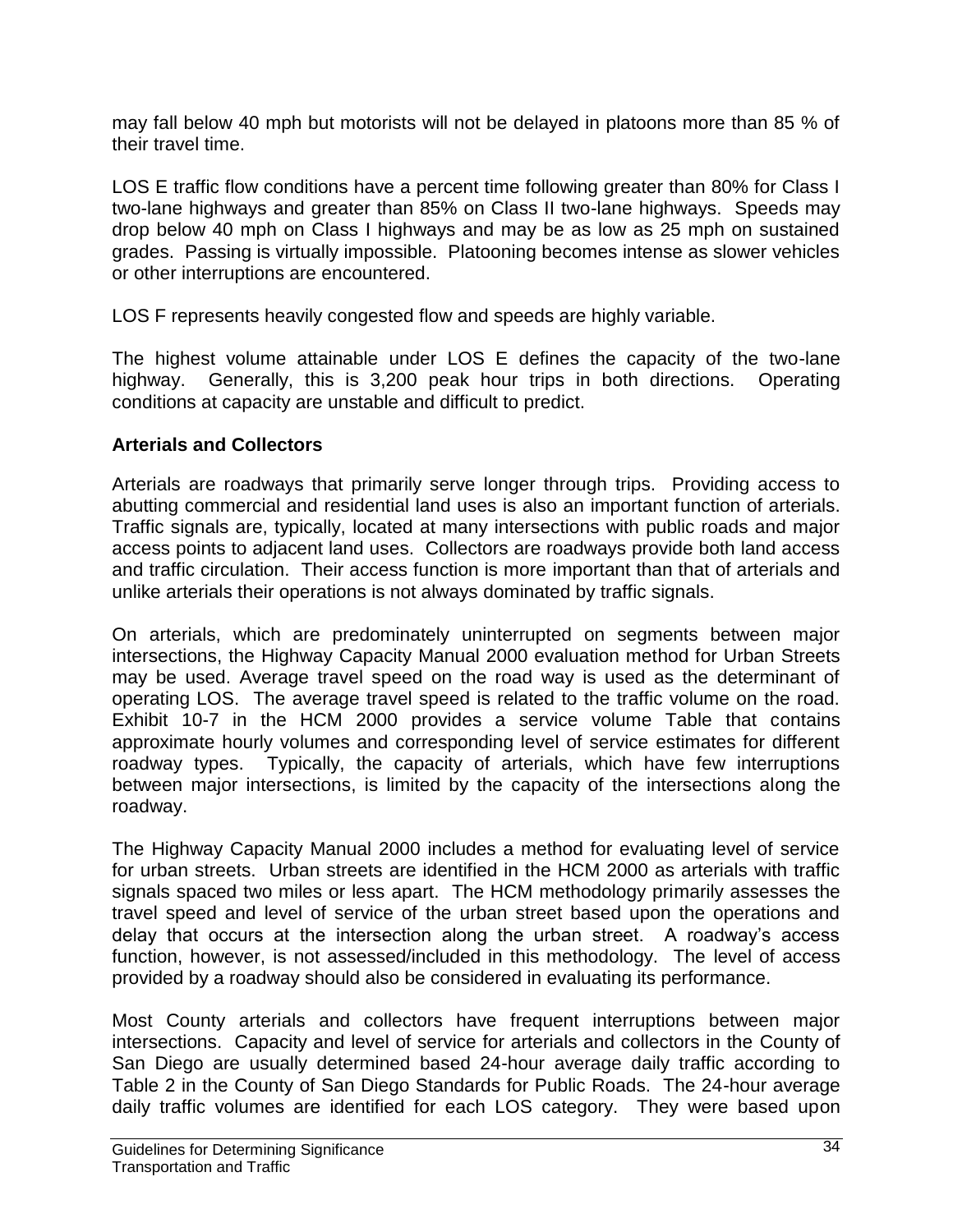historical operations of County roads, comparisons with standards from other jurisdictions, and comparison with Highway Capacity Manual tables/guidelines. They account for both mobility and access along the roadway. They are derived based upon average conditions and should be revised to account for special circumstances, such as reduced lane width, extreme grades and the provision of access improvements including turn lanes and acceleration/deceleration lanes. It should also be noted that, although not proportional to peak hour traffic volumes, the 24 hour ADT is often related to the peak hour volume. When the 24-hour volume is significantly increased, the peak hour volume is also typically significantly increased.

The following statements characterize LOS along arterials and collectors:

LOS A describes primarily free flow operations. Vehicles are completely unimpeded in their ability to maneuver into and within the traffic stream. Average travel speeds are approximately 90 % of the free flow speed. The free flow speed is the theoretical speed of traffic when no vehicles are present.

LOS B describes reasonably unimpeded traffic operations. The ability to maneuver into and within the traffic stream is only slightly restricted. Average travel speeds are approximately 70 % of the free flow speed.

LOS C describes stable operations. The ability to maneuver and change lanes in midblock locations may be more restricted than at LOS B. Average travel speeds are approximately 50 % of the free flow speed.

LOS D borders on a range in which small increases in flow may cause substantial increases in delay and decreases in travel speed. The ability to maneuver into and within the traffic stream is limited with slight and infrequent delay. Average travel speeds are approximately 40 % of the free flow speed.

LOS E is characterized by significant delays. The ability to maneuver into and within the traffic stream is extremely limited. Average travel speeds are approximately 33 % or less than the free flow speed.

LOS F is characterized by high delays. Average travel speeds are extremely low with stop-and-go traffic or excessive queuing.

The highest volume attainable under LOS E defines the capacity of the arterial or collector. Operating conditions at capacity are unstable and difficult to predict. If this capacity is exceeded, operating conditions on the roadway change dramatically. Average travel speeds are extremely low, stop-and-go traffic occurs and excessive queuing may be present. Generally, the highest LOS E capacity for County arterials and collectors is identified in Table 1 of the County of San Diego Public Road Standards.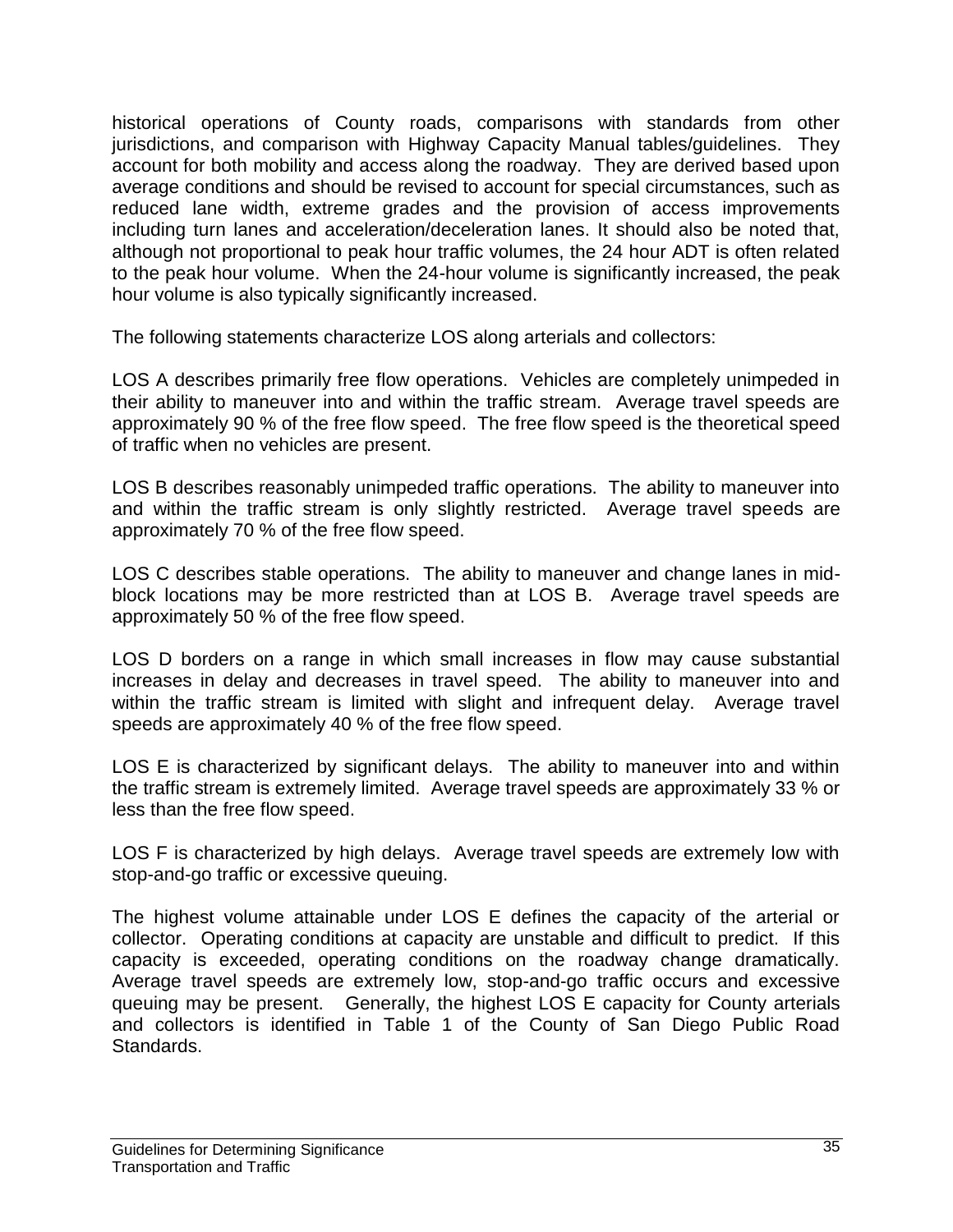#### **Residential Roads**

Residential roads are provided to collect traffic from adjacent residential areas and lots. Their primary purpose is to provide a limited residential area access to and from the regional road network. Such roads are not envisioned to provide through traffic generated in one community and destined for another. They are designed to accommodate local traffic.

Levels of service are not applied to residential roads. Due to the abutting and surrounding residential land uses, reduced traffic volumes are desired in order to minimize real and or perceived impacts to the adjacent uses. Residential roads are targeted to serve between 1,500 and 4,500 average daily trips (ADT). The County also has some special residential roads, which include frontage, alley and hillside residential. Due to the unique nature of these roads traffic may be less than 1500 ADT. Traffic volumes in excess of these targets may be accepted if other means of access to an area is precluded or found to be impractical due to such factors as environmental impacts, engineering, and no other legal access for an area.

#### **Industrial/Commercial Roads**

Industrial/Commercial roads provide access to abutting lots zoned for industrial and commercial uses. Their primary purpose is to provide a limited industrial/commercial area access to and from the regional road network. Such roads are not envisioned to provide through traffic generating in one community and destined for another. They are designed to accommodate a high percentage of trucks.

Levels of service are not applied to industrial/commercial roads. Due to the abutting and surrounding industrial/commercial land uses, reduced traffic volumes are desired in order to minimize real and or perceived impacts to the adjacent uses. Two-lane industrial/commercial roads are targeted to serve 4,500 ADT. Four lane industrial/commercial roads are recommended for traffic volumes greater than 4,500 ADT. Traffic volumes in excess of 4,500 ADT may be accepted on two lane industrial/commercial roads if adequate abutting lot access improvements are provided or other means of access to an area is precluded or found to be impractical due to such factors as environmental impacts, engineering, and no legal access.

#### **Intersections**

Levels of service for intersection are estimated based upon the procedures provided in the HCM 2000. The HCM includes procedures for the analysis of signalized and unsignalized intersections. Capacity and traffic analysis focus on the peak hour of traffic volume, because it represents the most critical period for operations and has the highest capacity requirements. Since the flow rate can fluctuate substantially within the peak hour, assessments based upon the peak 15-minute flow rate are used. A discussion of these procedures is provided below.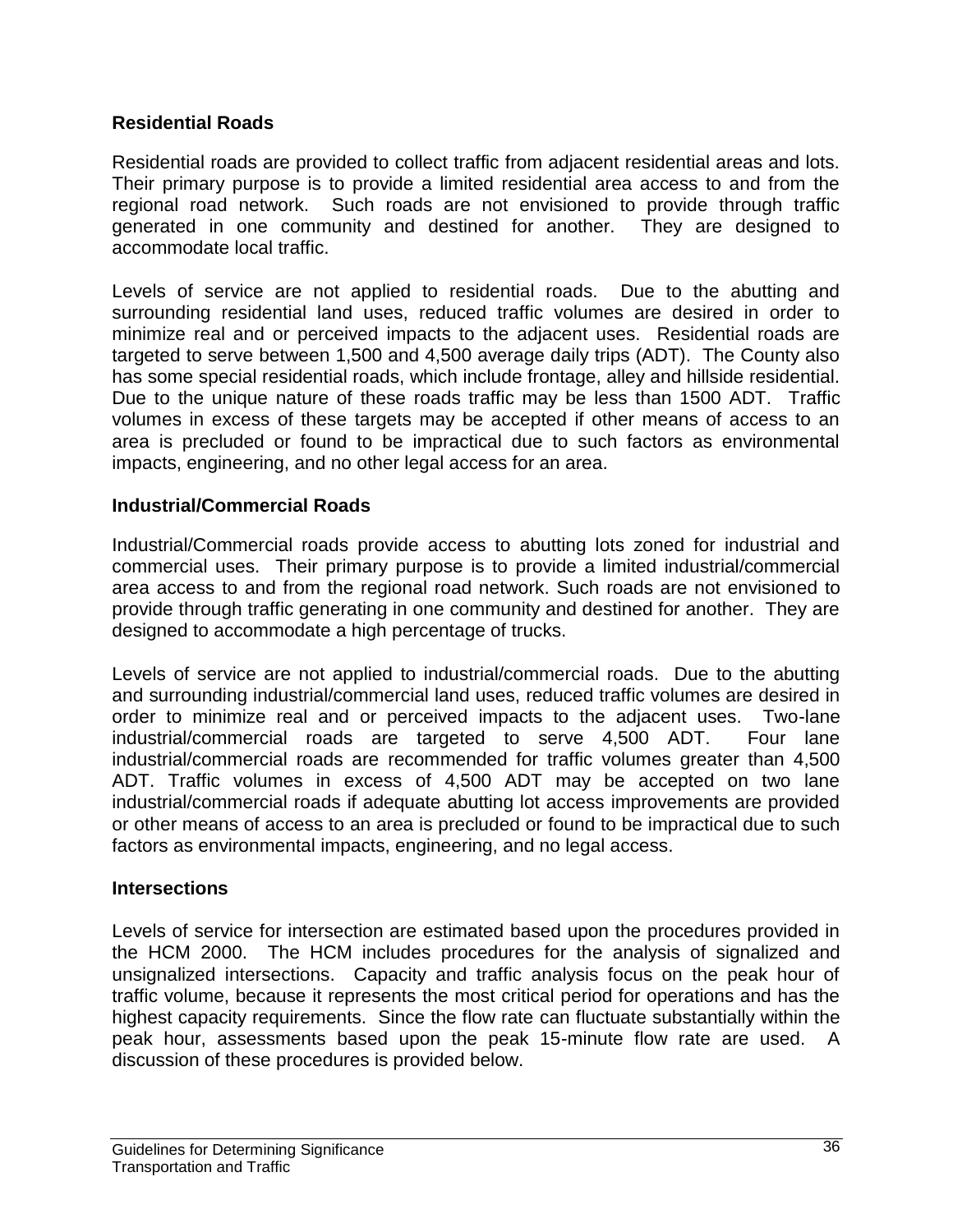#### **Signalized Intersections**

The analysis of signalized intersection is based upon a wide variety of prevailing traffic, roadway and signalization conditions. Traffic conditions include volumes on each approach, distribution of vehicles by movement (left, through, right), the vehicle type distribution, pedestrian cross flows and other factors. Roadway conditions include basic geometrics of the intersection, such as the number and width of through lanes, the number and width of turn lanes, grades and adjacent parking lanes. Signalization conditions include signal phasing, timing, type of control and other factors.

The maximum capacity at signalized intersections is defined for each lane group. The lane group capacity is the maximum hourly rate of vehicles that can reasonably pass through the intersection. The flow rate is generally measured for a 15 min period and is stated in vehicles per hour (veh/hr). Capacity is evaluated in terms of the ratio of demand flow rate to maximum capacity (v/c ratio).

In the HCM methodology the capacity, LOS, and other performance measures are estimated for lane groups and intersection approaches. The overall LOS is also estimated for the intersection as a whole. The methodology, however, does not take into account the potential impact of downstream congestion of the intersection. Nor does the methodology detect and adjust for the impacts of left turn pocket overflows on through traffic and intersection operation.

Levels of service for signalized intersections are defined in terms of control delay, which is a measure of driver discomfort, frustration, fuel consumption and increased travel time. The delay experienced by a motorist is made up of a number of factors that relate to control, geometrics, traffic and incidents. Although the control delay is estimated based upon a number of variables, for a given set of signal conditions the v/c ratio is a lead parameter of control delay. LOS for signalized intersections are estimated based upon a calculation of the v/c ratio, which is used with other factors to estimate the control delay.

Levels of service for signalized intersections are defined to represent reasonable ranges in control delay as follows:

LOS A describes operations with low control delay, up to 10 sec/vehicle. Many vehicles do not stop at all.

LOS B describes operations with control delay greater than 10 and up to 20 sec/vehicle. More vehicles stop than at LOS A, causing higher levels of control delay.

LOS C describes operations with control delay greater than 20 and up to 30 sec/vehicle. Individual cycle failures may begin at this level. Cycle failures occur when a given green phase does not serve all queued vehicles and overflows occur. The number of vehicles stopping is noticeable, though many still pass through the intersection without stopping.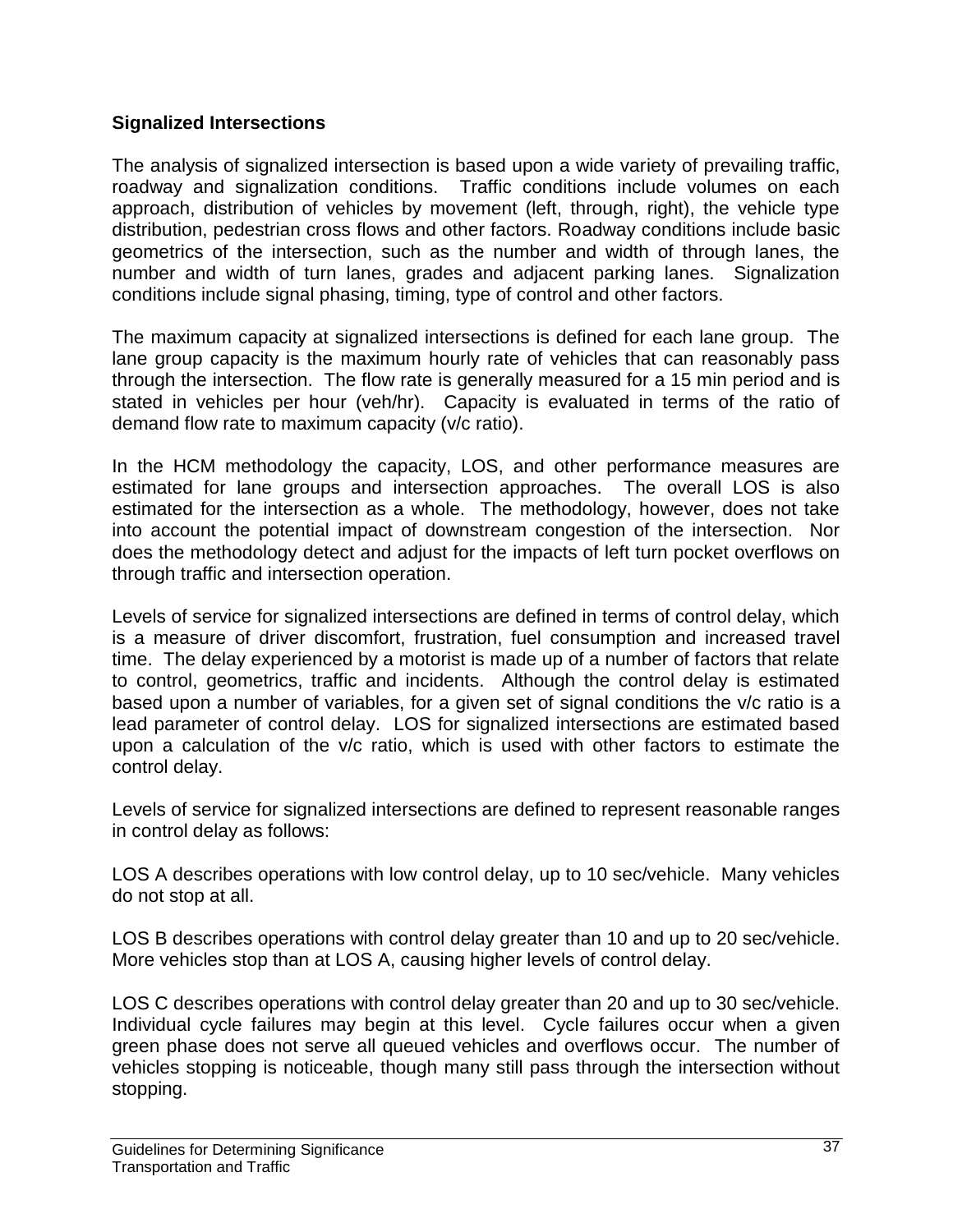LOS D describes operations with control delay greater than 35 and up to 55 sec/vehicle. At LOS D the influence of congestion becomes more noticeable. Many vehicles stop and the proportion of vehicles not stopping declines. Individual cycle failures are noticeable.

LOS E describes operations with control delay greater than 55 and up to 80 sec/vehicle. Individual cycle failures are frequent.

LOS F describes operations with control delay greater than 80 sec/vehicle. This level is considered unacceptable to most drivers. It often occurs when the arrival flow rates exceed the capacity of lane groups. Many individual cycles fail.

#### **Unsignalized Intersections**

#### Two-Way Stop-Controlled Intersections (TWSC)

Levels of service procedures are provided in the HCM for two-way stop-controlled (TWSC) intersections. Level of service for TWSC intersections is determined by estimating the control delay for each minor movement. The delay is estimated by determining the amount of available acceptable gaps for a driver to maneuver from and to the minor street. LOS is not defined for the intersection as a whole.

The LOS criteria for TWSC intersections are somewhat different from that of signalized intersections primarily because of different driver perceptions. The expectation is that a signalized intersection is designed to carry higher traffic volumes and experience greater delay than unsignalized intersections. LOS F occurs when there are not enough gaps of sufficient size to allow the minor street demand to safely cross through traffic on the major street. This is typically evident by extremely long control delays experienced by minor-street traffic. Drivers on the minor street may also start accepting smaller than usual gaps. In such cases safety may be a problem and some disruption of the major street traffic may occur.

## All-Way Stop-Controlled Intersections (AWSC)

Levels of service procedures are provided in the HCM for all-way stop-controlled (AWSC) intersections. Level of service for AWSC intersections is determined by estimating the control delay per vehicle for each lane and each approach. The LOS for each approach and for the intersection as a whole is then estimated by computing weighted averages of the delay.

The LOS criteria for TWSC intersections are similar to those of signalized intersections. The criteria for LOS for AWSC intersections, however, have different values than for signalized intersections. The expectation is that a signalized intersection is designed to carry higher traffic volumes and experience greater delay than unsignalized intersections. A higher level of control delay is acceptable at a signalized intersection for the same LOS.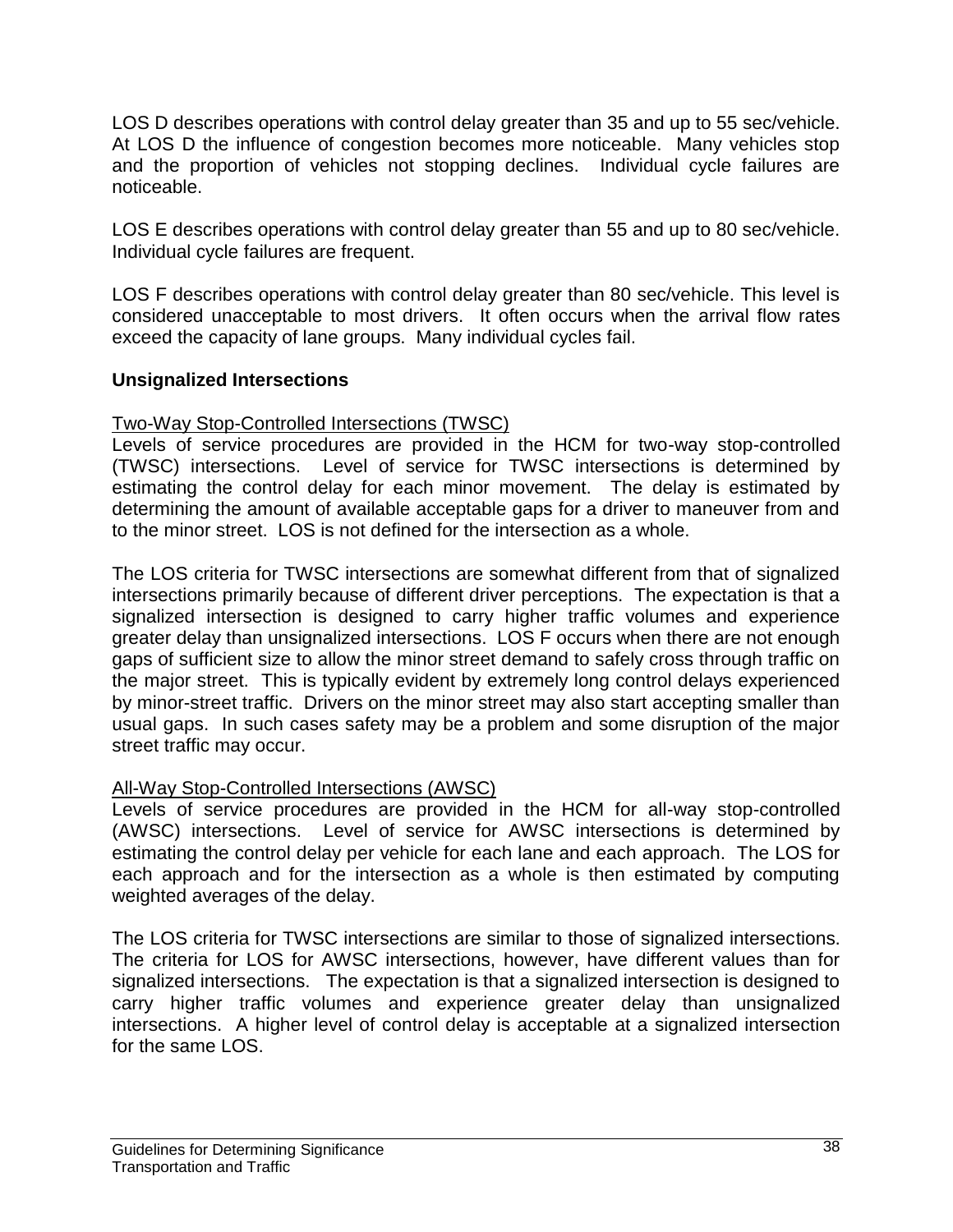#### **Roundabouts**

The HCM includes procedures to estimate the capacity of single-lane roundabouts. It, however, does not include procedures for estimating the LOS of a roundabout. The capacity analysis is based upon gap acceptance techniques. The procedures are not applicable to multilane roundabouts. More details regarding the use and experience of roundabouts in the United States are needed before an analysis procedure for multilane roundabouts will be provided in the HCM.

#### LEVEL OF SERVICE (LOS) DEFINITIONS (generally used by Caltrans)

The concept of Level of Service (LOS) is defined as a qualitative measure describing operational conditions within a traffic stream, and their perception by motorists and/or passengers. A Level of Service<sup>s</sup> definition generally describes these conditions in terms of such factors as speed, travel time, freedom to maneuver, comfort and convenience, and safety. Levels of Service definitions can generally be categorized as follows:

| LOS  | D/C*<br><b>Congestion/Delay</b>                                          |                                       | <b>Traffic Description</b>                                                                                                                       |  |  |  |  |
|------|--------------------------------------------------------------------------|---------------------------------------|--------------------------------------------------------------------------------------------------------------------------------------------------|--|--|--|--|
|      | (Used for freeways, expressways and conventional highways <sup>*</sup> ) |                                       |                                                                                                                                                  |  |  |  |  |
| "A"  | < 0.41                                                                   | None                                  | Free flow.                                                                                                                                       |  |  |  |  |
| "B"  | $0.42 - 0.62$                                                            | None                                  | Free to stable flow, light to moderate<br>volumes.                                                                                               |  |  |  |  |
| "С"  | 0.63-0.79                                                                | None to minimal                       | Stable flow, moderate volumes, freedom to<br>maneuver noticeably restricted.                                                                     |  |  |  |  |
| "D"  | 0.80-0.92                                                                | Minimal to substantial                | Approaches unstable flow, heavy volumes,<br>very limited freedom to maneuver.                                                                    |  |  |  |  |
| "F"  | 0.93-1.00                                                                | Significant                           | Extremely unstable flow, maneuverability and<br>psychological comfort extremely poor.                                                            |  |  |  |  |
|      |                                                                          | (Used for conventional highways)      |                                                                                                                                                  |  |  |  |  |
| 'Ε'  | >1.00                                                                    | Considerable                          | Forced or breakdown. Delay measured in<br>average flow, travel speed (MPH). Signal-<br>ized segments experience delays >60.0<br>seconds/vehicle. |  |  |  |  |
|      |                                                                          | (Used for freeways and expressways)   |                                                                                                                                                  |  |  |  |  |
| "Fo" | 1.01-1.25                                                                | Considerable<br>0-1 hour delay        | Forced flow, heavy congestion, long queues<br>form behind breakdown points, stop and go.                                                         |  |  |  |  |
| "F1" | 1.26-1.35                                                                | Severe<br>1-2 hour delay              | Very heavy congestion, very long queues.                                                                                                         |  |  |  |  |
| "F2" | 1.36-1.45                                                                | Very severe<br>2-3 hour delay         | Extremely heavy congestion, longer queues,<br>more numerous breakdown points, longer<br>stop periods.                                            |  |  |  |  |
| "F3" | >1.46                                                                    | Extremely severe<br>3+ hours of delay | Gridlock.                                                                                                                                        |  |  |  |  |

<sup>s</sup> Level of Service can generally be calculated using "Table 3.1. LOS Criteria for Basic Freeway<br>Sections' from the lates<u>t Highway Capacity Manual</u>. However, contact Caltrans for more specific<br>information on determining

Demand/Capacity ratio used for forecasts (V/C ratio used for operational analysis, where V = volume)

A terrial LOS is based upon average "free-flow" travel speeds, and should refer to definitions in Table 11.1 in the HCM.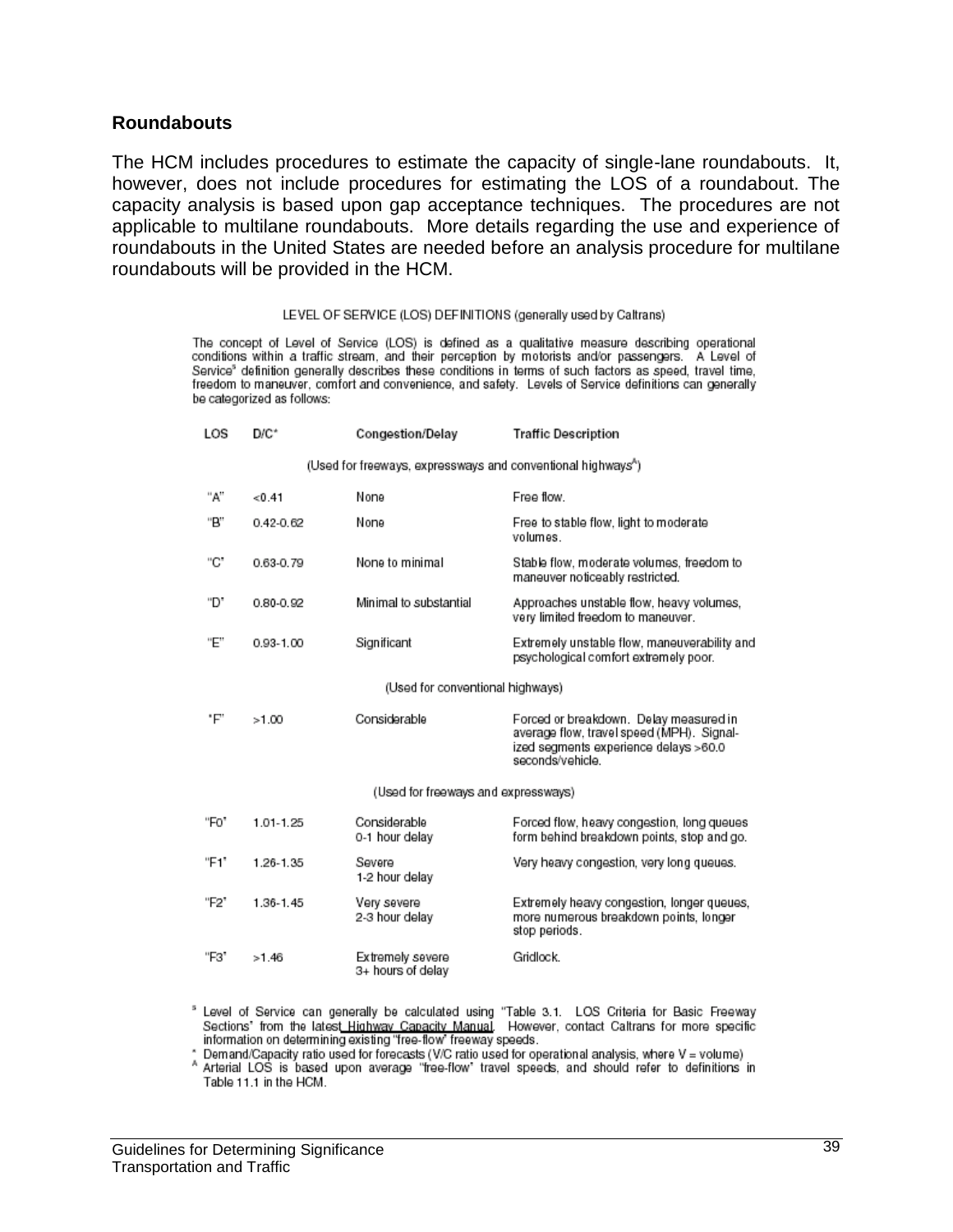#### **[Attachment B]**

#### **DEFINITIONS OF KEY TERMS**

#### **Traffic Terms**

**AM or PM Peak Hours:** Those hours of the day in which the bulk of commute trips occur and in which traffic impacts are likely to be the greatest.

**Average Daily Traffic (ADT):** The number of vehicles that use a roadway segment within a 24-hour period.

**Capacity of a transportation facility:** The maximum number of persons or vehicles that can be expected to traverse a point or uniform section of road within a specified time frame under prevailing roadway, traffic and control conditions. Theoretically, this is the point in which the flow rate (vehicles/hour) on the facility is the highest. The highest volume attainable under LOS E has been designated as the capacity of the arterial or collector.

**Critical Movement:** Intersection movements (right-turn, left-turn, through-movement), that experience excessive queues, which typically operate at LOS F.

**Level of Service (LOS):** Corresponds to "excellent" through "failure" conditions in terms of traffic congestion, both for road segments and for intersections. It is used to provide an indication of the amount of delay a driver would experience along a road segment or the amount of wait time a driver would experience at an intersection. *LOS* is rated on a scale of A through F, with A representing excellent, free flow conditions, and F representing failures of road segments or intersections.

**Volume to Capacity (V/C) Ratio:** The ratio of the actual traffic volume of a road segment or intersection to the design capacity of the road segment or intersection. It is used to provide an estimate of the level of service of the road segment or intersection.

#### **Parking Terms**

The following list highlights several key parking terms that are defined in the Zoning Ordinance:

**Parking Area:** Open area other than a street or alley that contains motor vehicle parking spaces.

**Parking Space:** An unobstructed space or area other than a street or alley, not less than the minimum size specified for the type of use provided with adequate ingress and egress, and which is permanently reserved and maintained for the parking of motor vehicles.

**Covered Parking:** Covered or enclosed parking spaces located anywhere on a building site where a structure may be located.

**Loading Space:** An area, other than a street or alley on the same lot with a building or a group of buildings not less than 10-feet wide, 35-feet long, and 14-feet high which affords adequate ingress and egress for trucks from a public street or alley, and which is permanently reserved and maintained for the temporary parking of commercial vehicles while loading or unloading merchandise or materials. Loading and unloading shall not obstruct access to any parking space.

**Off-Street Parking:** A facility/area for vehicle parking located outside of a public street rightof-way.

**Open Parking:** Open parking spaces are spaces located outside the ultimate right-of-way of any street.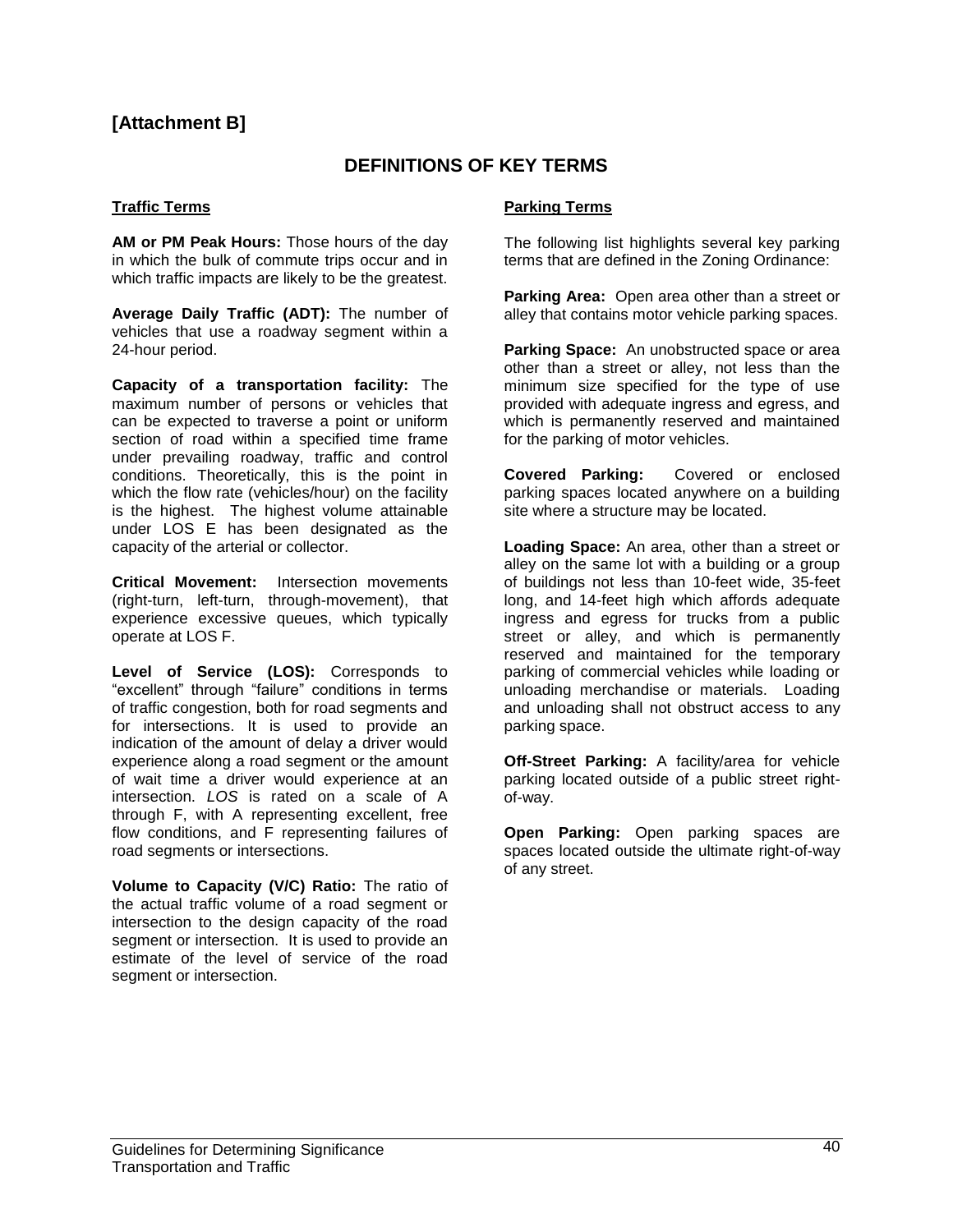# **[Attachment C]**

#### **SUMMARY OF MODIFICATIONS AND REVISIONS**

Guidelines for Determining Significance and Report Format and Content Requirements for Traffic and Transportation were originally approved on September 26, 2006. The following is a summary of revisions made since original document approval.

Second Modification, August 24, 2011

Added clarifying language for cumulative impacts and use of TIF program as mitigation at shared jurisdictional facilities (segments and intersections).

First Modification, February 19, 2010

- Revised the reference to the CEQA Guidelines, Appendix G questions to reflect the updated questions that were changed as a result of SB 97 greenhouse gas emission related legislation
- Deleted discussions related to adequate parking capacity to reflect the deletion of this topic from the CEQA Guidelines, Appendix G
- Added discussion to Section 2.2 of the Guidelines regarding TIF as mitigation for cumulative impacts
- Updated Congestion Management Program information to reflect the latest 2008 update
- Added discussion to the mitigation section of the Report Format and Content Requirements to address mitigation of impacts outside of the County's jurisdiction
- Added Appendix C to the Report Format and Content Requirements to clarify the required scope of cumulative analysis and cumulative impact mitigation

Second Revision, June 30, 2009

- Removed reference to the public road standards in Attachment A of the Guideline.
- Updated language about the RTP to reflect the most recent update
- Added discussion to 3.0 Typical Adverse Effects to clarify that LOS thresholds are typically established as a baseline for determining significant impacts but that other factors may need to be considered including whether achieving the LOS standard is practical or infeasible.
- Updated the reference to the PFE Implementation measure 1.1.2 in the Guideline addressing the exceptions for Otay Ranch and Harmony Grove Village.
- Clarified significance criteria for on and off-site circulation element roads differentiating criteria for LOS E vs. LOS F roads (pgs 13 - 15)
- Better defined critical movement (Table 2, Table 4 and definitions) and added guidance in the report formats specifying when it is adequate to evaluate an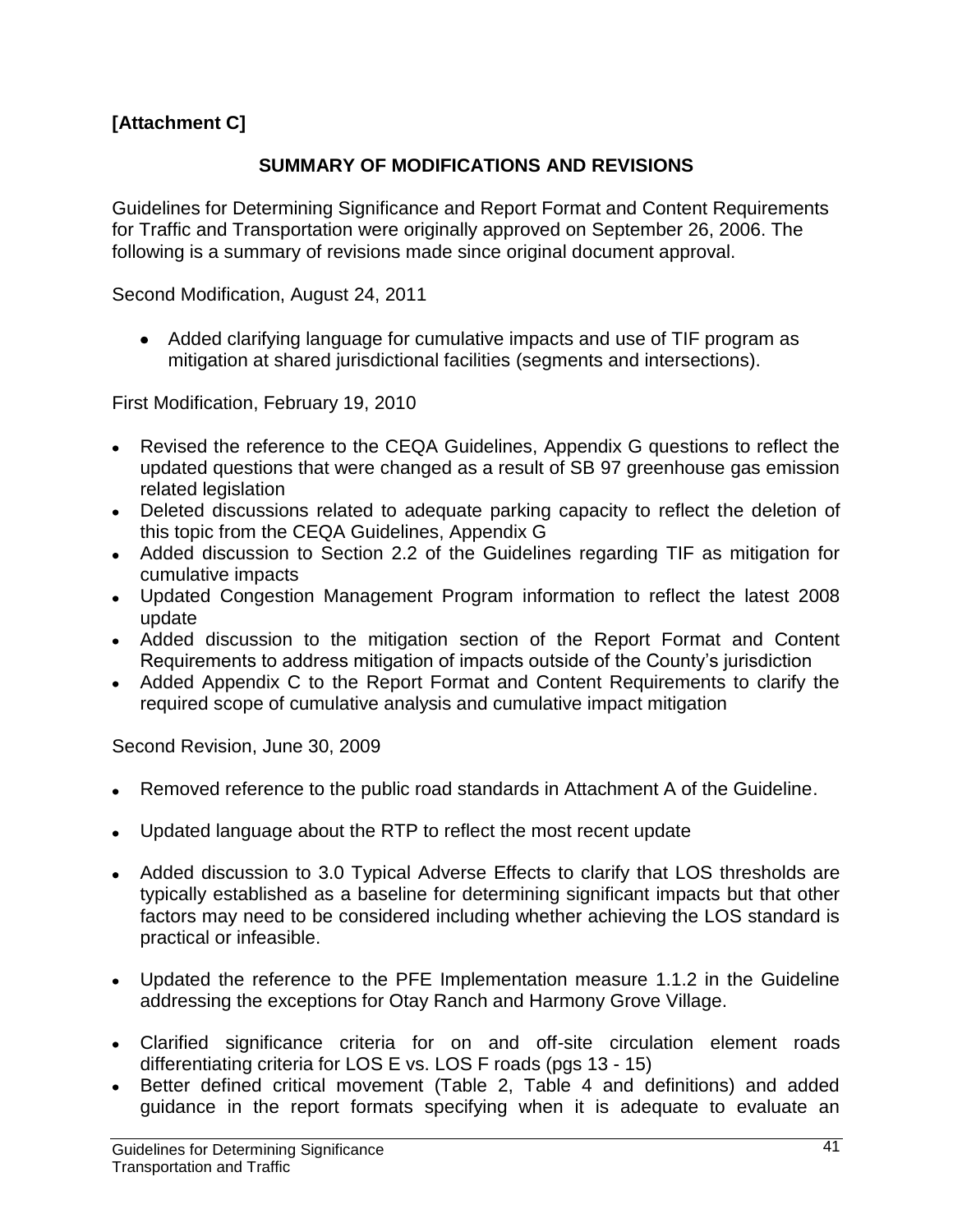entire intersection movement versus evaluate each critical movement at the intersection (Section 3.5 Report Formats)

- Moved Table 2 to beginning of section 4.2 to clarify that the table is used to assess both signalized and unsignalized intersections.
- Added an additional guideline for signalized intersections to address cases where a significant impact would occur to the intersection due to traffic operations, geometrics, sight distance, etc.
- Corrected criteria in Section 4.2.2 Unsignalized Intersections to remove inconsistency between the guideline and the text (changed guideline language to reference impacts result from 21 or more and 6 or more peak hour trips versus 20 or more and 5 or more)
- Clarified the note in Table 3 in the text that follows to indicate when a deviation in the methodology for analysis of 2 lane highways would be considered.
- Provided an example of a State highway or county arterial that operates as a 2 lane highway with signalized intersection spacing under one mile as being typical of a roadway that traverses a town center.
- Revised language referencing cumulative impacts in Tables 2 and 4.
- Added language to the significance guideline on parking capacity to reference that a special parking study may identify inadequate parking capacity versus only referencing Zoning Ordinance since we often cannot rely solely on Zoning Ordinance standards for parking
- Added language to Section 5.0 Standard Mitigation to clarify that when a significant impact is identified the required mitigation may include a variety of measures and need not necessarily include improvement of an entire road segment to get the operations back to an acceptable LOS. Clarifies that mitigation must result in conditions either better or the same as what they were prior to the project impacts.
- Added section 5.9 Project Phasing to Section 5.0 Mitigation to clarify that mitigation measures can be tied to the phased project impacts if a project proposes to implement in phases. Also added reference to Project Phasing in the Report Formats to clarify that the analysis must be presented according to phases to allow identification of adequate mitigation according to phase.
- Added language about existing conditions and the need for updated traffic counts to Section 2.0 of the Report Formats.
- Clarified Table 1 of the Report Formats. Added a column to address when an issue specific TIS is required and added a row to address when a TIS may be needed for projects that generate from 200 to 500 ADT or 20 to 50 Peak Hour Trips.
- Clarified that peak hour trips are to include the 2-way peak hour total.
- Defined the scope of a full TIS (direct and cumulative analysis) as requiring analysis of all roads and intersections that receive 25 or more peak hour trips. The 25 peak hour trip guideline is now consistent for both direct and cumulative analysis.
- Clarified that the CMP analysis requires analysis of roads and intersections that receive 50 or more peak hour trips and that the county analysis requirements (roads and intersections that receive 25 or more peak hour trips) would typically cover all CMP road and intersection analysis.